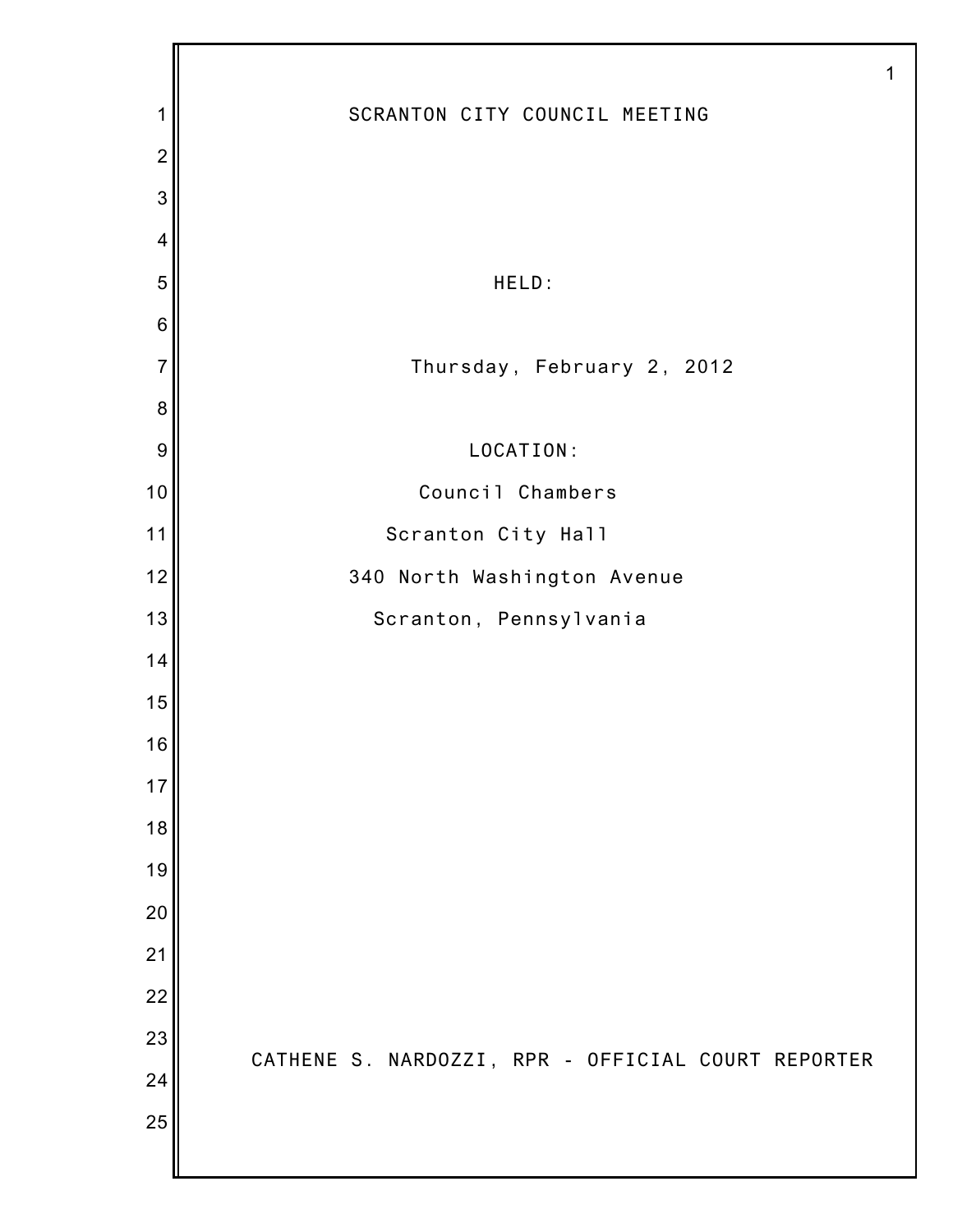| $\mathbf 1$              |                                      |
|--------------------------|--------------------------------------|
| $\overline{2}$           | CITY OF SCRANTON COUNCIL:            |
| 3                        |                                      |
| $\overline{\mathcal{A}}$ | JANET EVANS, PRESIDENT               |
| 5                        | PAT ROGAN, VICE-PRESIDENT            |
| $\,6$                    | ROBERT MCGOFF                        |
| $\overline{7}$           | FRANK JOYCE                          |
| 8                        | JOHN LOSCOMBE                        |
| $\boldsymbol{9}$         | NANCY KRAKE, CITY CLERK              |
| 10                       | JAMIE MARCIANO, ASSISTANT CITY CLERK |
| 11                       | BOYD HUGHES, SOLICITOR               |
| 12                       |                                      |
| 13                       |                                      |
| 14                       |                                      |
| 15                       |                                      |
| 16                       |                                      |
| 17                       |                                      |
|                          |                                      |
| 18                       |                                      |
| 19                       |                                      |
| 20                       |                                      |
| 21                       |                                      |
| 22                       |                                      |
| 23                       |                                      |
| 24                       |                                      |
| 25                       |                                      |
|                          |                                      |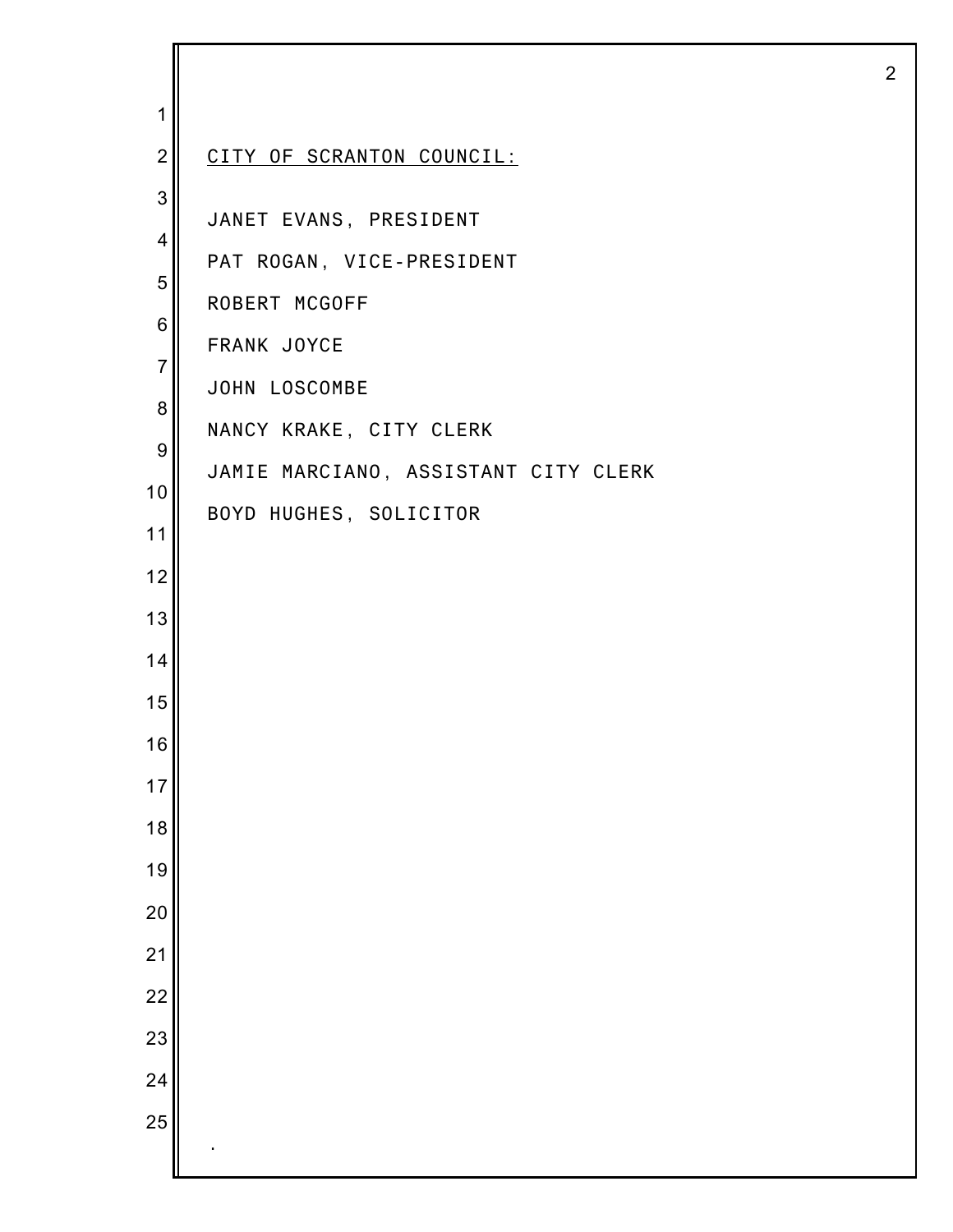1 2 3 4 5 6 7 8 9 10 11 12 13 14 15 16 17 18 19 20 21 22 23 24 25 3 (Pledge of Allegiance recited and moment of reflection observed.) MS. EVANS: Roll call, please. MS. MARCIANO: Mr. McGoff. MR. MCGOFF: Here. MS. MARCIANO: Mr. Rogan. MR. ROGAN: Here. MS. MARCIANO: Mr. Loscombe. MR. LOSCOMBE: Here. MS. MARCIANO: Mr. Joyce. MR. JOYCE: Here. MS. MARCIANO: Mrs. Evans. MS. EVANS: Here. MS. KRAKE: THIRD ORDER. 3-A. MINUTES OF THE COMPOSITE PENSION BOARD MEETINGS HELD NOVEMBER 16, 2011 AND DECEMBER 14, 2011. Are there any comments? If not, received and filed. MS. KRAKE: 3-B. MINUTES OF THE NON-UNIFORM MUNICIPAL PENSION MEETING HELD DECEMBER 14, 2011. MS. EVANS: Are there any comments? If not, received and filed. MS. KRAKE: 3-C. MINUTES OF THE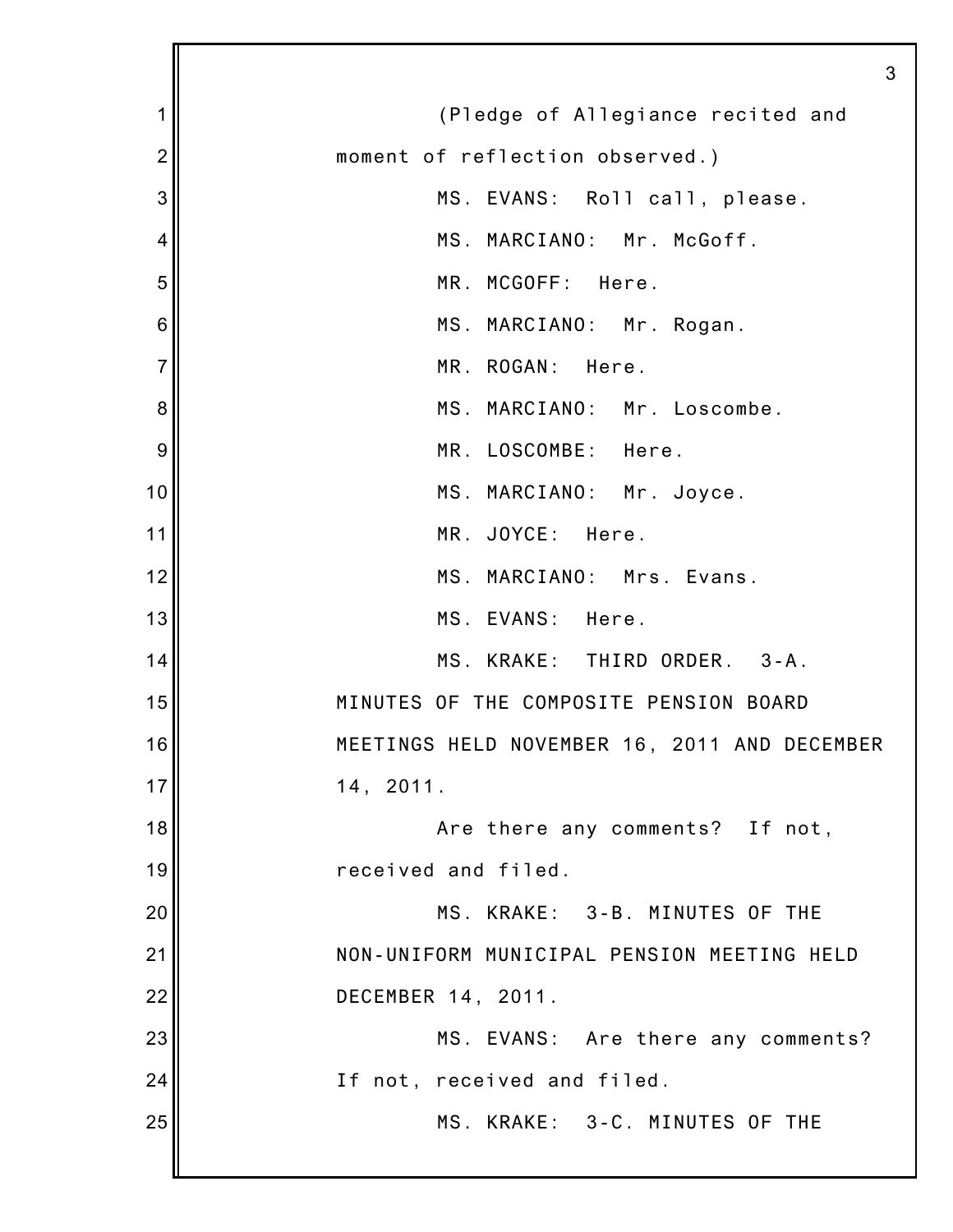| 1              | FIREMEN'S PENSION COMMISSION MEETING HELD  |
|----------------|--------------------------------------------|
| $\overline{2}$ | DECEMBER 14, 2011.                         |
| 3              | MS. EVANS: Are there any comments?         |
| 4              | If not, received and filed.                |
| 5              | MS. KRAKE: 3-D. MINUTES OF THE             |
| 6              | SCRANTON POLICE PENSION MEETING HELD       |
| $\overline{7}$ | DECEMBER 14, 2011.                         |
| $\bf 8$        | MS. EVANS: Are there any comments?         |
| 9              | If not, received and filed.                |
| 10             | MS. KRAKE: 3-E. MINUTES OF THE             |
| 11             | SCRANTON-LACKAWANNA HEALTH & WELFARE       |
| 12             | AUTHORITY'S REGULAR MEETING HELD DECEMBER  |
| 13             | 15, 2011.                                  |
| 14             | MS. EVANS: Are there any comments?         |
| 15             | If not, received and filed.                |
| 16             | MS. KRAKE: 3-F. AGENDA FOR THE             |
| 17             | NON-UNIFORM MUNICIPAL PENSION FUND MEETING |
| 18             | TO BE HELD JANUARY 25, 2012.               |
| 19             | MS. EVANS: Are there any comments?         |
| 20             | If not, received and filed.                |
| 21             | MS. KRAKE: 3-G. AGENDA FOR THE             |
| 22             | ZONING HEARING BOARD MEETING TO BE HELD    |
| 23             | FEBRUARY 8, 2012.                          |
| 24             | MS. EVANS: Are there any comments?         |
| 25             | If not, received and filed. Do any council |
|                |                                            |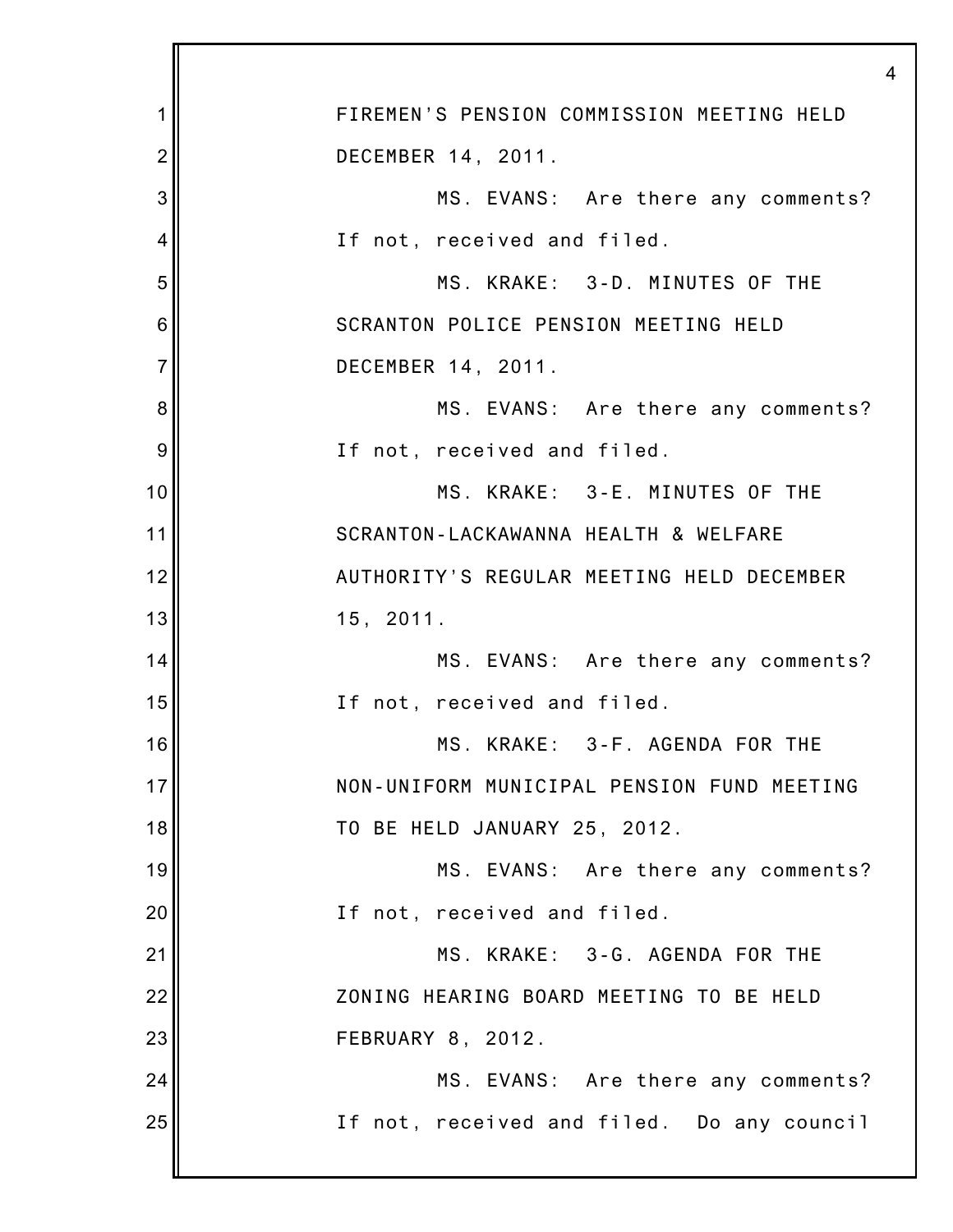|                | 5                                           |
|----------------|---------------------------------------------|
| 1              | members have announcements at this time?    |
| $\overline{2}$ | Mr. Krake?                                  |
| 3              | MS. KRAKE: Yes, we have a brief             |
| 4              | clerk's notes. We had a miscommunication    |
| 5              | this past Monday about a special meeting    |
| 6              | between our office and ECTV in so as far as |
| $\overline{7}$ | requesting them to be here for the special  |
| 8              | meeting, so we have since spoken with them  |
| 9              | and ironed out that, so any time in the     |
| 10             | future when we have a special meeting we    |
| 11             | have a way of verifying that each party is  |
| 12             | aware.                                      |
| 13             | MS. EVANS: Thank you very much.<br>I s      |
| 14             | there anything else?                        |
| 15             | MS. KRAKE: No.<br>That's it.                |
| 16             | MS. EVANS:<br>Then I think we can move      |
| 17             | on.                                         |
| 18             | MS. KRAKE: CITIZENS' PARTICIPATION.         |
| 19             | MS. EVANS: Our first speaker this           |
| 20             | evening is Ozzie Quinn.                     |
| 21             | MR. QUINN:<br>Good evening.<br>Ozzie        |
| 22             | Quinn, Scranton Taxpayers' Association --   |
| 23             | Scranton and Lackawanna County Taxpayers'   |
| 24             | Association.                                |
| 25             | Good evening.<br>MS. EVANS:                 |
|                |                                             |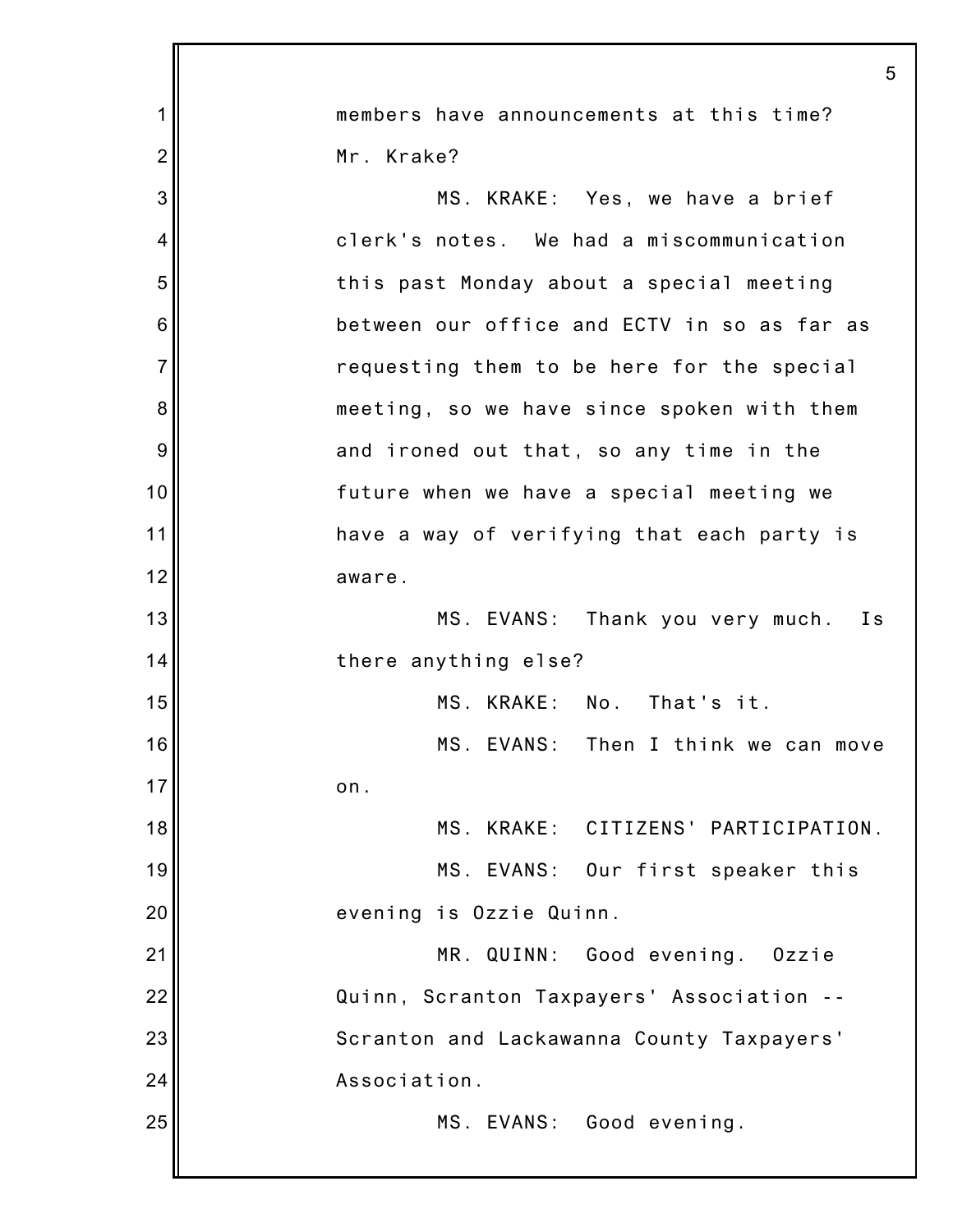| 1              | MR. JOYCE: Good evening.                    |
|----------------|---------------------------------------------|
| $\overline{2}$ | MR. QUINN: First of all, I'd like           |
| 3              | to address the fact that the last week the  |
| 4              | half a million dollars was not approved --  |
| 5              | it was approved, but to be transferred into |
| 6              | another project which included the HNAs     |
| $\overline{7}$ | which was hanging around for ten years and  |
| 8              | met the criteria. I understand, I didn't    |
| 9              | know about this, but they told me at the    |
| 10             | Homeowners' Association that after the      |
| 11             | meeting Mr. -- I left and Mr. Rogan made a  |
| 12             | comment that he drove by.                   |
| 13             | I want to give this to Mr. Rogan            |
| 14             | because of the fact they have two people    |
| 15             | working there, okay, one is the National    |
| 16             | Council on Aging, and it is funded by the   |
| 17             | United States Department of Labor, and the  |
| 18             | other is a volunteer and they work Monday   |
| 19             | through Thursday every day, they are a 501  |
| 20             | (c) (3) and I if I can, approach? Okay?     |
| 21             | MS. EVANS: Yes.                             |
| 22             | MR. QUINN: And I want to give this          |
| 23             | to Mr. Rogan and I want to ask, I want to   |
| 24             | give you a list, I don't know if you saw    |
| 25             | this, all of the things that they do, okay? |
|                |                                             |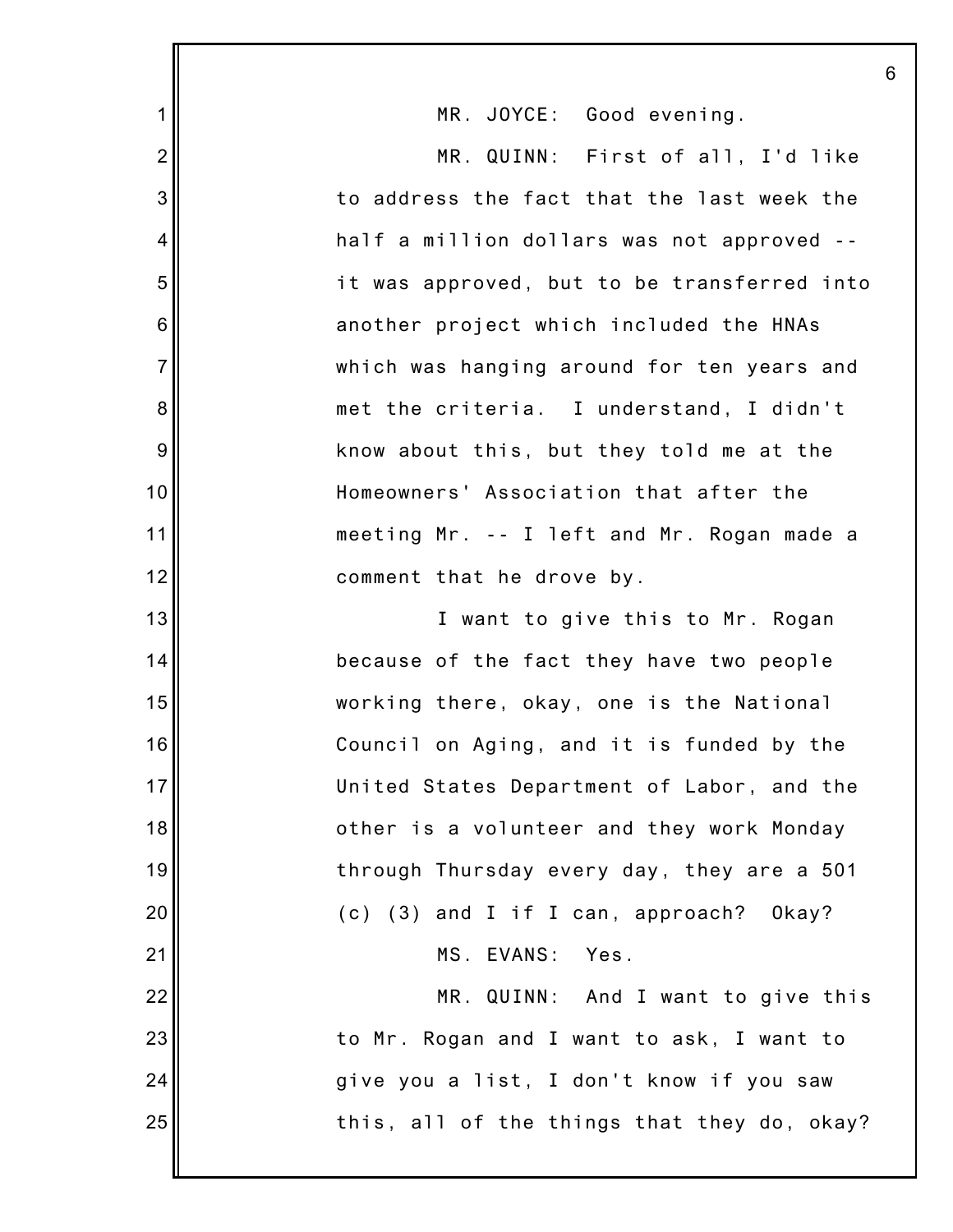|                | 7                                            |
|----------------|----------------------------------------------|
| 1              | As a matter of fact they are going to        |
| $\overline{2}$ | distribute food. They have recently          |
| 3              | distributed 900 cases of food, okay? I       |
| 4              | would appreciate if you could consider that, |
| 5              | looking at that and visit the site?          |
| 6              | MR. ROGAN: Sure.                             |
| $\overline{7}$ | MR. QUINN: Thank you. The second             |
| 8              | thing is, Mr. Joyce, the audit?              |
| 9              | MR. JOYCE: Yes.                              |
| 10             | MR. QUINN: The situation on the              |
| 11             | audit?                                       |
| 12             | MR. JOYCE: Yes, I'll address that            |
| 13             | during motions. Right now as it stands       |
| 14             | final audit and an exit conference is        |
| 15             | scheduled for -- well, is tentatively        |
| 16             | scheduled for the week of February 13.       |
| 17             | MR. QUINN: Okay. This was due May            |
| 18             | 31 or June 1?                                |
| 19             | MR. JOYCE: That is correct.                  |
| 20             | MR. QUINN: I'm asking Mr. -- I'm             |
| 21             | asking Madam President of city council to    |
| 22             | ask Mr. Hughes for a Writ of Mandamus to get |
| 23             | the audit, to petition the Courts to receive |
| 24             | that audit from Rossi & Rossi. There is      |
| 25             | quite a delay and I want to know if that \$3 |
|                |                                              |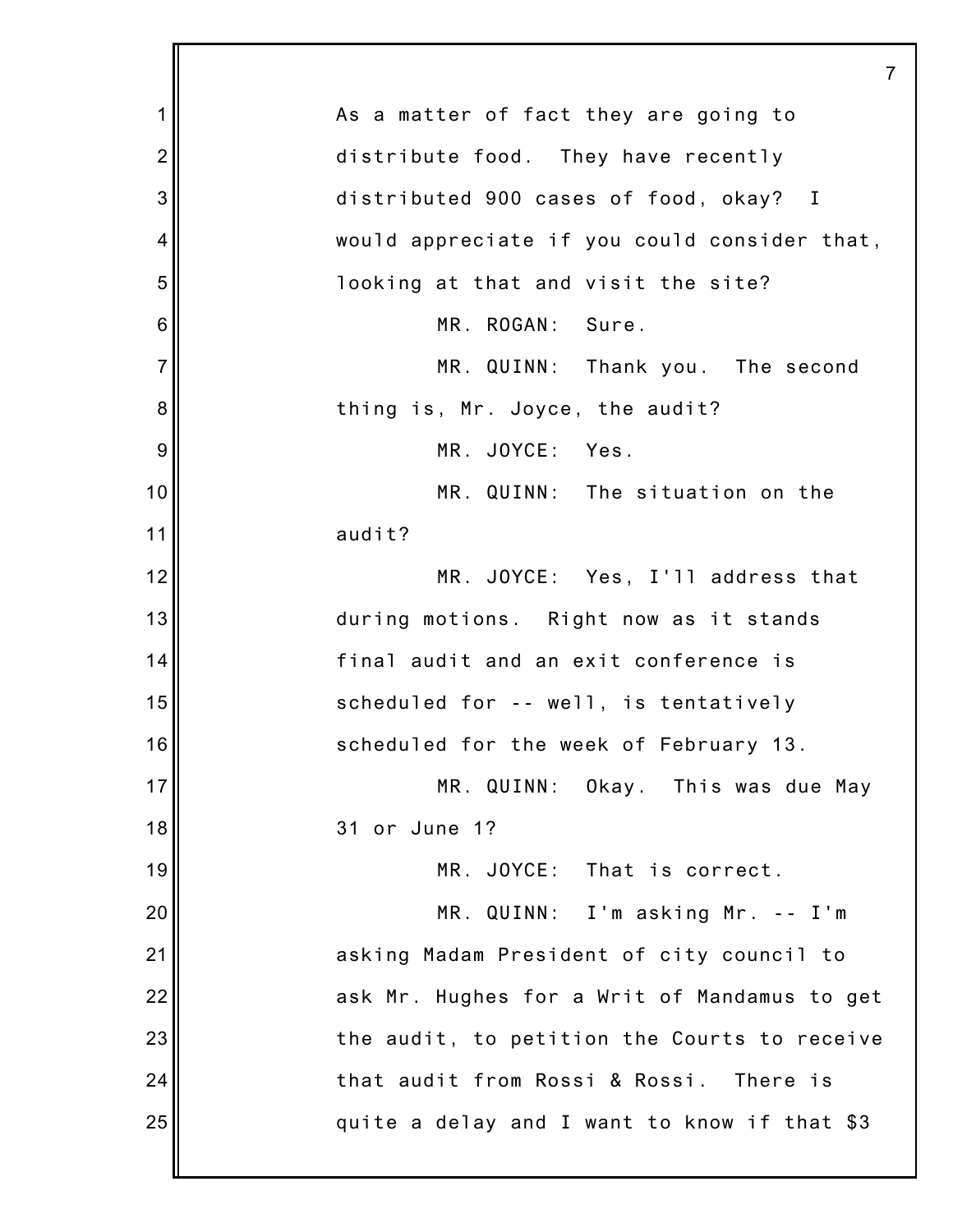million was in there and it has been -- has it been in there for the past four years. That's very vital, okay, and there seems to be a hell of a delay there and for some reason or another it just don't jibe, okay? I really believe that Mr. Doherty was playing games with it, okay?

1

2

3

4

5

6

7

8

9

10

11

12

13

14

15

16

17

18

19

20

21

22

23

24

25

The next thing is the fact that I asked and I asked some of the members of the Taxpayers' Association to write to Rossi & Rossi and for them to consider a surcharge because what's going on in this city in regards to the accountability of the officials for misuse of public funds, you know, misuse of public funds can be mismanagement or misappropriation or otherwise wrongful or unlawful use or expenditure of public monies. It doesn't mean fraud, it doesn't mean double payments to somebody else or anything like that.

But I do know that about year ago and Mrs. Evans had a -- council passed legislation in regard to the UDAG, okay? Mr. Doherty, and this is taxpayers' money and this is the fact why he should be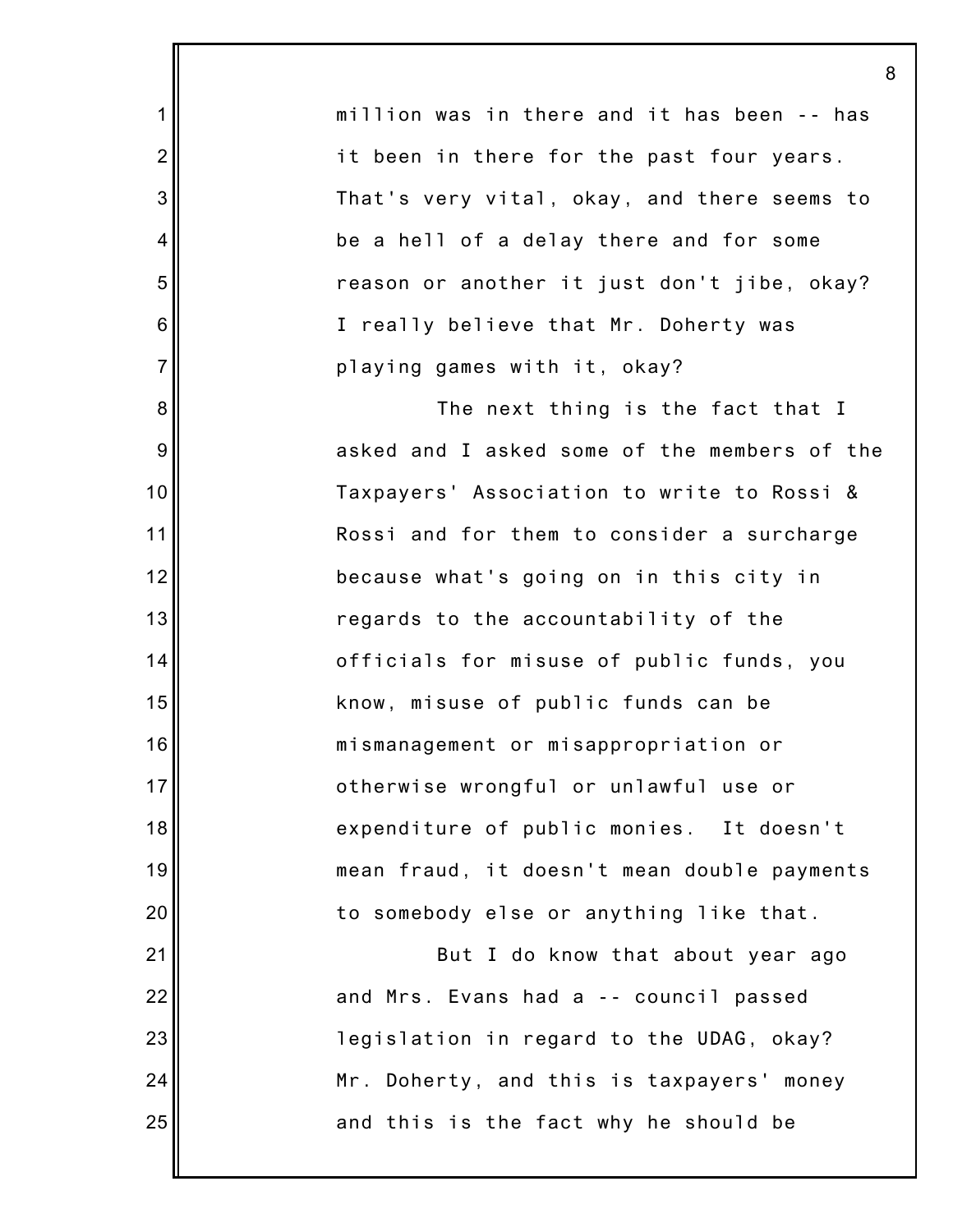surcharged. Doherty spent taxpayers' money with a proclivity of \$17,550 for a \$300 program, a table of ten for guests of 1,250. \$5,000 donation to Scranton Tomorrow, paid Tomorrow payroll, sponsorships, luncheons, dinners, and other things. Budgets and Court awards were outstanding and he didn't use that money and he used it for the greater Scranton Jaycee's Santa parade, St. Pat's parade, First Night, book festivals and, you know, that money should have been used to offset what were -- the debt we have, okay?

1

2

3

4

5

6

7

8

9

10

11

12

13

14

15

16

17

18

19

20

21

22

23

24

25

Obviously, this guy was just spending and spending and spending, he is paying -- you know, he is paying this debt off with what we already paid, you know, and it's not right. And he has got to be stopped somehow and I can only see a surcharge against this guy and if he doesn't do it we have to do something about it.

One other thing before I leave, the SSA, you know, arbitrarily he took it out of your hands and he gave them the right to do whatever they want to do. This man is just,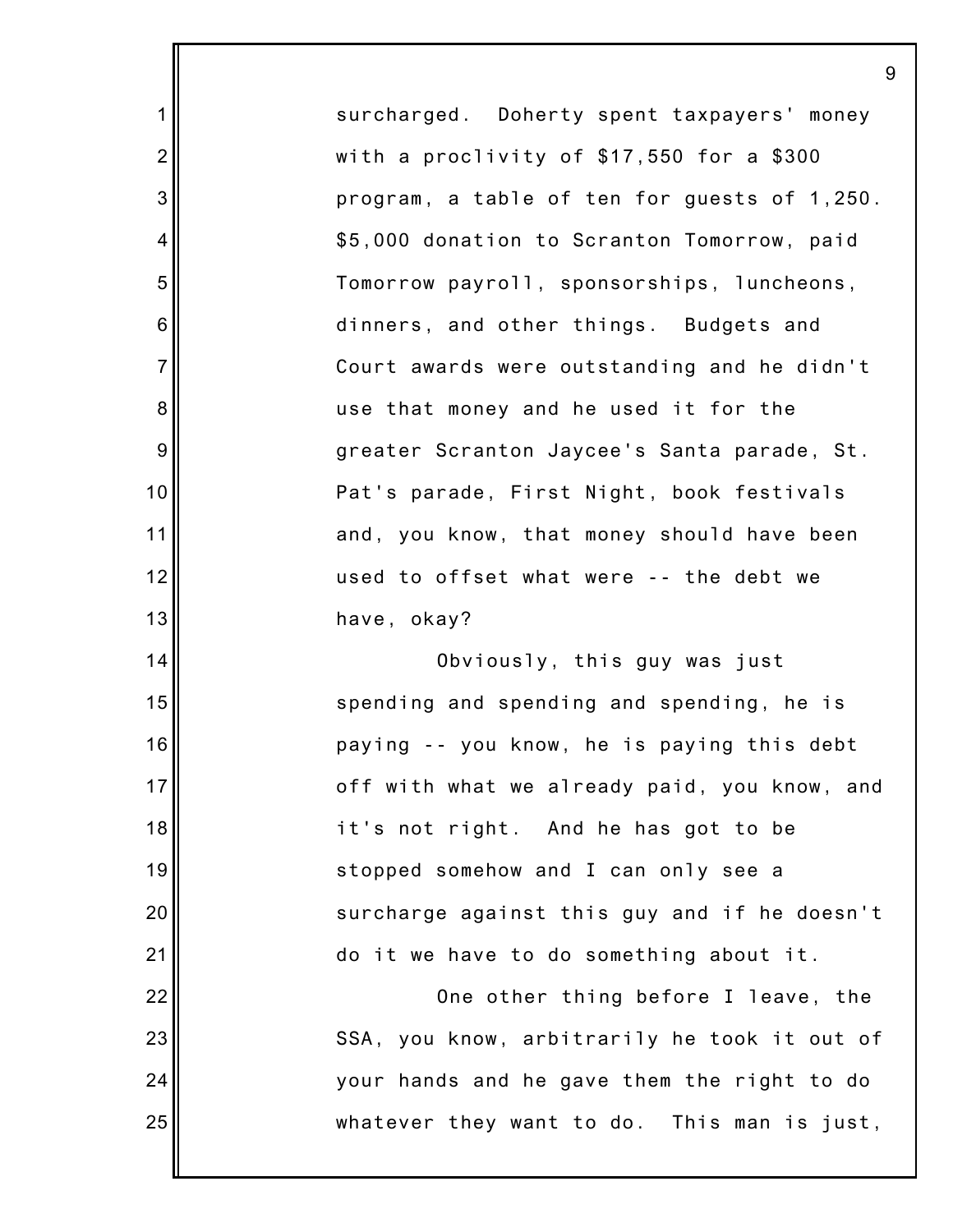|                | 10                                           |
|----------------|----------------------------------------------|
| 1              | you know, wants to do what he wants to do,   |
| $\overline{2}$ | and one more thing, that was fast, on "K",   |
| 3              | okay? In regards to that money for \$220,000 |
| 4              | that money has been hanging around, that     |
| 5              | mortgage since 2000, that was Brian Murray's |
| 6              | Insurance and he was a big supporter and     |
| $\overline{7}$ | financial donator to Mr. Doherty and that's  |
| 8              | why I think it's been hanging around for     |
| 9              | that long. Thank you.                        |
| 10             | MS. EVANS: Thank you. Our next               |
| 11             | speaker is Bill Jackowitz.                   |
| 12             | MR. JACKOWITZ: Bill Jackowitz,               |
| 13             | discouraged South Scranton resident and      |
| 14             | member of the Scranton Taxpayers'            |
| 15             | Association.                                 |
| 16             | MR. LOSCOMBE: Good evening.                  |
| 17             | MR. JACKOWITZ: "City Life Raft Ready         |
| 18             | to Sail" in today's newspaper. The life      |
| 19             | preservers provided for that raft by the     |
| 20             | Scranton taxpayers. The mayor was relieved   |
| 21             | to see that 12.5, which actually was reduced |
| 22             | to 11.5 million was approved. I can          |
| 23             | understand why he was relieved because it    |
| 24             | sure took a lot of pressure and burden off   |
| 25             | the mayor. Again, the taxpayers are going    |
|                |                                              |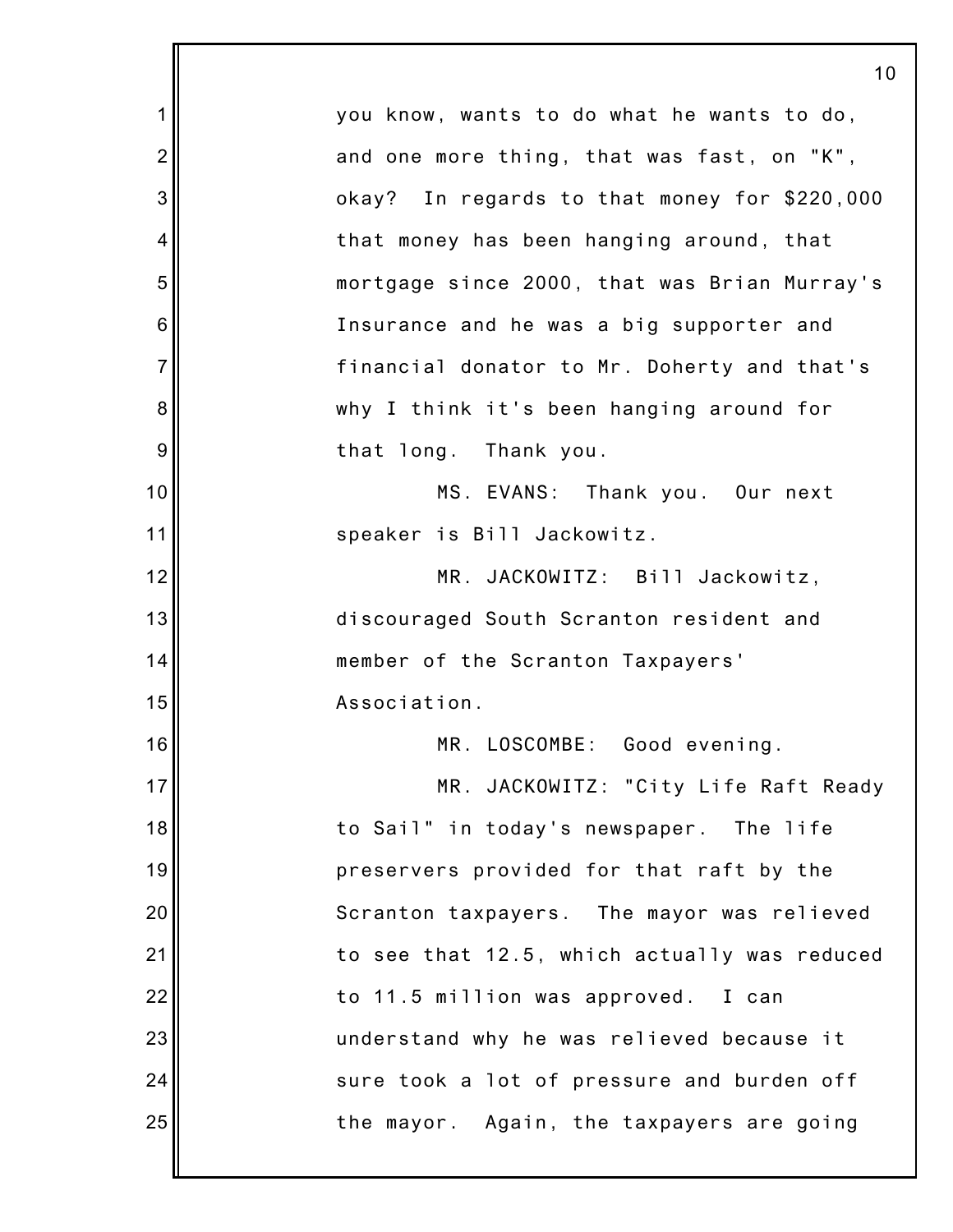to be picking up that burden and we are just going to have to wait and see if everything will be paid off by the 30th June. I hope for the sake of the Scranton taxpayers that he is and that everything goes according to plan.

1

2

3

4

5

6

7

8

9

10

11

12

13

14

15

16

17

18

19

20

21

22

23

24

25

The information that city council provided to me on Monday -- oh, by the way, Mr. Rogan, I was pretty tough on you Monday for not being here, I just wanted to let you know that. I was very disappointed that probably the most important meeting in my opinion the City of Scranton ever held we only had four council members here and we only had five residents here and --

MR. ROGAN: Mr. Jackowitz, I'll respond to that. I was planning on -- I had a trip planned two months in advance and I just received word of the meeting to be held Monday that Friday, and it was too late to cancel and I apologize for not being here. You know, I hate to miss a meeting.

MR. JACKOWITZ: Yeah, I understand that. I mean, like I said, I'm a very discouraged South Scranton resident right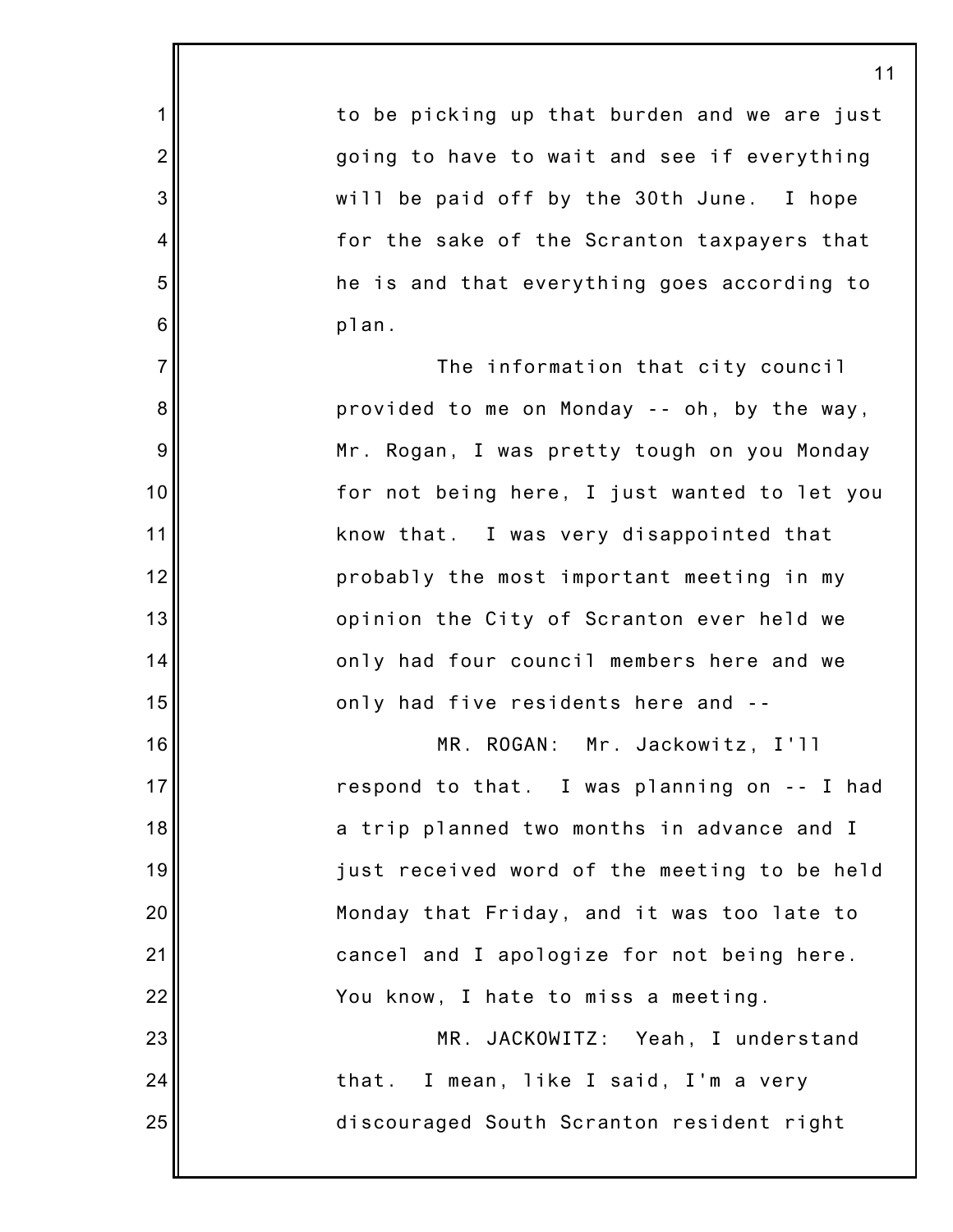now.

1

2

3

4

5

6

7

8

9

10

11

12

13

14

15

16

17

18

19

20

21

22

23

24

25

MR. ROGAN: No, I understand your frustration.

MR. JACKOWITZ: You know, for many things, but I just felt that that meeting was the most important meeting and no one was here and everything was rushed through in one night and I still believe that people knew about this, that this was going to happen, and I don't know, I just think it happened too quickly with a lot of money involved and a lot of people's lives involved.

And also, you know, if this meeting was so important I don't know why the mayor wasn't here and why the business administrator wasn't here. Again, this was an emergency meeting and so important I feel that they all should have been here and given the opportunity to speak and the fact that the meeting was not televised here, like I said, I'm not very happy, let's put it that way. I'm not a happy camper for a lot of reasons.

The information that city council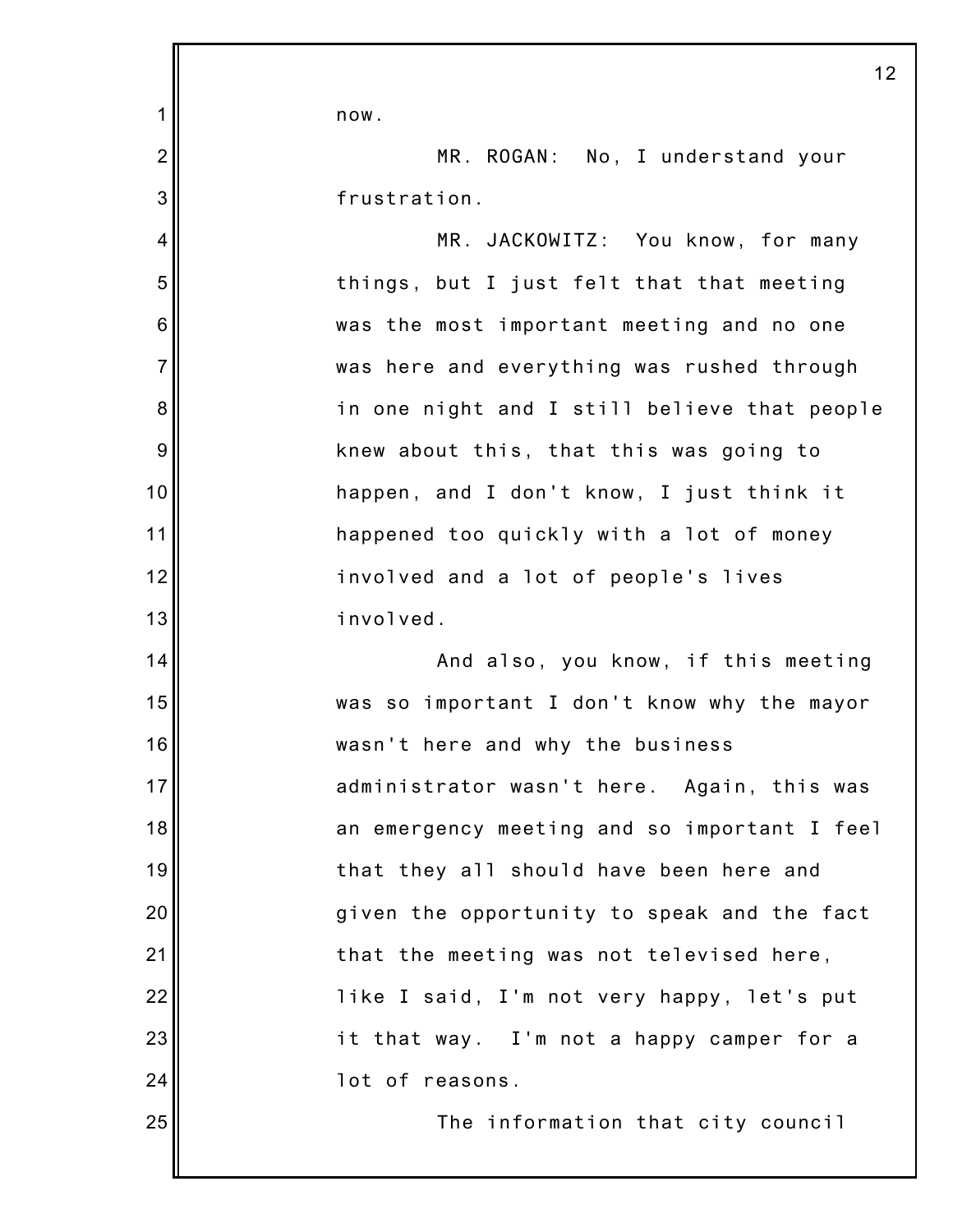provided me on Monday I have read it, I have reread it, I have read it again, I have had some other people look at it and read it. The payments for the proposed turn sheet, it says, "Monthly principle and interest payments equal to all real estate taxes collected monthly. Real estate taxes collected to be sent directly to the designated debt service escrow account established at Fidelity Bank."

1

2

3

4

5

6

7

8

9

10

11

12

13

14

15

16

17

18

19

20

21

22

23

24

25

My question is, and I hope it's answered during motions, is that normal? Is that the way it's always been done before or is this something new for this year and this year only? I hope I can get an answer on that.

The collateral, full faith credit and taxing power of the City of Scranton secured as follows: UCC filing, all taxes and revenues of the city including, without limitations, subsidies and reimbursements from the date of the proposed note. Again, I would like to know, I understand that collateral is taxpayers' money, but we are taking a lot for granted and what happens if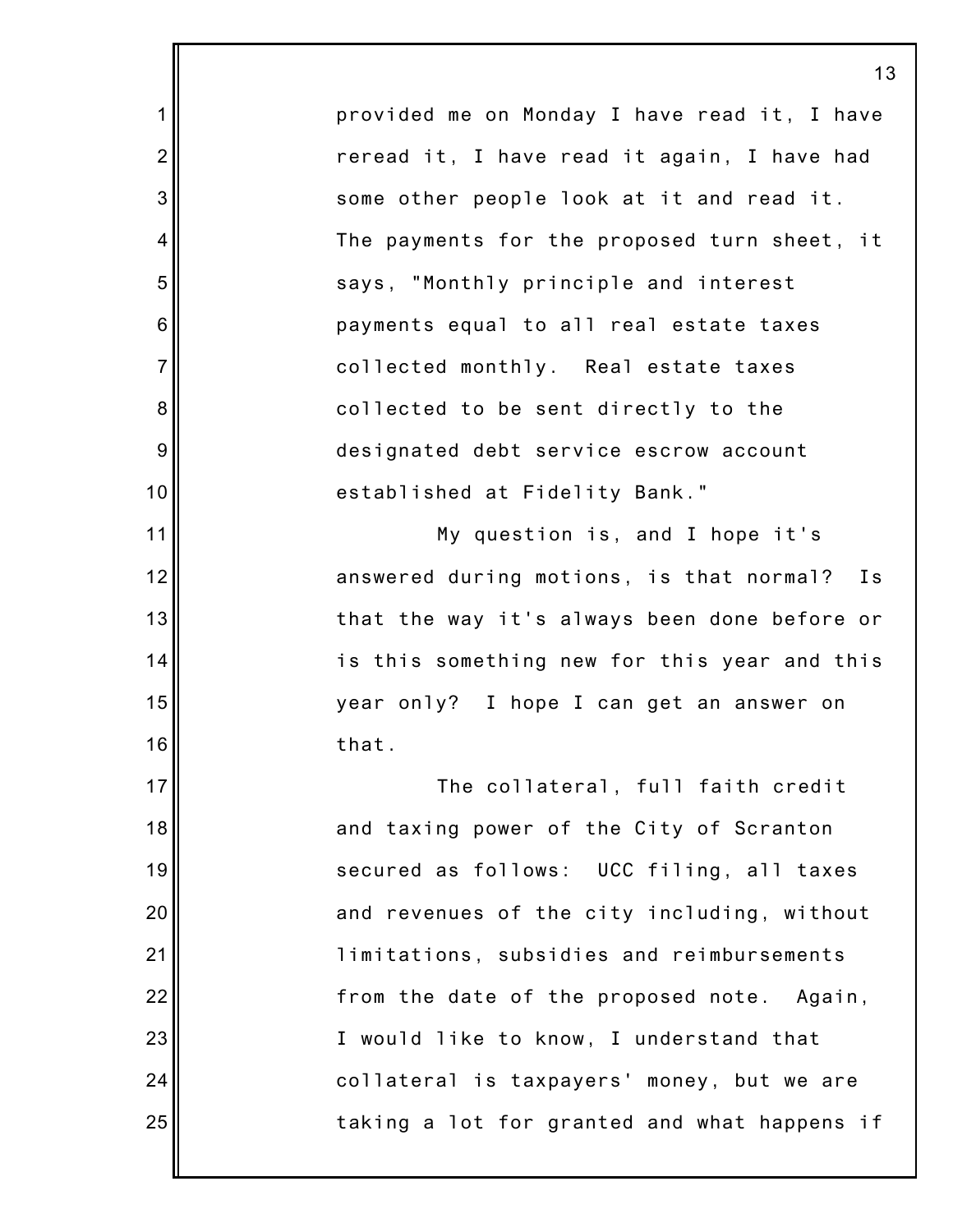that money doesn't come in as scheduled do we have a backup plan, plan B, plan C to cover expenses because it seems to me that if all of the money is going in to pay the debt off what are we going to use to pay the day-to-day expenses of the city? Again, I hope someone can answer that during motions tonight for me.

1

2

3

4

5

6

7

8

9

10

11

12

13

14

15

16

17

18

19

20

21

22

23

24

25

And there's is just a lot of things here that I don't -- I don't agree with. I personally believe that the City of Scranton now is under the control of the banks, the PEL, the Pennsylvania Economy League, and DCED. I think the politicians, the elected officials, have been taken out of the scope because of the fact that we owe them money, and just reading this it seems like they are very bossy and very pushy, and I do not ever remember voting for a bank president to be an elected official nor I have voted for anybody on PEL or DCED, and I don't like the idea of them controlling this city and the residents because we owe them a lot of money, and I understand this is going on throughout the entire country, Wall Street,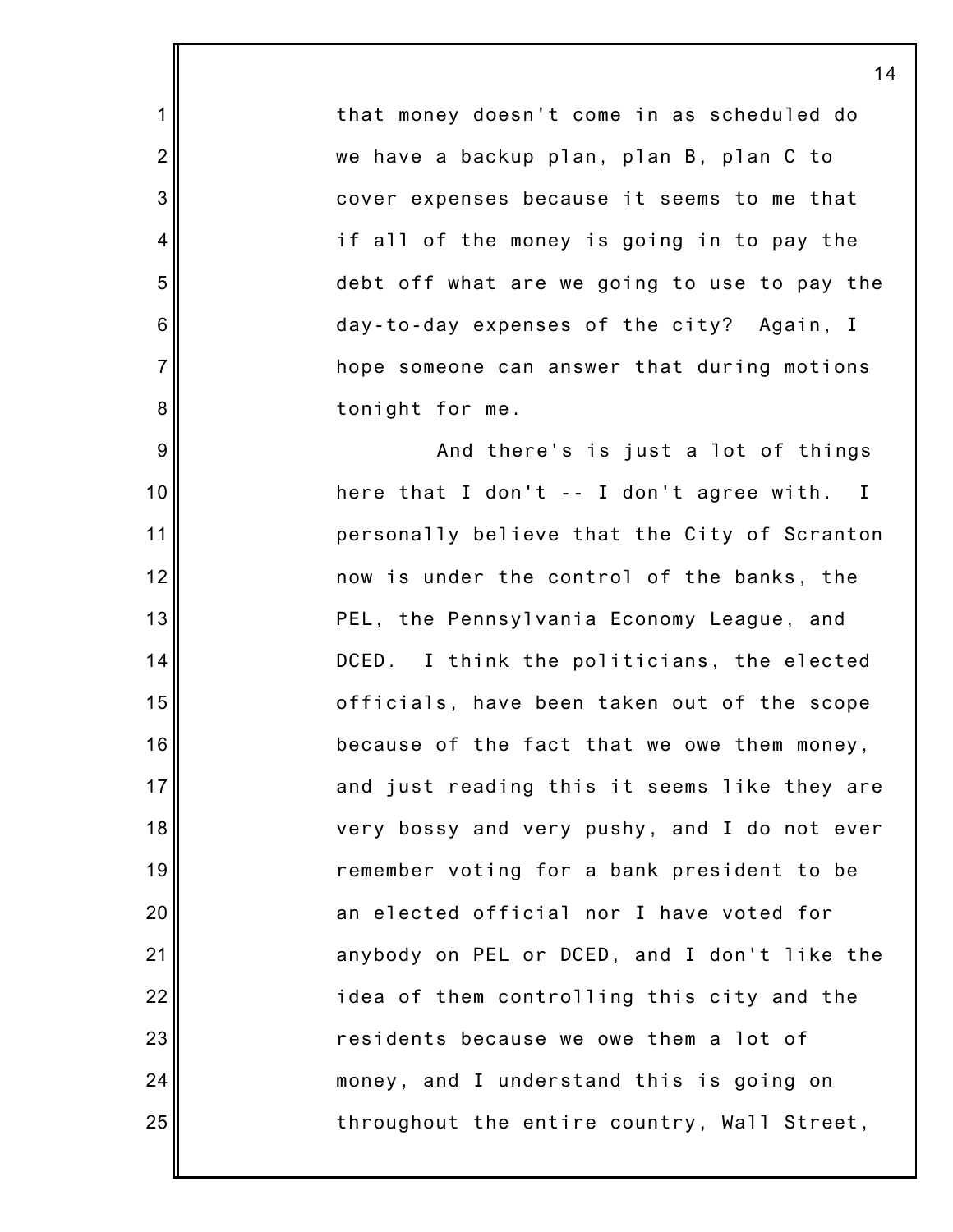|                 | 1 <sup>1</sup>                               |
|-----------------|----------------------------------------------|
| 1               | banks, so on so forth, but, like I said, I'm |
| $\overline{2}$  | a very discouraged individual right now and  |
| 3               | I will apologize for Monday, maybe I was a   |
| 4               | little rude, well, let me rephrase that, I   |
| 5               | was a little rude, but you know what, I'm a  |
| $6\phantom{1}6$ | very angry person. Thank you.                |
| $\overline{7}$  | MS. EVANS: Thank you.                        |
| 8               | MR. JOYCE: Before the next speaker           |
| 9               | comes up, and I know Mr. Jackowitz wanted me |
| 10              | to answer these questions during motions,    |
| 11              | the escrow account, this is something that   |
| 12              | is new this year, essentially because of     |
| 13              | situations in the past and the banks not     |
| 14              | getting their money on time they want to     |
| 15              | ensure that the TAN will be paid, therefore, |
| 16              | they are drawing off of our real estate      |
| 17              | taxes. If the money doesn't come in from     |
| 18              | real estate taxes, which it should, it's     |
| 19              | projected to, the money would then be        |
| 20              | drawn -- the excess money would then be      |
| 21              | drawn from the earned income tax that would  |
| 22              | come into the city throughout the year.      |
| 23              | MS. EVANS: Thank you. And our next           |
| 24              | speaker --                                   |
| 25              | MR. HUGHES: Madam President, if you          |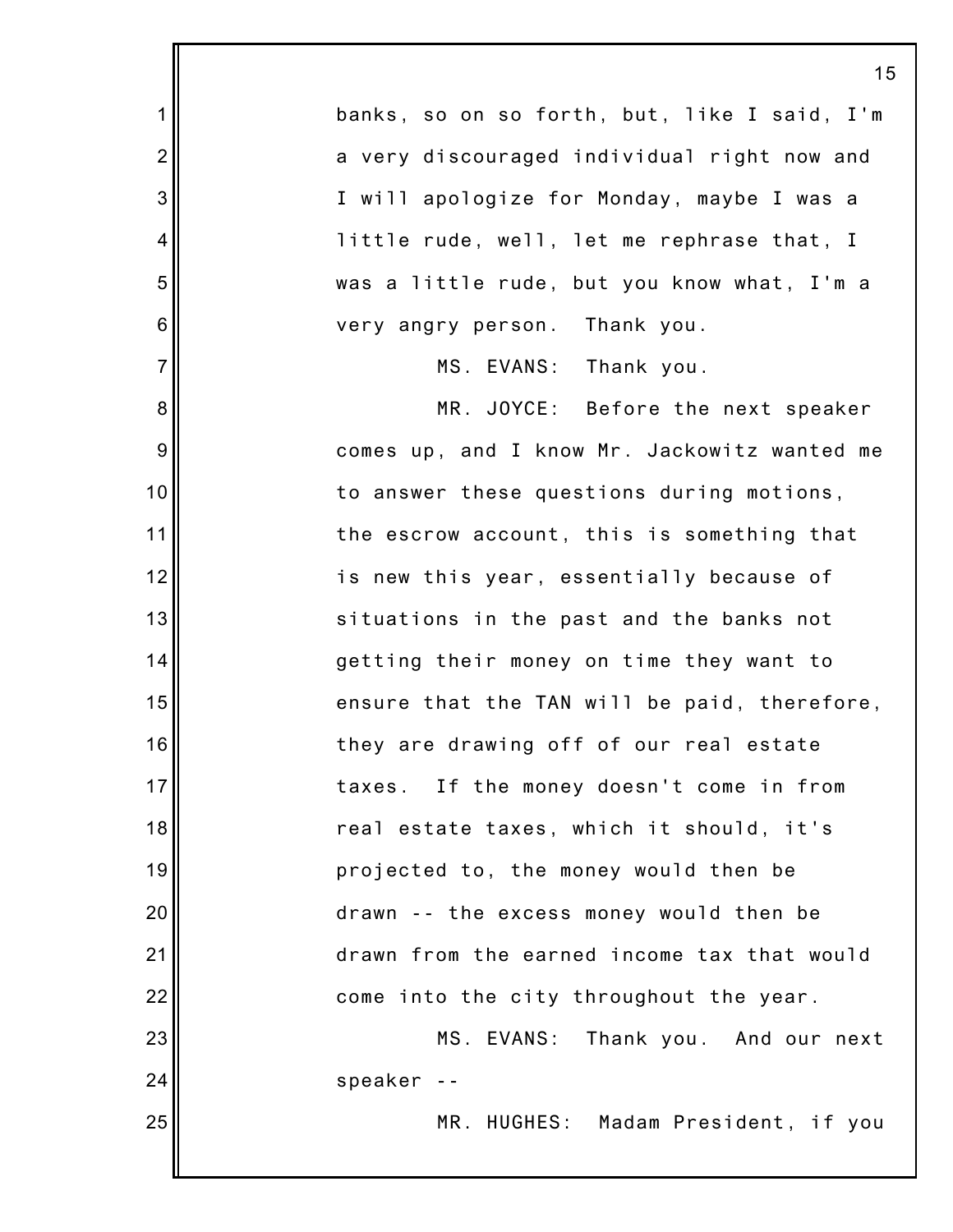|                | 16                                           |
|----------------|----------------------------------------------|
| $\mathbf 1$    | want to me to comment on that?               |
| $\overline{2}$ | MS. EVANS: Yes.                              |
| 3              | MR. HUGHES: From the standpoint, as          |
| 4              | Councilman Joyce said that this was a new    |
| 5              | condition to have the escrow account for the |
| 6              | paying of the taxes, the banks looking at it |
| $\overline{7}$ | did not want to repeat of the situation for  |
| 8              | the last couple of years where the TANS were |
| 9              | not paid and that they had to be paid by the |
| 10             | end of the year. I think the \$5 million TAN |
| 11             | was paid on June 30 and the nine -- the      |
| 12             | other TAN for 7 1/2 million was to be paid   |
| 13             | by the end of the year but the last two      |
| 14             | years it wasn't paid on time. What they      |
| 15             | wanted was to have the tax anticipation note |
| 16             | paid timely and to be paid so they required  |
| 17             | the escrow account.                          |
| 18             | As to the UCC filings, that's normal         |
| 19             | with every TAN that the city has probably    |
| 20             | ever floated. I can only go back a few       |
| 21             | years, but that's a normal condition for     |
| 22             | them to have the UCC secure transaction on   |
| 23             | the city tax accounts when all the tax       |
| 24             | revenue comes in. The fact they have it,     |
| 25             | that the TAN isn't paid, they can then       |
|                |                                              |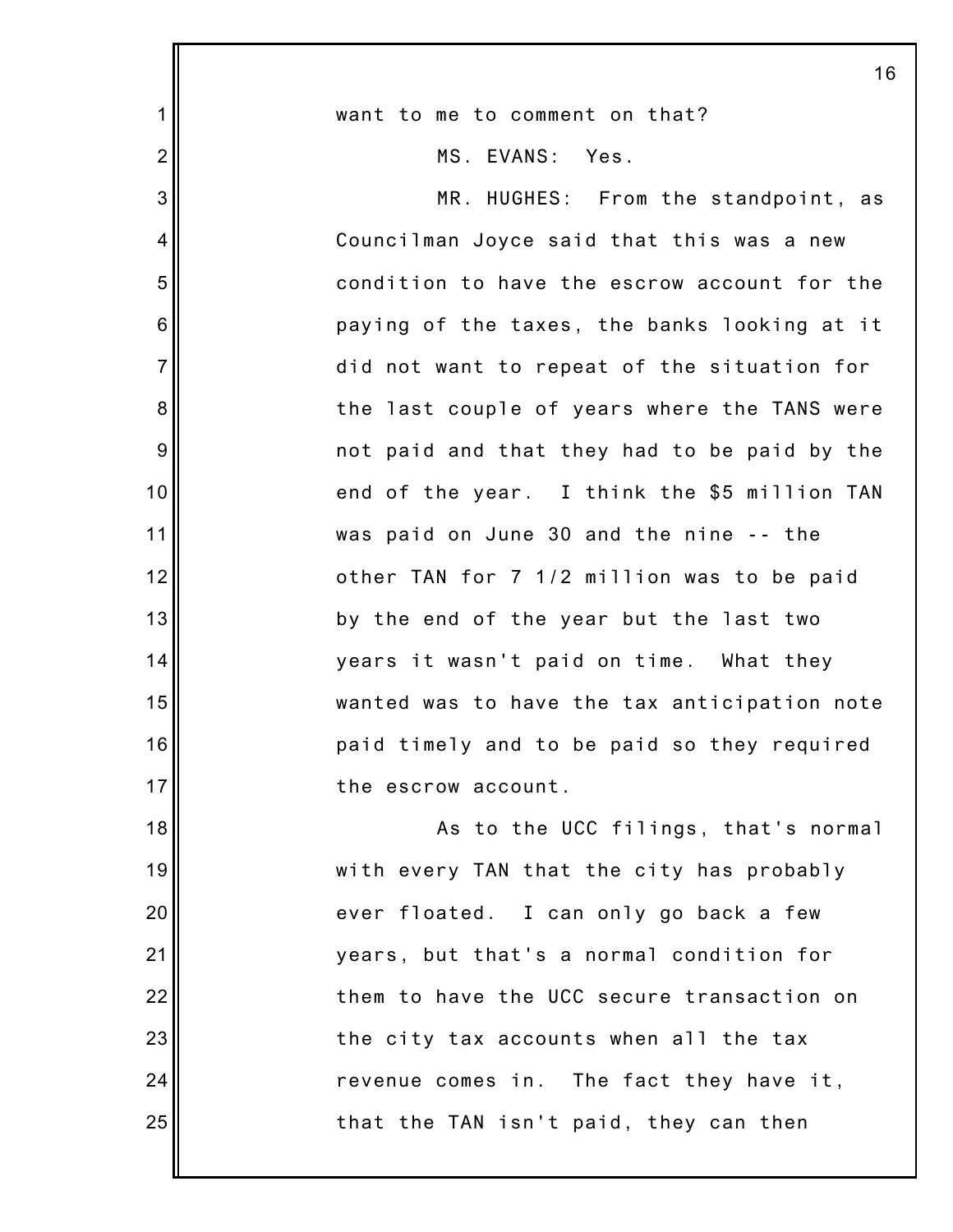|                | 17                                           |
|----------------|----------------------------------------------|
| $\mathbf 1$    | secure it, not that they ever have, but this |
| $\overline{2}$ | secures their repayment. This year this TAN  |
| 3              | will be paid by the end of the June.         |
| $\overline{4}$ | MS. EVANS: Thank you.                        |
| 5              | MR. HUGHES: Or at least what I did,          |
| $\,6$          | I have a commitment from Fidelity Bank, and  |
| $\overline{7}$ | I believe I explained it last Monday night,  |
| 8              | that there is a grace period of 10 to 15     |
| $9\,$          | days that they agree to because of the vast  |
| 10             | amount of real estate taxes that come in on  |
| 11             | June 30, that's a Saturday, by the time the  |
| 12             | deposits are made Fourth of July I believe   |
| 13             | is a Wednesday so they gave the city more    |
| 14             | time so we wouldn't be in default, but that  |
| 15             | our TAN should be paid by the end of June so |
| 16             | that then all of the tax monies that come in |
| 17             | after that will be the city's money.         |
| 18             | What we are doing is that the float          |
| 19             | of the \$11.5 million Minor's Bank withdraw, |
| 20             | they only had a tentative commitment,        |
| 21             | because of the financial condition of the    |
| 22             | city they did not participate at the end.    |
| 23             | As I stated, PNC Bank did not participate    |
| 24             | either, the consortium of banks came up with |
| 25             | the \$11 1/2 million and that's future tax   |
|                |                                              |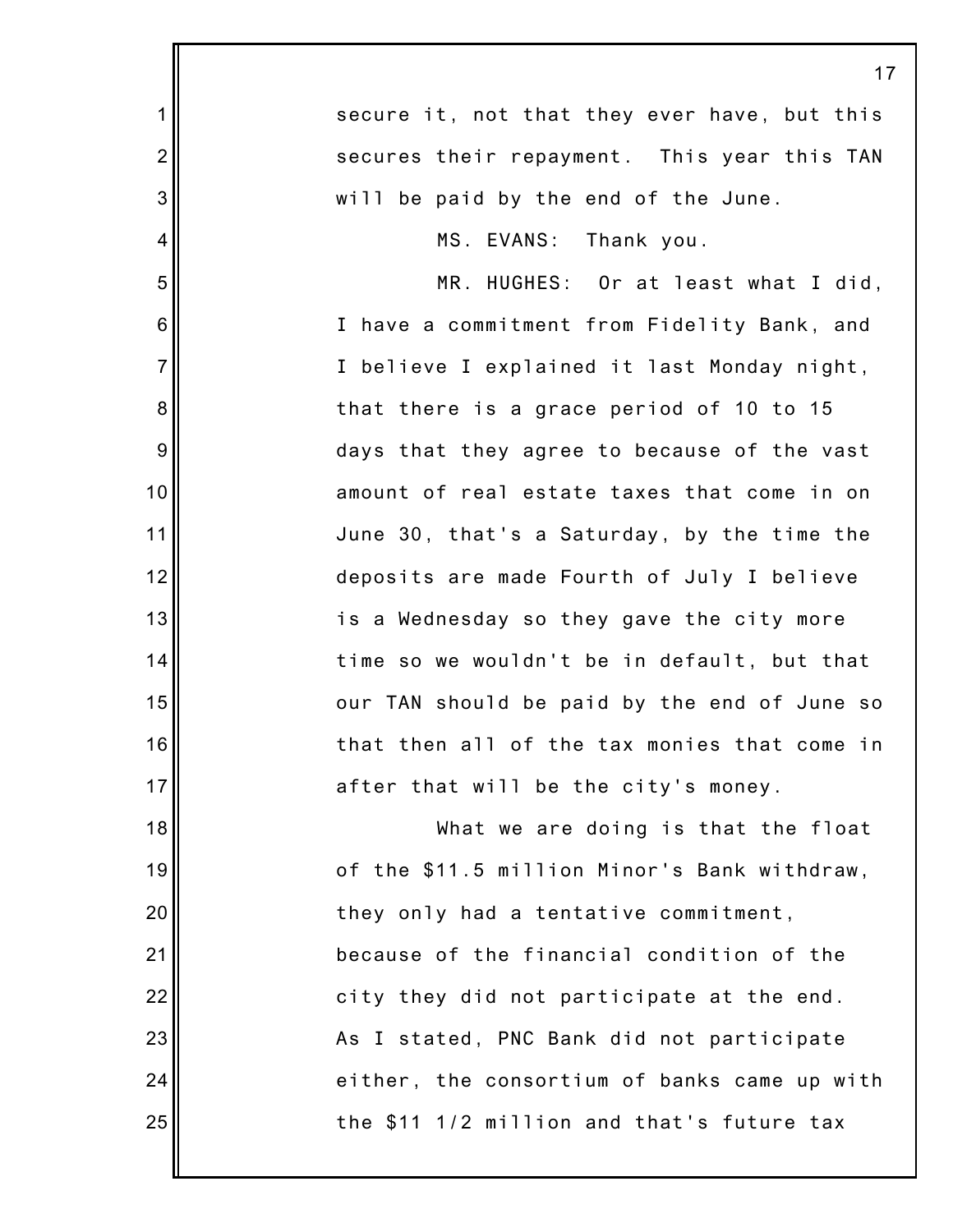1 2 3 4 5 6 7 8 9 10 11 12 13 14 15 16 17 18 19 20 21 22 23 24 25 revenues that are coming and this is the way that every municipal government probably in the United States is financed, so there is nothing unusual about it. And the only thing that's different this year is the bank wants to make sure they are paid. They are going to be paid because the real estate tax is going to be escrowed. The city won't have to worry about coming up and paying the TAN by the end the year, it will be paid. MS. EVANS: Thank you. And probably I'll just add to that the only other difference is the fact that rather than two TANS the city was issued only one TAN this year and for the first time during my tenure as a councilwoman the TAN has been reduced from 14.5 million and that, of course, was the combination of the two TANS, TAN A and TAN B, to now 11.5 million. So that's a reduction of \$3 million. And our next speaker is Doug Miller. MR. MILLER: Good evening, Council. Doug Miller, Scranton. I'd just like to begin tonight by once again addressing the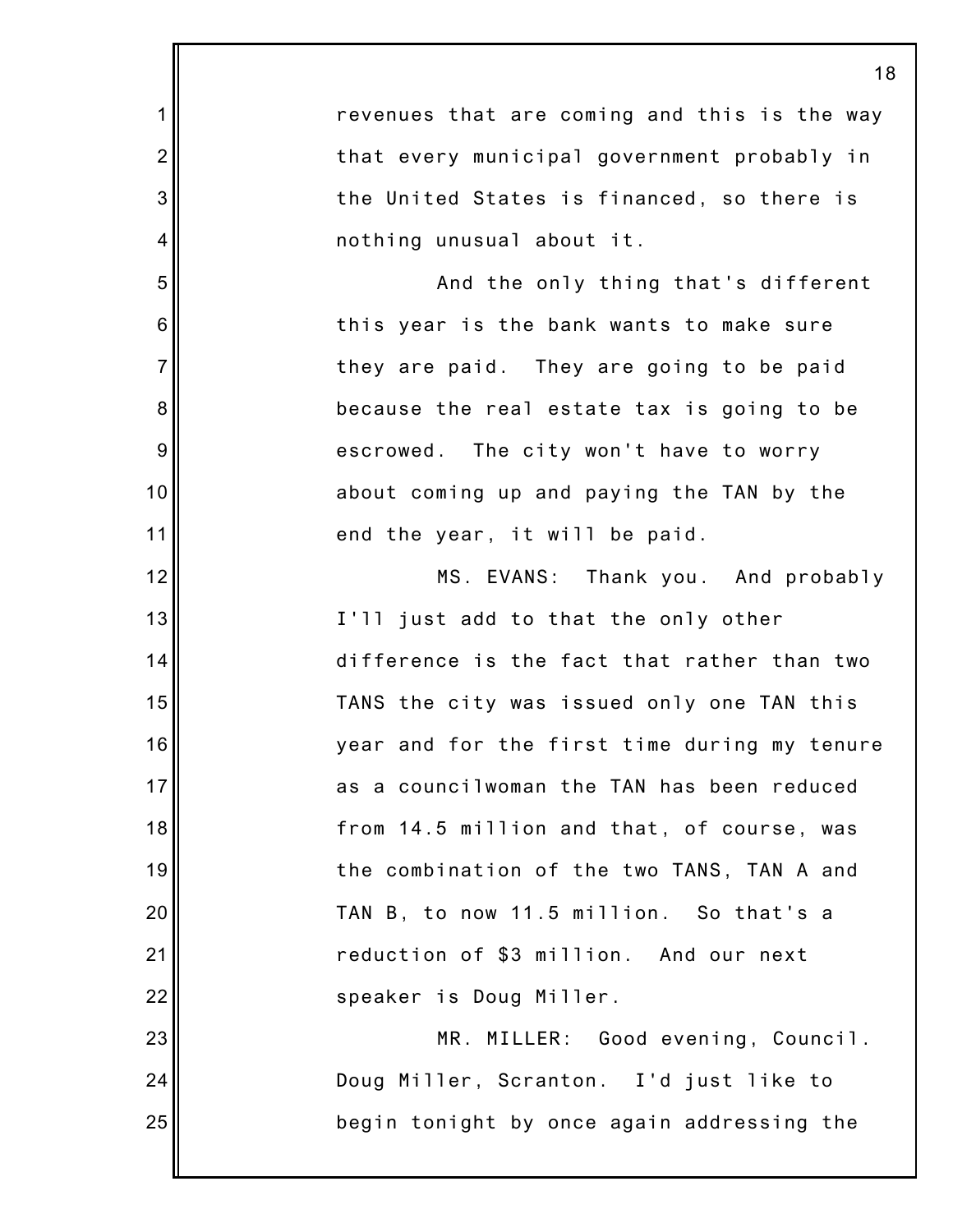|                | 19                                           |
|----------------|----------------------------------------------|
| 1              | city's finances briefly here and once again  |
| $\overline{2}$ | reiterate my feelings on the \$3 million     |
| 3              | found in the Fidelity bank account.          |
| 4              | As I have stated before, I believe           |
| 5              | that this negligence on the administration's |
| 6              | end on not knowing this money was available  |
| $\overline{7}$ | must still be addressed and, as I have said, |
| 8              | I believe it also should be investigated.    |
| 9              | What I'm truly concerned about is            |
| 10             | the fact that this money was spent without   |
| 11             | council having any influence, and we have    |
| 12             | discussed cooperation and we have discussed  |
| 13             | joint decisions on many occasions, and yet   |
| 14             | the administration continues to play by its  |
| 15             | own rules and place its own game.            |
| 16             | As I requested last week, I would            |
| 17             | like to see a breakdown of what this money   |
| 18             | was spent on. I believe we as the taxpayers  |
| 19             | have a right to that information, but I      |
| 20             | certainly hope that the breakdown we do      |
| 21             | receive isn't similar to the typical high    |
| 22             | school class treasurer breakdowns that we    |
| 23             | get on a daily basis.                        |
| 24             | We need to be professional around            |
| 25             | These are serious issues. This is<br>here.   |
|                |                                              |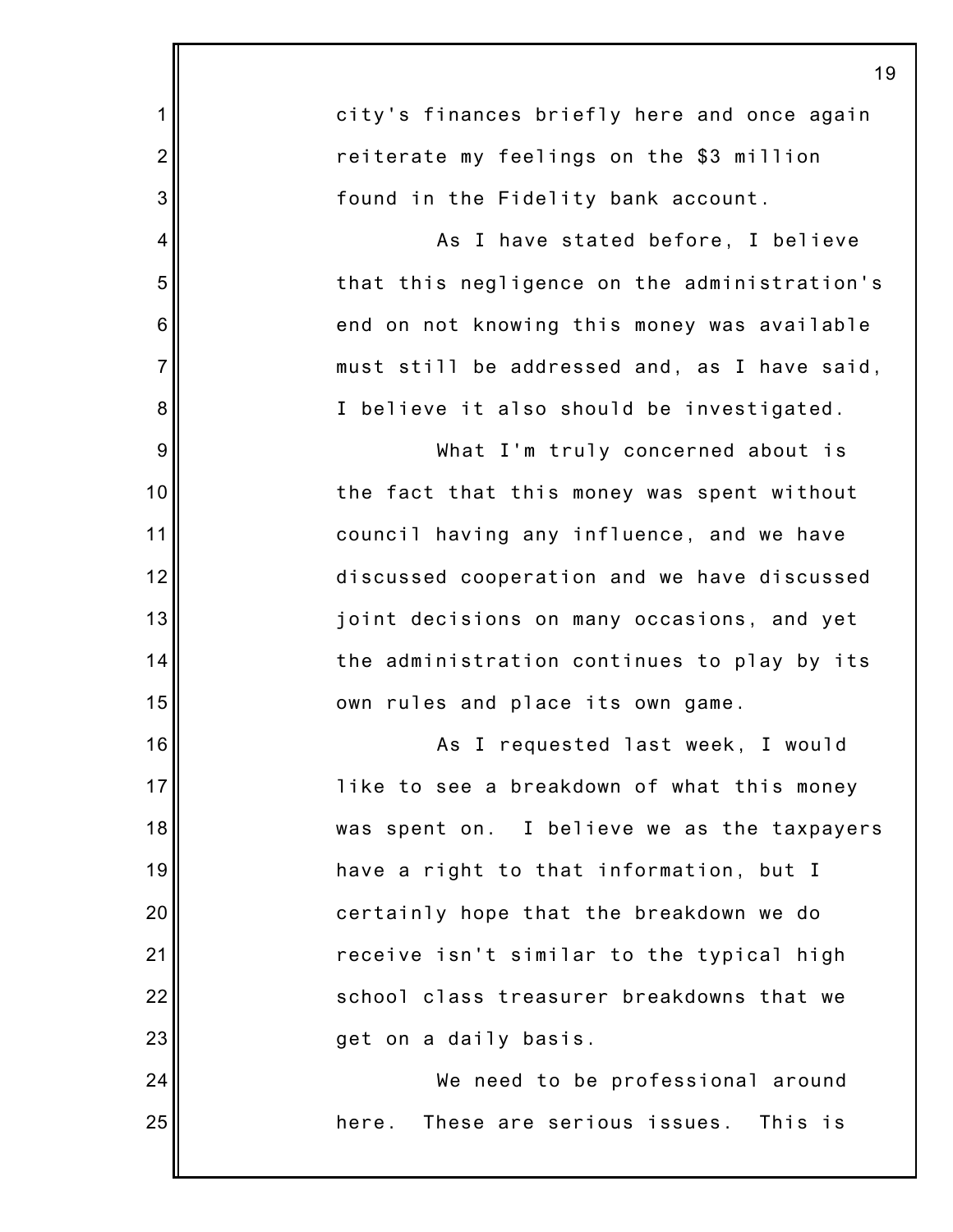|                | 20                                           |
|----------------|----------------------------------------------|
| $\mathbf 1$    | real business. This isn't high school        |
| $\overline{2}$ | games.                                       |
| 3              | Regarding the 11.5 million TAN, as           |
| 4              | we all know \$5 million of that was put back |
| 5              | into the Workers' Comp Trust Fund to bring   |
| 6              | that back to the required 75 percent level,  |
| $\overline{7}$ | but I would also certainly like to see a     |
| 8              | breakdown of what the remaining funding from |
| 9              | that TAN was used, not vague references such |
| 10             | as gas, vehicles and bills. We need to       |
| 11             | start being more specific, and I'm hopeful   |
| 12             | we will get that.                            |
| 13             | And also, I do have some concern             |
| 14             | relating to MEM, the Municipal Energy        |
| 15             | Management firm that in the past provided    |
| 16             | streetlight maintenance throughout the city. |
| 17             | The contract with this firm did end in       |
| 18             | November of 2010, however, the concern       |
| 19             | tonight dealing with the article in the      |
| 20             | paper today is the overdue payment that is   |
| 21             | in the area of \$500,000 to \$600,000 and I  |
| 22             | think there is certainly some issues with    |
| 23             | this, with MEM, and we know that at this     |
| 24             | time I believe during some litigation and    |
| 25             | due to that I believe that did require us to |
|                |                                              |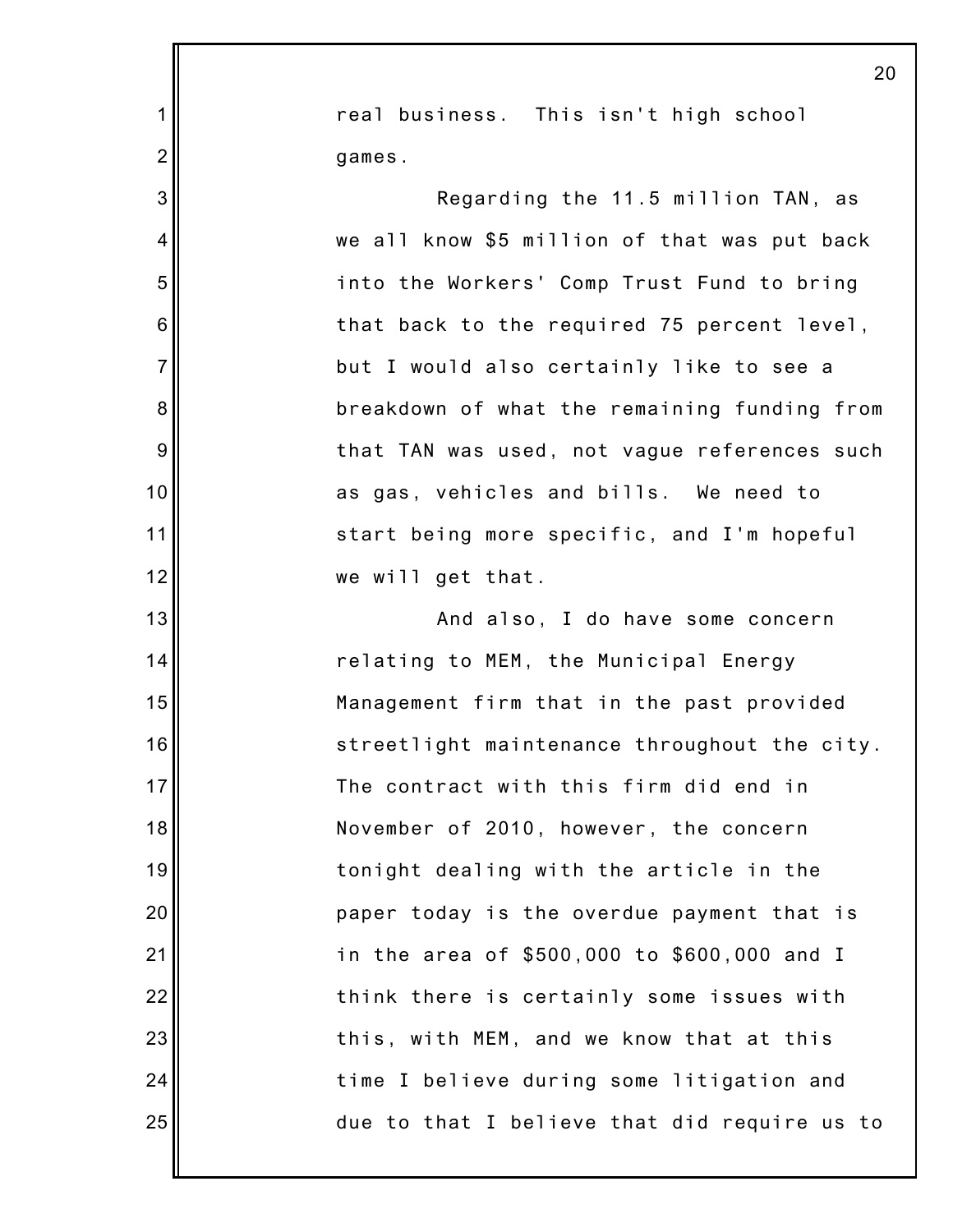enter into a contract with another firm, Joyce Electrical, last March, but my question tonight would be what the status is on this issue and if, in fact, we do have to make payment when and how do we plan on doing this and where is this money going to come from?

1

2

3

4

5

6

7

8

9

10

11

12

13

14

15

16

17

18

19

20

21

22

23

24

25

And to conclude tonight, you know, looking at the paper today the headline regarding the finances was that pretty much the city is ready to set sail, but I just have to say I think we need to start being realistic and it starts with -- it does start with the media. By no means are we ready to set sail. All we did is get ourselves by for the next few months and that seems to be the case throughout each year. We do enough just to get by. I still think we are a city where we are all floating in the ocean with life jackets on and we've got a long way to go yet. We didn't accomplish anything. We have got many tough decisions to make and we need to find long-term solutions.

I'm quite confident in this council,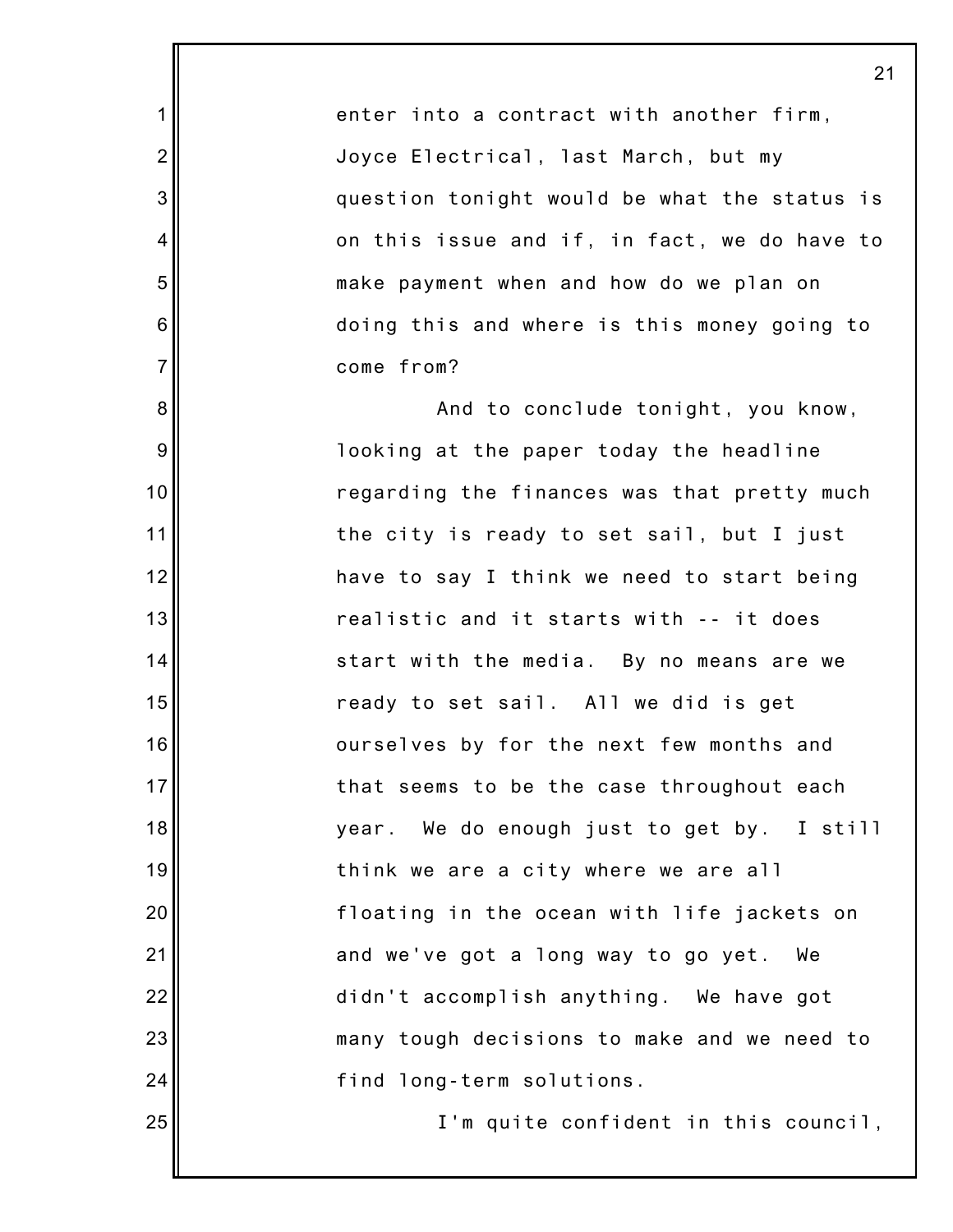|                | 22                                            |
|----------------|-----------------------------------------------|
| 1              | and I know you will get the job done, you     |
| $\overline{2}$ | have proven it with your track record, but    |
| 3              | we can't be happy and accept just getting     |
| 4              | by. You know, we mode to find a long-term     |
| 5              | solution and provide a bright future and get  |
| 6              | ourselves out of distressed status and, as I  |
| $\overline{7}$ | said, I'm confident you will do that and I    |
| 8              | do look forward from hearing your comments    |
| 9              | later on MEM, the \$3 million, as well as the |
| 10             | TAN, and I appreciate your time tonight.      |
| 11             | Thank you.                                    |
| 12             | MS. EVANS: Thank you.                         |
| 13             | MR. JOYCE: Before the next speaker            |
| 14             | comes up I'll just comment quickly on MEM, I  |
| 15             | did ask about this last week and it's in      |
| 16             | litigation right now as far as the entire     |
| 17             | bill, so I'm not exactly sure how much the    |
| 18             | city is going to end up paying being that's   |
| 19             | in litigation. I'm not sure if the            |
| 20             | administration is trying to settle on a       |
| 21             | figure with MEM or if they are trying to      |
| 22             | fight it altogether.                          |
| 23             | MS. EVANS: Les Spindler.                      |
| 24             | MR. SPINDLER:<br>Good evening,                |
| 25             | Council. Les Spindler, Scranton resident      |
|                |                                               |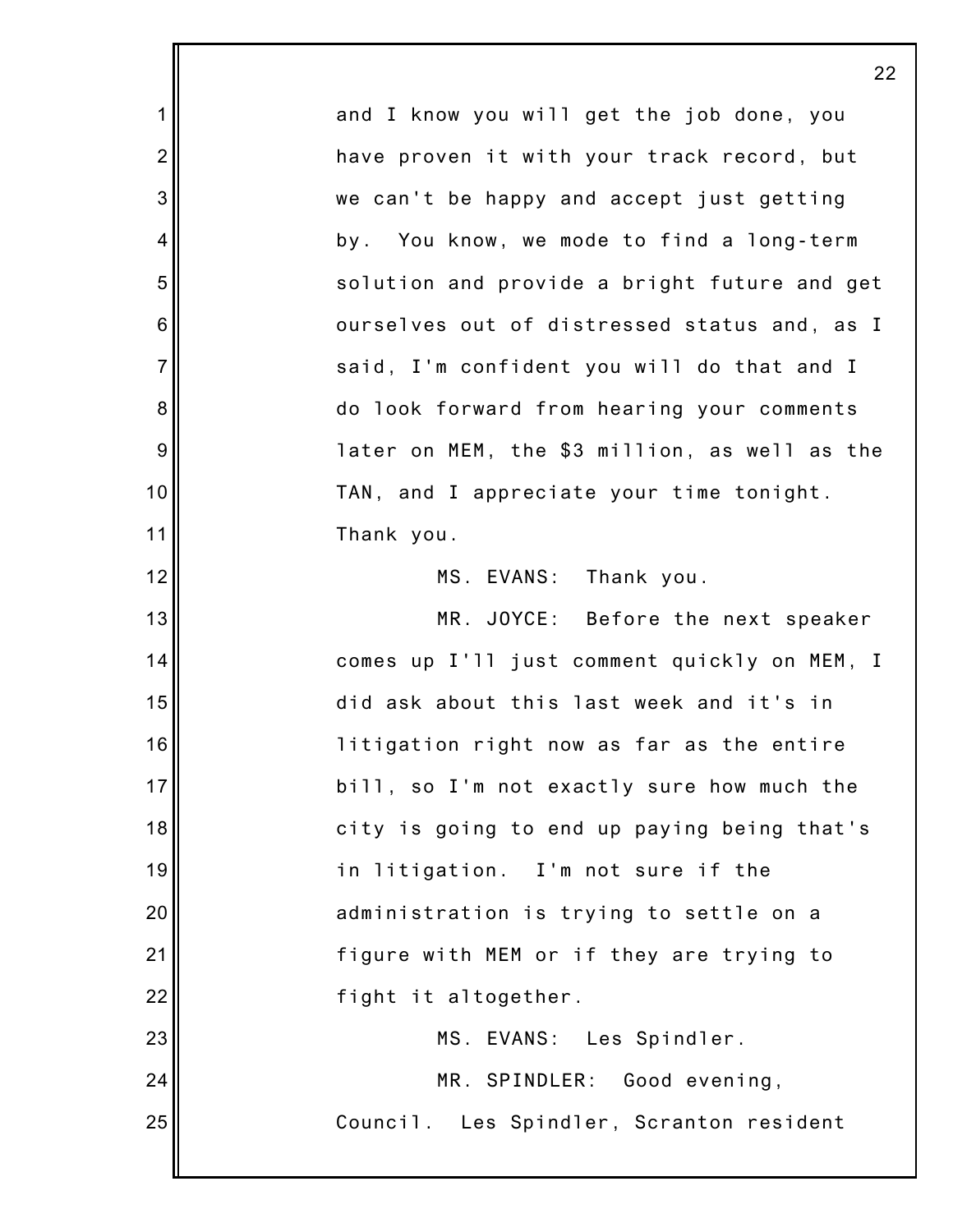1 2 3 4 5 6 7 8 9 10 11 12 13 14 15 16 17 18 19 20 21 22 23 24 25 23 and homeowner. MR. JOYCE: Good evening. MR. SPINDLER: I wasn't here last week so I would like to talk about this \$3 million. The article in the Doherty newsletter last week Mr. Doherty said he is not replacing Mr. McGowan who, "Has done a good job." He has done a good job? \$3 million was found, which in Mayor Doherty's own words fell through the cracks. As Attorney Hughes just said, two TANS were paid late last year and Mr. McGowan is doing a good job? They knew there was \$3 million in that account they just waited until all of the layoffs came and then said, "Oh, look, we found \$3 million." You can't fool the people in this city all the time and something has got to be done with this mayor, and I agree Mr. McGowan should resign. And, Mr. McGoff, you said it's silly and people make mistakes. Well, Mr. McGoff, there are people that shouldn't make mistakes. Doctors shouldn't make mistakes.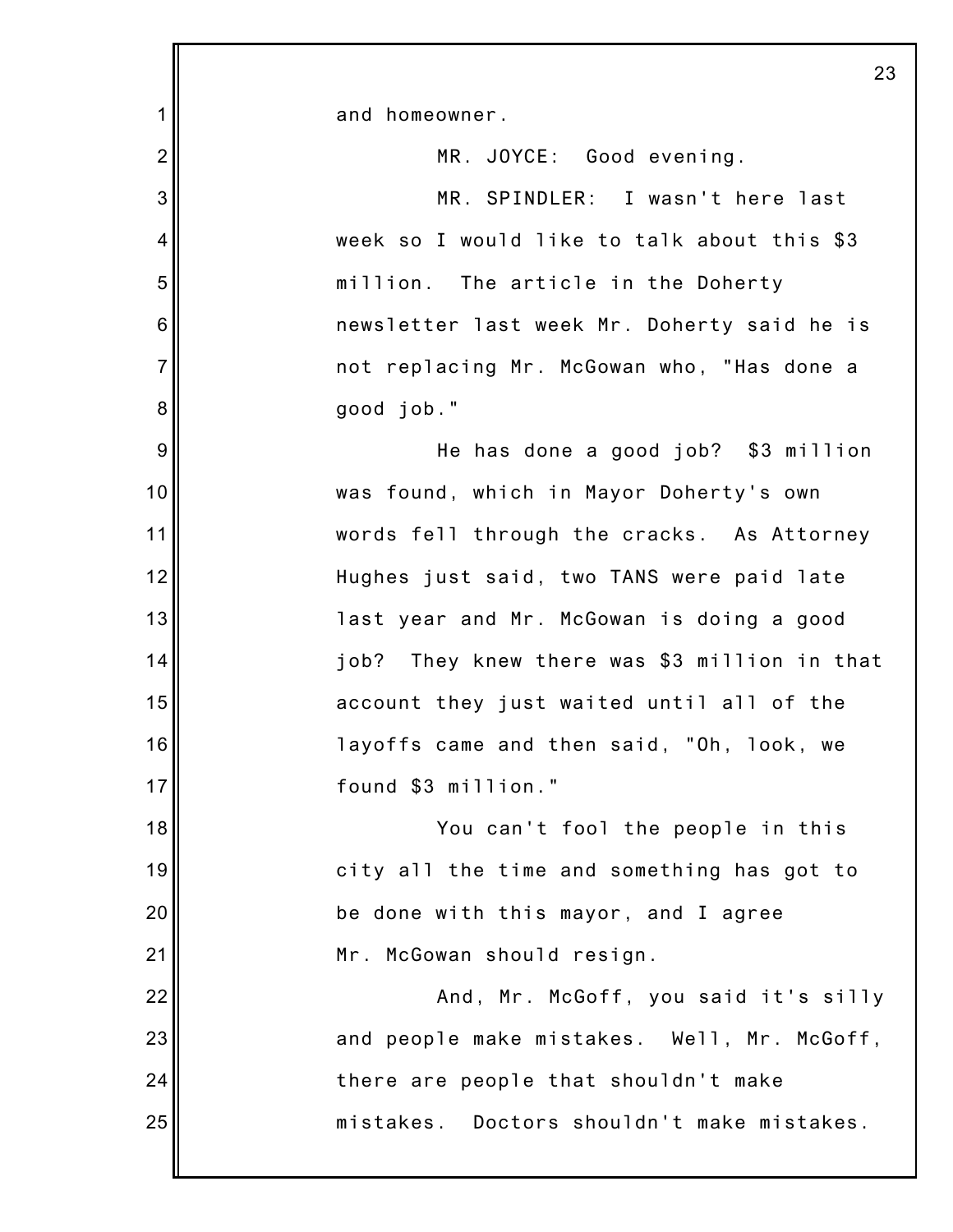1 2 3 4 5 6 7 8 9 10 11 12 13 14 15 16 17 18 19 20 21 22 23 24 25 24 The business administrator of a city that's in distressed status for 20 years shouldn't make mistakes. \$3 million isn't \$3, Mr. McGoff, and if you think that's acceptable you should follow Mr. McGowan out the door because you are pathetic. That's why this city is in the shape it's in because of people like you, McGowan and Chris Doherty. We have to get rid of these people, including you. You and the past rubber stamp councils, that's why we are in this mess. Moving on, watching the meeting last week, I got disturbed hearing that Chris Doherty is hiring back DPW workers, wasted no time laying off firefighters and police officers, but he is disregarding a budget that was legally and lawfully adopted and he is hiring back DPW workers. Attorney Hughes, can Chris Doherty legally do this? Can he disregard a budget that was passed? MR. HUGHES: Can he disregard the budget? No. I believe that what he is doing, and I haven't -- I don't have the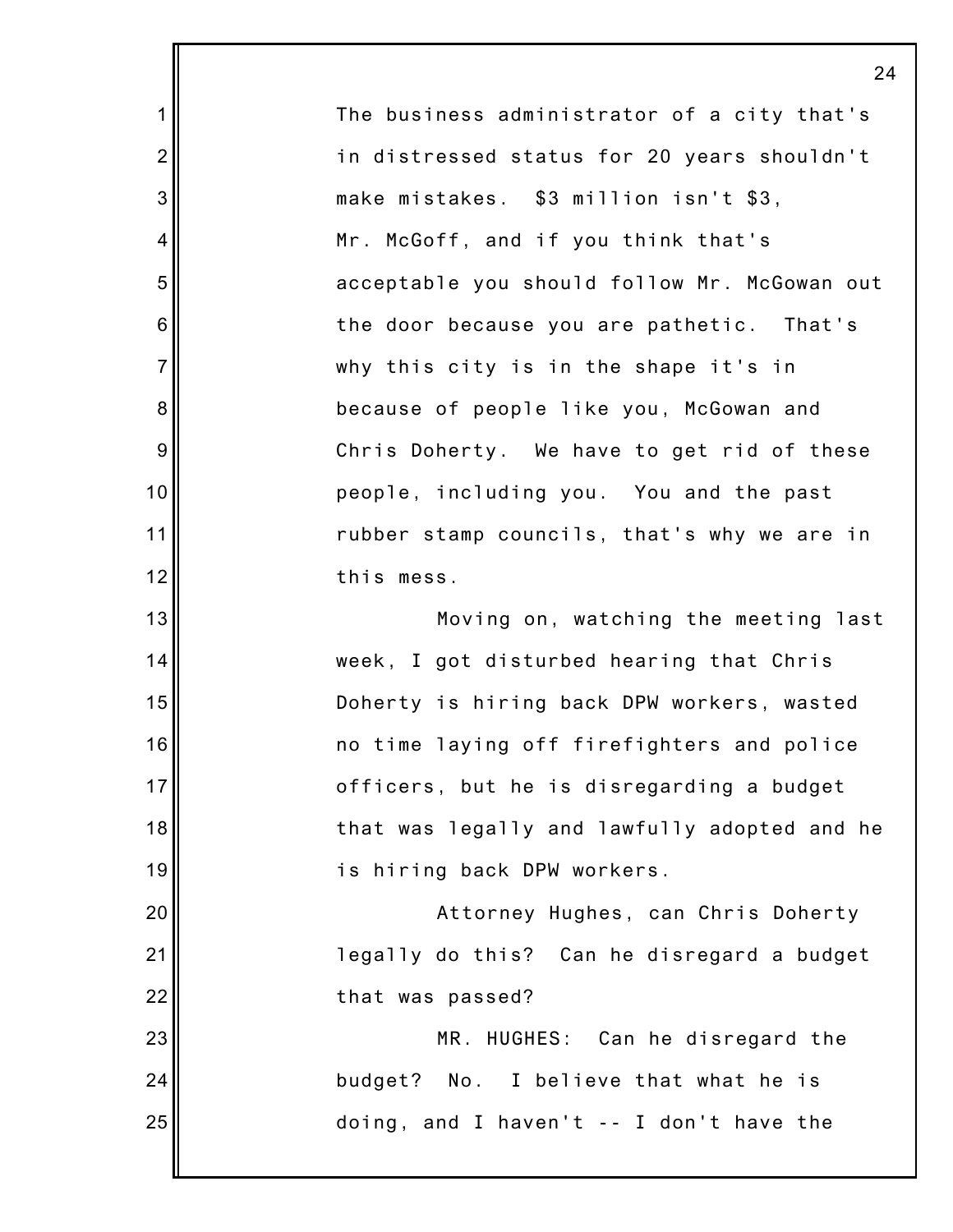|                | 25                                           |
|----------------|----------------------------------------------|
| 1              | information on this, but probably what he is |
| $\overline{2}$ | doing is that making changes within budget   |
| 3              | items, within the line item of the DPW       |
| 4              | budget in order to pay the salary and then   |
| 5              | hiring those people.                         |
| 6              | MR. SPINDLER: Can he do that?                |
| $\overline{7}$ | MR. HUGHES: The transfers are legal          |
| 8              | under the Home Rule Charter and under the    |
| 9              | code that he can make interoffice transfers  |
| 10             | in order to supplement and that's -- the     |
| 11             | budget that he submitted that council passed |
| 12             | I haven't really looked into it, but I       |
| 13             | believe that's what he is doing. I don't     |
| 14             | have the information as to how he is doing   |
| 15             | it.<br>I have heard what he is doing, but I  |
| 16             | haven't had -- nobody -- council hasn't      |
| 17             | presented me with that question so I don't   |
| 18             | have anything to look into, but I believe    |
| 19             | that's the way he is doing it, is making     |
| 20             | interline item transfers within the province |
| 21             | of the Home Rule Charter and then using that |
| 22             | to hire people which he has the right to do. |
| 23             | MR. SPINDLER: Okay. Thank you.               |
| 24             | MS. EVANS: Mr. Spindler, just real           |
| 25             | quickly, I had asked for a report on this    |
|                |                                              |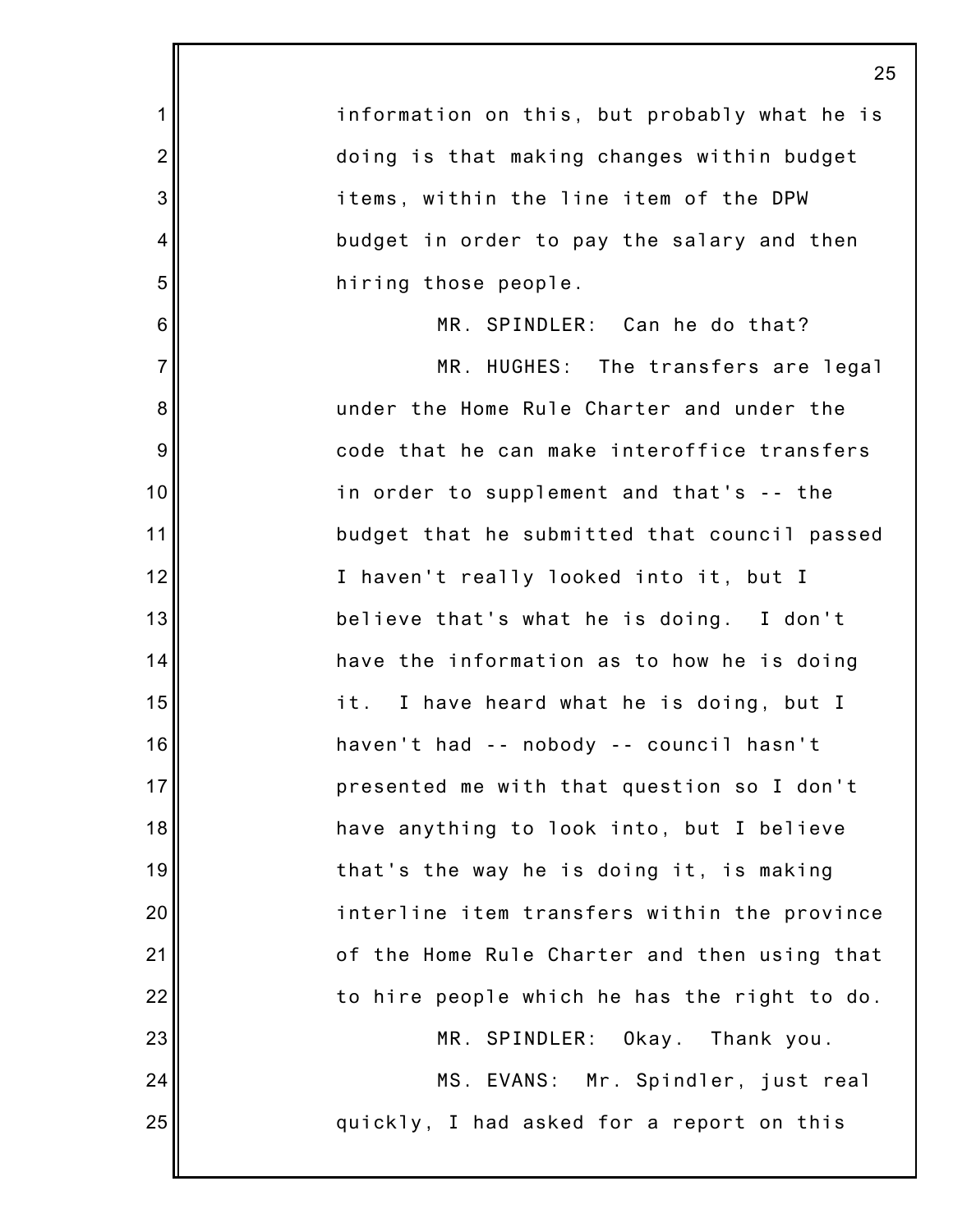from the city controller and she did provide a prompt response, which I'm going to address under motions this evening, but I also intend to send a second request so that we can receive monthly updates in terms of how many individuals are reinstated. In other words, the same information that we have received thus far council is going to request a monthly report so that we will be aware of all positions that are reinstated.

1

2

3

4

5

6

7

8

9

10

11

12

13

14

15

16

17

18

19

20

21

22

23

MR. SPINDLER: Okay. Thank you. It's just so frustrating. Like I said, he wasted no time laying off our public safety people. You know, I would much rather have my garbage being picked up a week late but knowing a fire truck would come to my house or a police officer in a timely manner, and this man does not care about public safety, I think it's ridiculous and I don't want what we can do to stop them. I hope there is something legally that can be done. Thank you for your time, and I have one last thing, go Giants.

24 25 MS. EVANS: I hear you. Thank you. Mr. Tobin.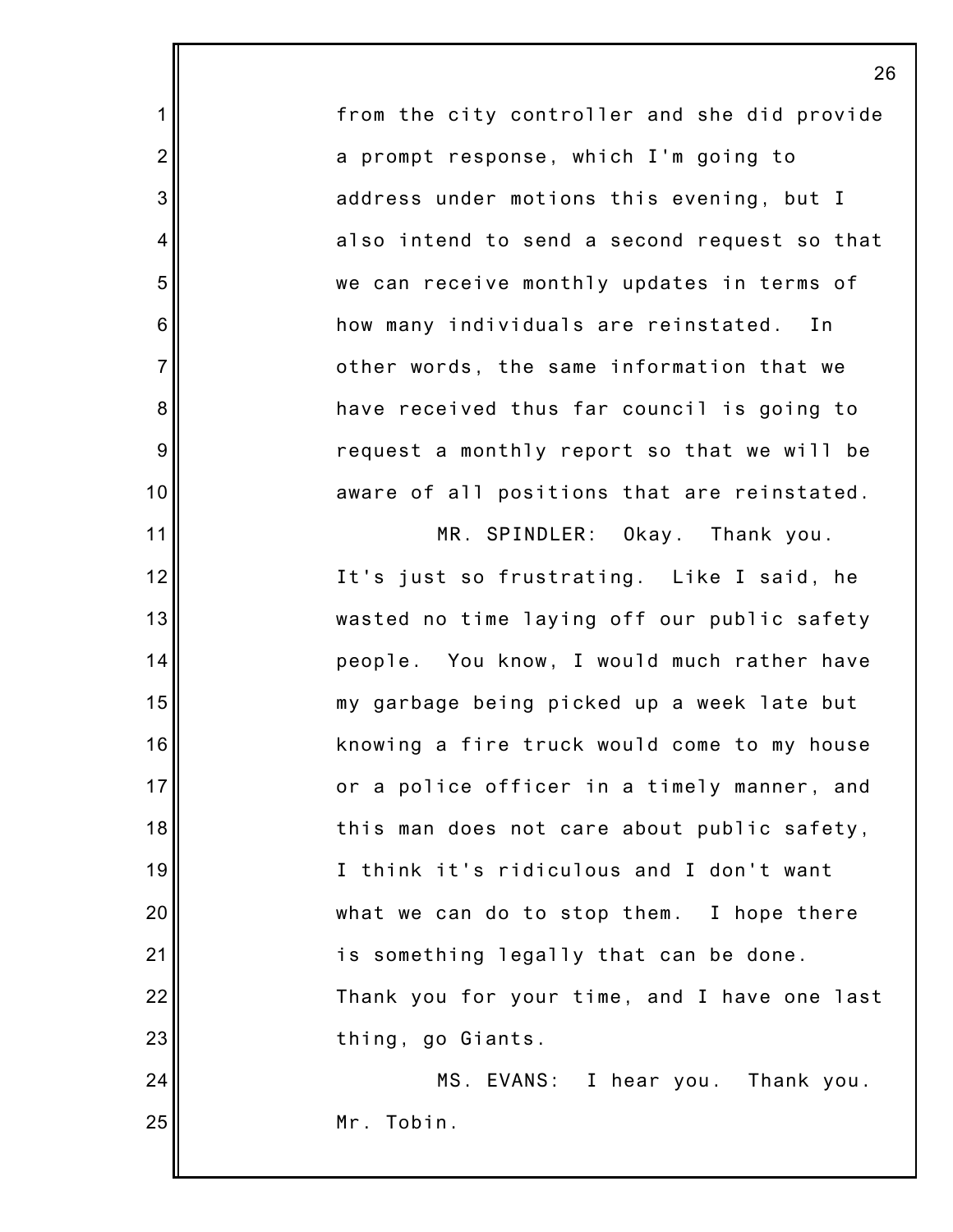|                | 27                                          |
|----------------|---------------------------------------------|
| 1              | MR. TOBIN: The old gripper is back          |
| $\overline{2}$ | only I'm not here to gripe too much, a      |
| 3              | little bit. I'm here to answer some quotes  |
| 4              | that's made in the newspaper article about  |
| 5              | our door down here. Mr. Seitzinger did know |
| 6              | about that door down there before he spoke  |
| $\overline{7}$ | to me because the day he spoke to me his    |
| 8              | answer to me about the letter that he got   |
| 9              | from city council was, "That came from the  |
| 10             | council," and he walked away. So you take   |
| 11             | your conclusions from that.                 |
| 12             | I have one other question I would           |
| 13             | like to ask, I don't know who I would have  |
| 14             | to ask to find out, has any of the DPW      |
| 15             | gentlemen been laid off?                    |
| 16             | MR. ROGAN:<br>Yes.                          |
| 17             | MR. TOBIN:<br>They have.                    |
| 18             | MS EVANS:<br>It appears so.                 |
| 19             | Many?<br>MR. TOBIN:                         |
| 20             | MR. ROGAN:<br>Not as many --                |
| 21             | MS. EVANS: As has been budgeted.            |
| 22             | MR. TOBIN:<br>Has any of them been          |
| 23             | brought back that were laid off?            |
| 24             | MS. EVANS:<br>No.                           |
| 25             | MR. ROGAN: Yes.                             |
|                |                                             |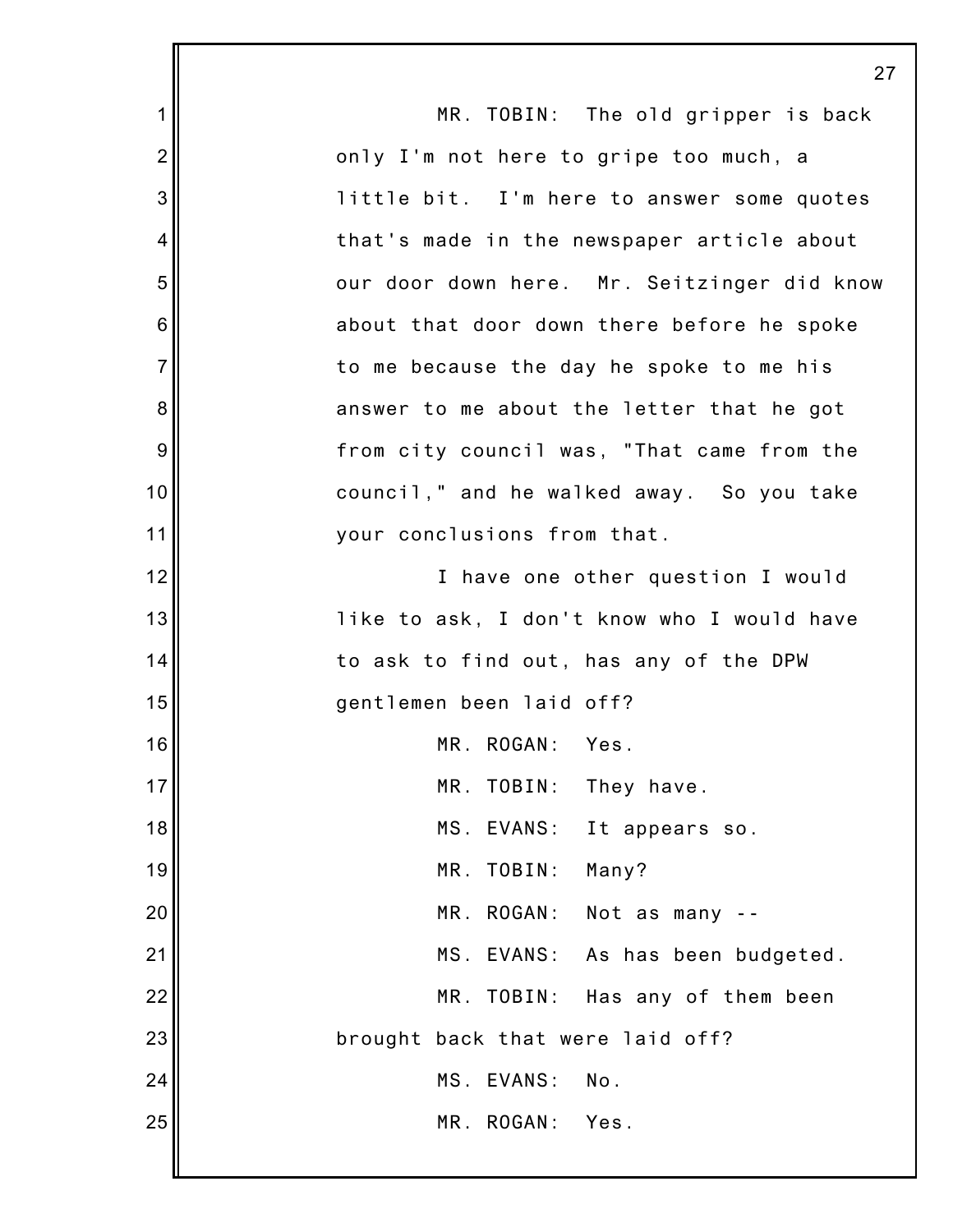1 2 3 4 5 6 7 8 9 10 11 12 13 14 15 16 17 18 19 20 21 22 23 24 25 28 MR. TOBIN: Because a comment was made in the paper by Mr. Dougher that we won't be able -- with these cutbacks we won't be able to clean the handicapped ramps of the snow and stuff. Well, what were they doing before these people got laid off? These handicaps were never cleaned. Because I had one of your DPW men when I called and complained, oh, I would say eight years ago, tell me, "I have worked for the city hall or the city for 35 years, we never clean the ramps off." That's back I would say eight years ago, which would be true. But Mr. Dougher made it sound like they always cleaned the handicap ramps off and now the poor handicapped people are going to be suffering because you laid us off, we won't be able to handle it. There is another thing I would like to bring to the council, hope that if anything happens it don't take three or more years like our great door has taken, is these cutouts. I understand a man from the United House, who has got cerebral palsy,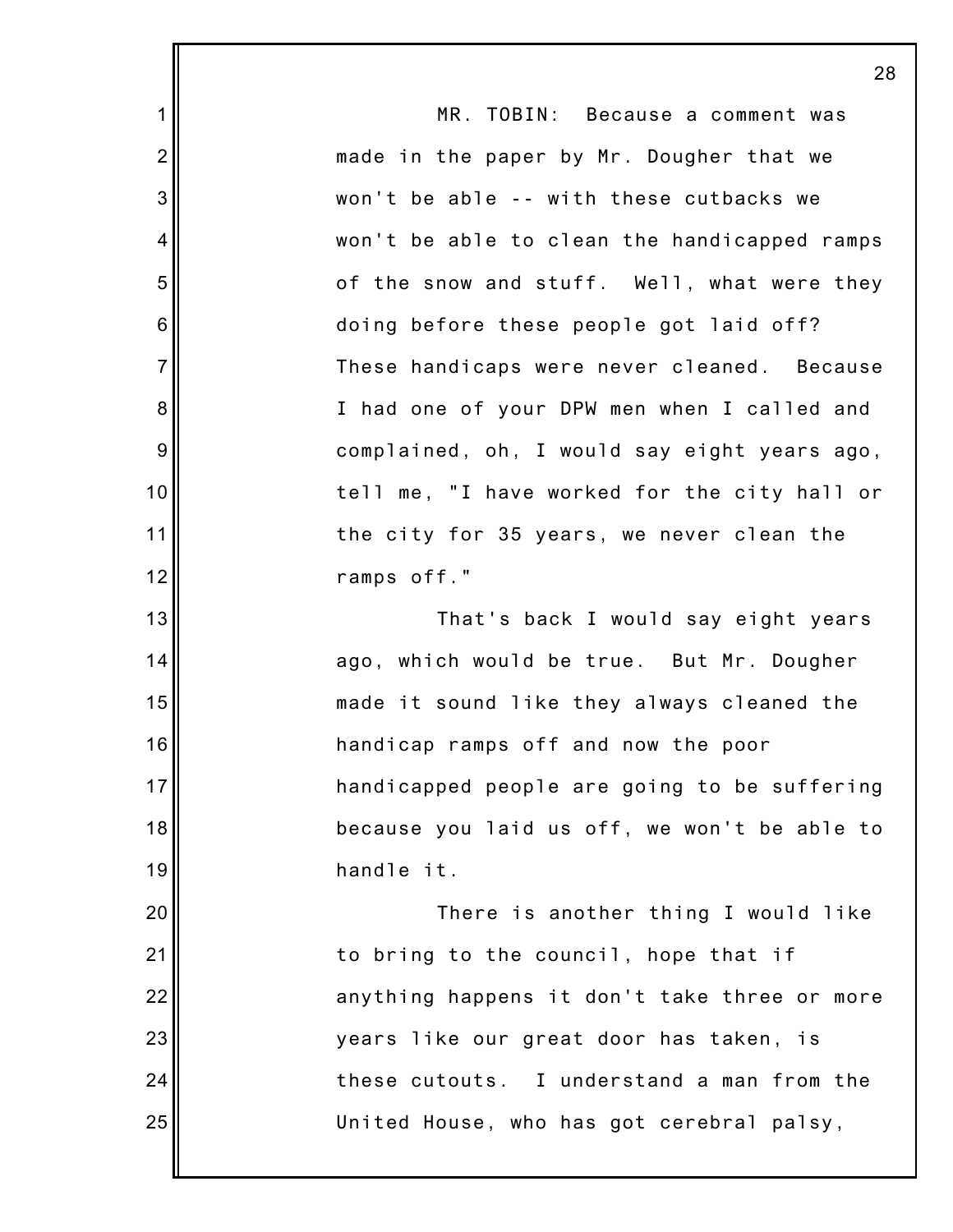took his chair, I don't know where he was going or where it happened, and he hit one of your cutouts that sent him flying and broke a piece on his scooter. It's going to cost him \$300 to get fixed. There is no insurance, he has to pay it out of his own pocket. Well, I'll tell you this much, if that ever happens to me this boy won't pay it out of his pocket, you people will be paying it.

1

2

3

4

5

6

7

8

9

10

11

12

13

14

15

16

17

18

19

20

21

22

23

24

25

And if anybody wants an address to write to complain about these disability handicapped ramps and Disability Act I have it and I am giving -- have been giving the city a couple of weeks to straighten that door out, otherwise, I'm sending a complaint into the Federal Court for disabilities. And I don't think the mayor wants to tackle that one because the way I understand, and maybe I'm wrong, you will lose your federal aid. Can you function without that federal aid? I don't believe you can.

And I think it's ashame that citizens have to go that route, that the mayor can't do what he is supposed to do,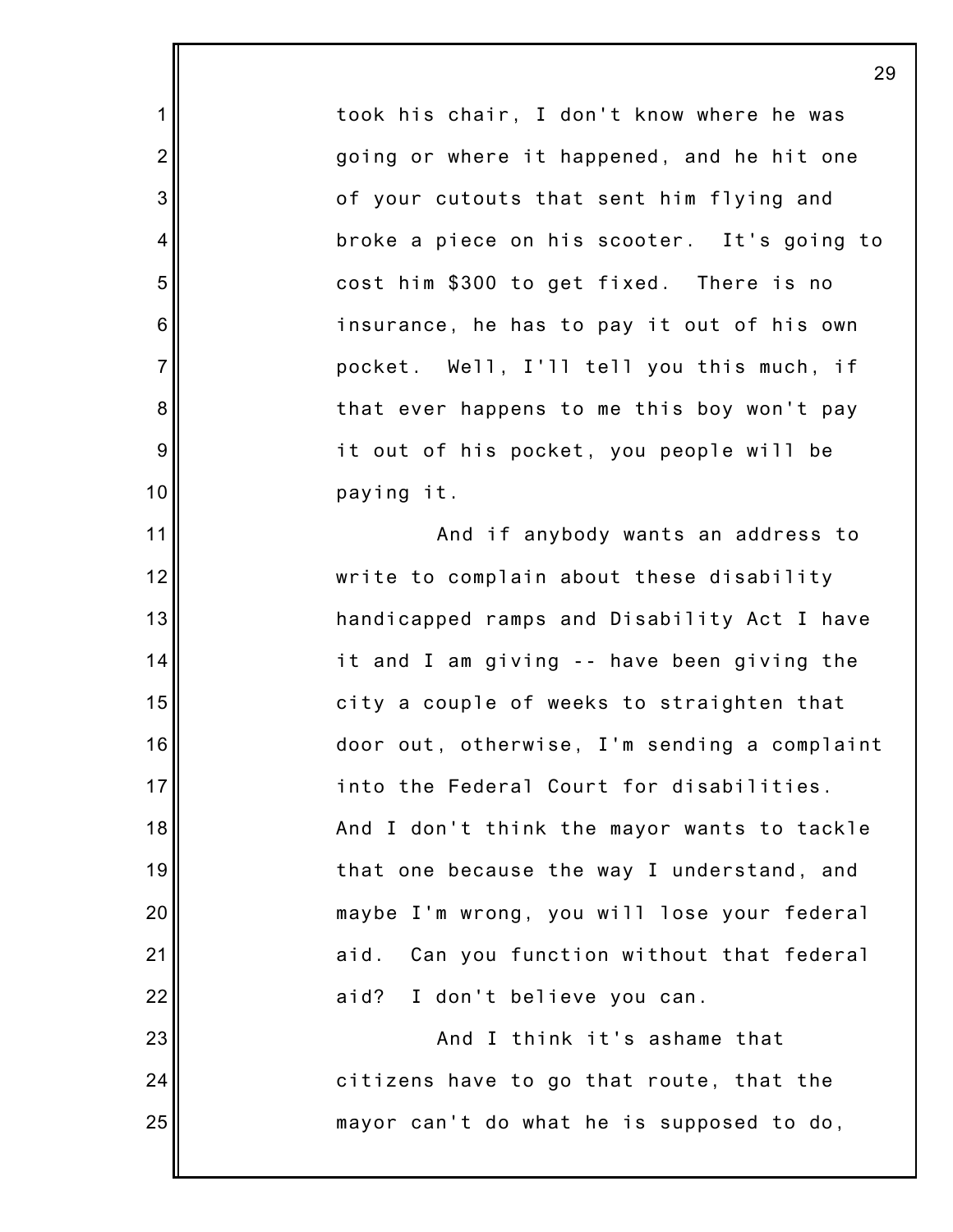|                | 30                                           |
|----------------|----------------------------------------------|
| $\mathbf 1$    | and I don't go to them anymore, I'm not      |
| $\overline{2}$ | going to them anymore, because I found out   |
| 3              | they are nothing but a bunch of liars and    |
| 4              | they are all listening to dictator, the      |
| 5              | mayor. I thought we got rid of dictators,    |
| 6              | but we got one in Scranton.                  |
| $\overline{7}$ | MS. EVANS: Thank you, Mr. Tobin.             |
| 8              | MR. LOSCOMBE: Thank you.                     |
| 9              | MS. EVANS: Marie Schumacher.                 |
| 10             | MR. JOYCE: Before Marie comes up to          |
| 11             | speak, Mrs. Krake, I know that in the budget |
| 12             | under LIPS and the building repairs there is |
| 13             | over \$300,000 and I was told that this      |
| 14             | amount was going to be used to make for      |
| 15             | repairs to the building in order to get it   |
| 16             | up to ADA compliance code. With that in      |
| 17             | mind, can you please send a request to       |
| 18             | Mr. Seitzinger and McGowan and ask them what |
| 19             | repairs will be made as well as when they    |
| 20             | will be made?                                |
| 21             | MS. EVANS: Ms. Schumacher.                   |
| 22             | MS. SCHUMACHER: Good evening.                |
| 23             | Marie Schumacher, resident and taxpayer.     |
| 24             | MS. EVANS:<br>Good evening.                  |
| 25             | MS. SCHUMACHER: First I would like           |
|                |                                              |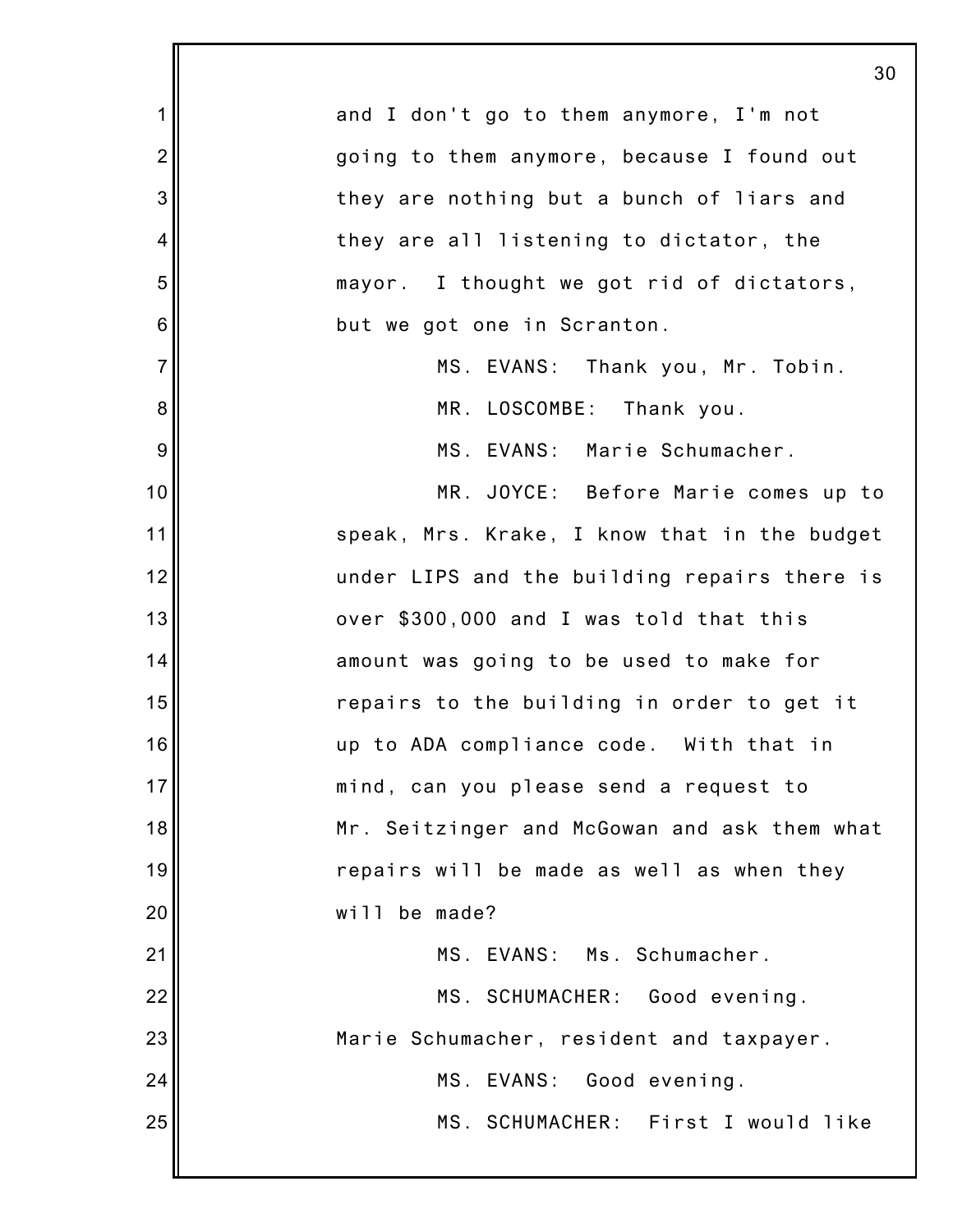|                | 31                                           |
|----------------|----------------------------------------------|
| 1              | to start by thanking Cathy Ungvarsky for     |
| $\overline{2}$ | reading what I prepared Monday evening as I  |
| 3              | was unable to attend and for council's       |
| 4              | indulgence in allowing that to happen.       |
| 5              | First and foremost, I would like to          |
| 6              | know the outcome of the negotiations between |
| $\overline{7}$ | council, the bankers and the administration  |
| 8              | regarding when the revised Recovery Plan     |
| 9              | will become a reality? Do we have a date     |
| 10             | certain for --                               |
| 11             | MS. EVANS: We have a target date.            |
| 12             | I don't know that it's going to be a date    |
| 13             | certain because so much has to be done       |
| 14             | between now, February 2, and April 30.       |
| 15             | MS. SCHUMACHER: Okay. So April 30            |
| 16             | is still the target?                         |
| 17             | MS. EVANS: It's the target.                  |
| 18             | MR. JOYCE: That's the target, yes.           |
| 19             | MS. SCHUMACHER:<br>Thank you.<br>Now,        |
| 20             | regarding the escrow account and for that    |
| 21             | matter all accounts that are collected by    |
| 22             | the Single Tax Office, could you please      |
| 23             | request council to be supplied a deposit     |
| 24             | slip or transmittal letter and report in     |
| 25             | this chamber the following -- the week       |
|                |                                              |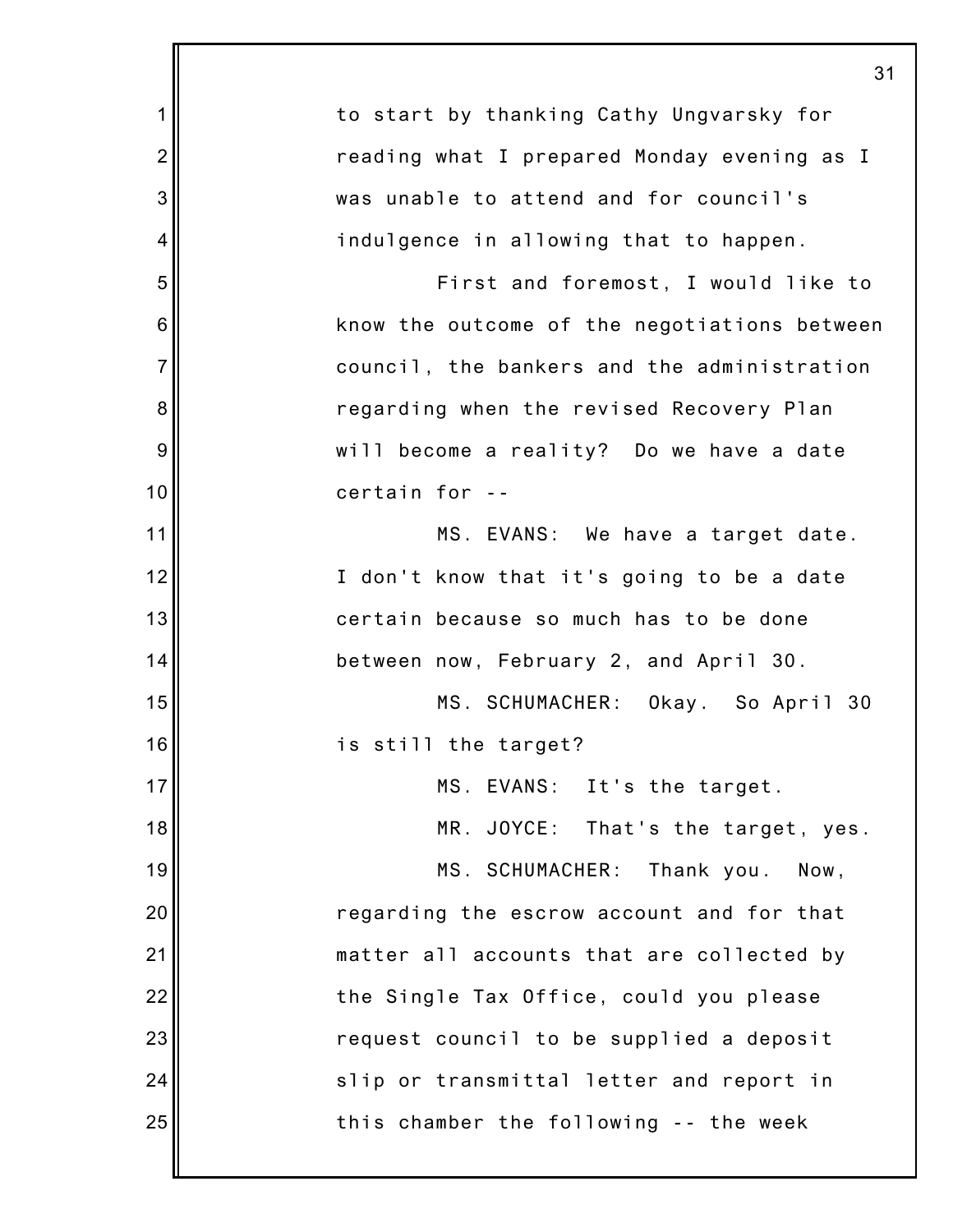|                | 32                                           |
|----------------|----------------------------------------------|
| 1              | following the receipt of what the revenue    |
| $\overline{2}$ | stream is?                                   |
| 3              | MR. JOYCE: Absolutely.                       |
| 4              | MS. SCHUMACHER: Thank you. I                 |
| 5              | understand there was also discussion Monday  |
| 6              | night of a bond to pay for the firefighters  |
| $\overline{7}$ | and police payments that were coming due or  |
| 8              | are already due. I would like to know what   |
| 9              | the -- when that's going to happen and the   |
| 10             | amount and the term and what kind of an      |
| 11             | interest rate we might be looking at with    |
| 12             | our stellar bond rating.                     |
| 13             | MS. EVANS: You are right saying              |
| 14             | stellar bond rating, however, I don't        |
| 15             | believe that any of that has yet occurred.   |
| 16             | I think the task before the administration   |
| 17             | right now is to receive -- or to rather seek |
| 18             | banking institutions to provide the 9.85     |
| 19             | million that was recently approved by the    |
| 20             | Court.                                       |
| 21             | MS. SCHUMACHER: Okay.                        |
| 22             | MS. EVANS: As far as I am aware,             |
| 23             | Ms. Schumacher, there hasn't been any firm   |
| 24             | movement on the payments by the city for the |
| 25             | Supreme Court award.                         |
|                |                                              |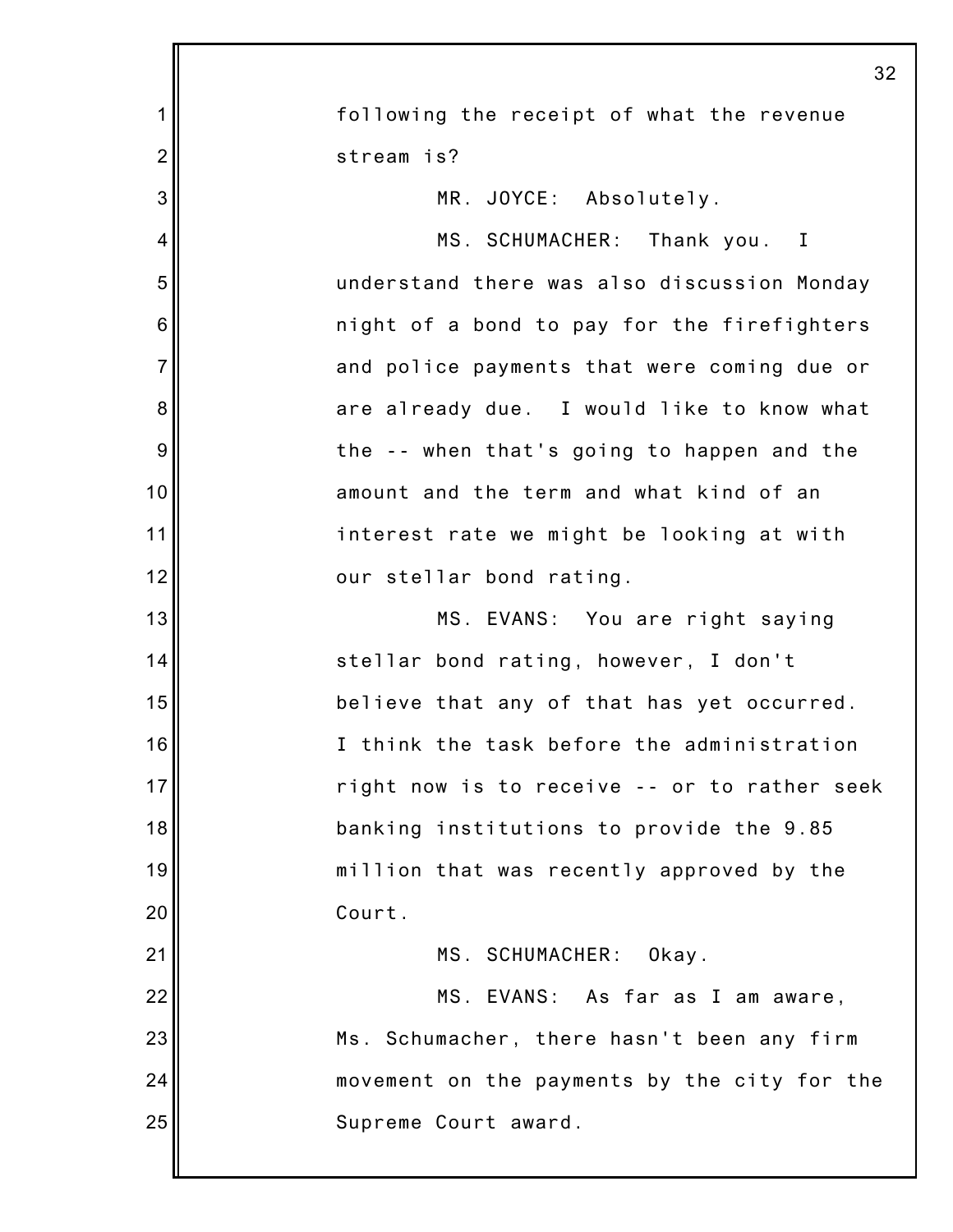|                | 33                                           |
|----------------|----------------------------------------------|
| 1              | MS. SCHUMACHER: Okay.                        |
| $\overline{2}$ | MS. EVANS: At this time.                     |
| 3              | MS. SCHUMACHER: Has the amount been          |
| 4              | quantified yet?                              |
| 5              | MS. EVANS: I don't believe so. For           |
| 6              | every piece of information I believe that    |
| $\overline{7}$ | council would have received it appears that  |
| 8              | that total has still not been determined.    |
| 9              | MS. SCHUMACHER: Do we know what              |
| 10             | the-- why we don't know that yet? I mean,    |
| 11             | wasn't that last November or December or --  |
| 12             | MS. EVANS: I think the decision was          |
| 13             | announced in October actually, and since     |
| 14             | that time I believe that both the police and |
| 15             | the fire unions have been working adamantly  |
| 16             | to determine a correct amount for each union |
| 17             | and I would assume that the administration   |
| 18             | is calculating its own figures as well.      |
| 19             | MS. SCHUMACHER: Okay. Again, was             |
| 20             | there a -- is there a date at which time     |
| 21             | they have to be paid or is that also a       |
| 22             | matter of negotiation or --                  |
| 23             | MR. LOSCOMBE: Basically from what I          |
| 24             | understand once the ruling was issued, I     |
| 25             | don't know what the time factor was then,    |
|                |                                              |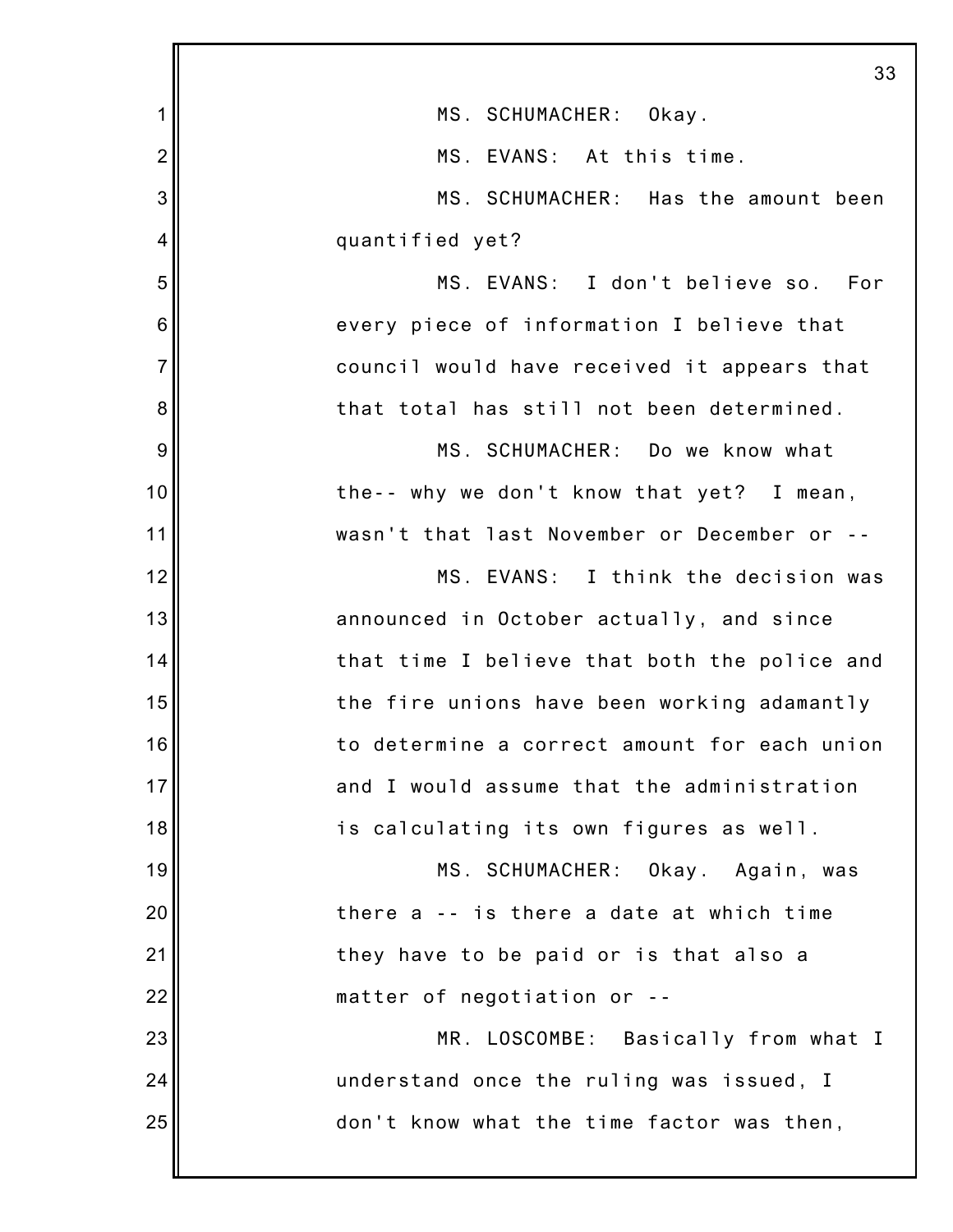|                | 34                                           |
|----------------|----------------------------------------------|
| 1              | but it's basically like 30 days, so there is |
| $\overline{2}$ | an interest clock running.                   |
| 3              | MS. SCHUMACHER: Oh, okay. And how            |
| 4              | is that interest rate determined.            |
| 5              | MR. LOSCOMBE: That's determined by           |
| 6              | the Court. I don't know what the rate is at  |
| $\overline{7}$ | this point.                                  |
| 8              | MS. SCHUMACHER: Okay. Thank you.             |
| 9              | MR. LOSCOMBE: And what makes it              |
| 10             | complicated as far as the calculating is     |
| 11             | it's just not a straight cut situation.      |
| 12             | Every individual that was involved in those  |
| 13             | departments some have retired, some have     |
| 14             | come on later on, so it's not just like a    |
| 15             | process where you take 150 and divide it,    |
| 16             | you know, they have to do each individual    |
| 17             | with their longevity and all that stuff,     |
| 18             | too.                                         |
| 19             | MS. SCHUMACHER: Thank you. I think           |
| 20             | I have a better feeling for that now. And    |
| 21             | then has a response been received, Mrs.      |
| 22             | Evans, awhile back. I think probably the     |
| 23             | end of last fall you said a letter had been  |
| 24             | sent to was it DCED regarding the            |
| 25             | classification of the city?                  |
|                |                                              |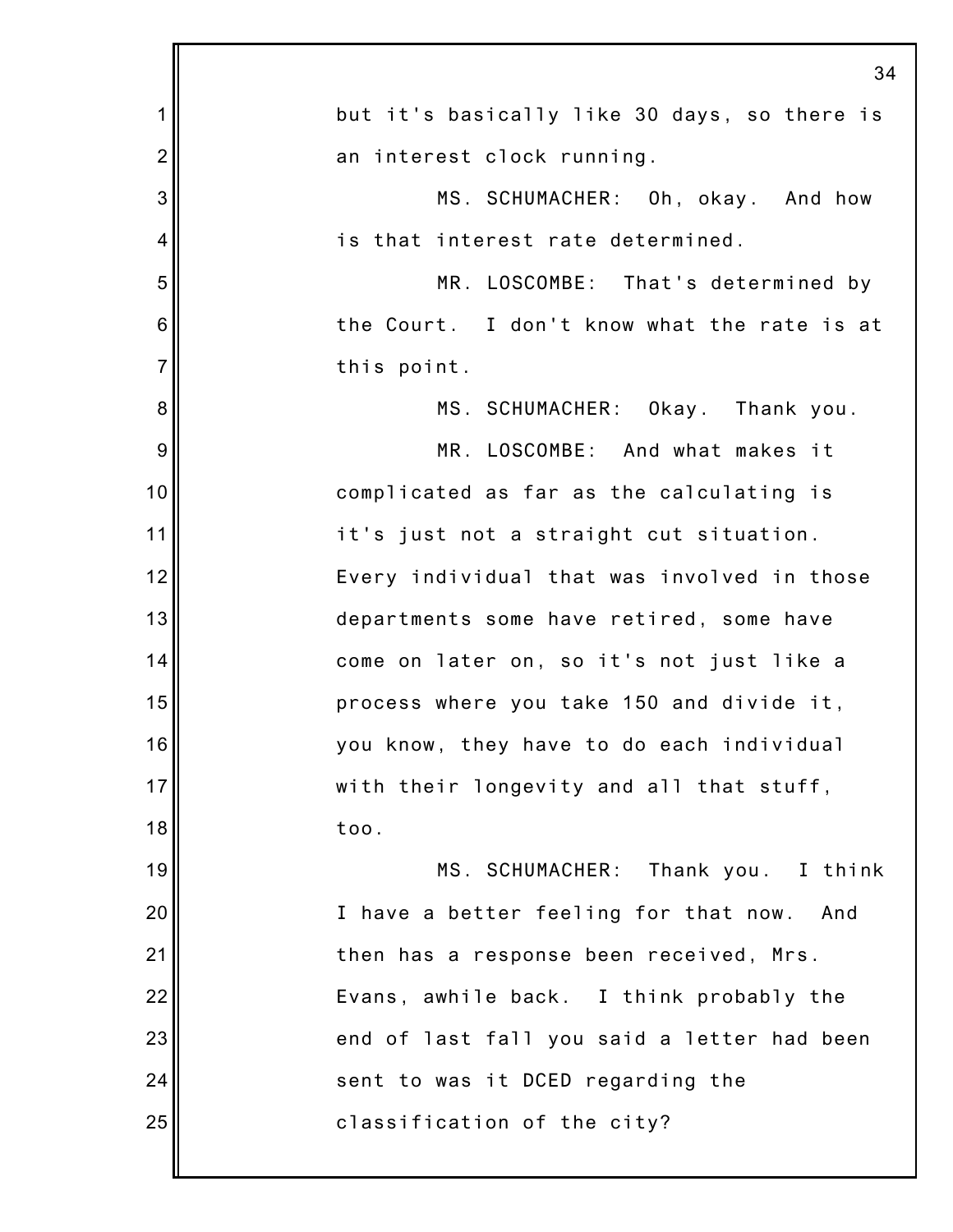1 2 3 4 5 6 7 8 9 10 11 12 13 14 15 16 17 18 19 20 21 22 23 24 25 35 MS. EVANS: Actually, the letter was sent to Governor Corbett asking him to certify the results of the 2010 census because that is, I believe, one of the first steps, if not the first step, that has to occur in the process and we have never heard back from the government. MS. SCHUMACHER: Okay. Thank you. MR. JOYCE: I have also spoken to some representatives of PEL about this in the past and this is something in order to change the classification of the city it would be a lengthy process, it's not something that could just be done overnight from what they had to say this is something that would maybe take a few years to do. MS. SCHUMACHER: Well, since you have brought up PEL, what was their feeling on pursuing that change? MR. JOYCE: I can't speak for PEL, but I think that we are -- I think that we all have realized that Scranton is a Class 3 city just by population. If you look at the populations of Allentown and Erie, which are Class 3 cities, they are larger cities than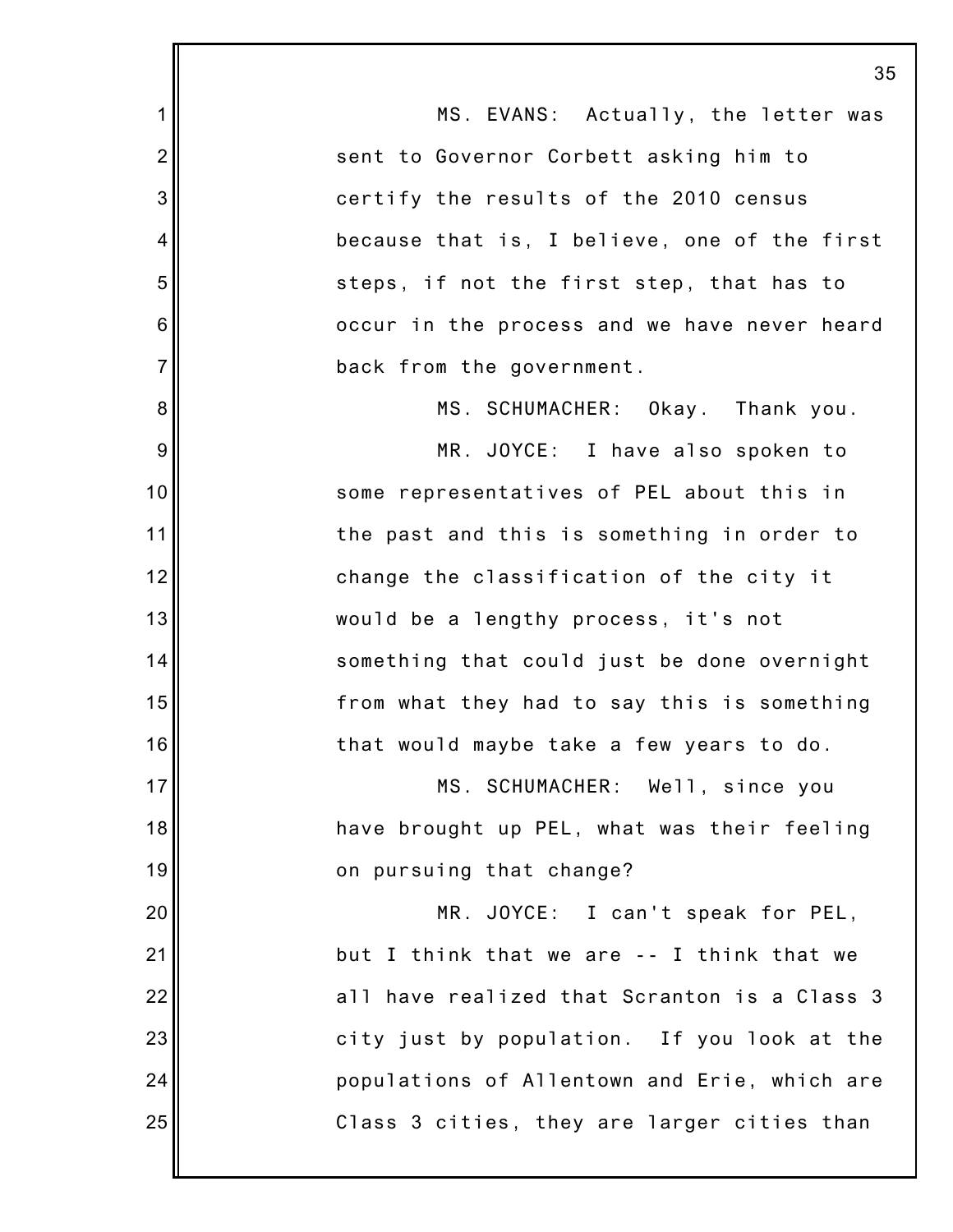|                | 36                                           |
|----------------|----------------------------------------------|
| 1              | Scranton is.                                 |
| $\overline{2}$ | MS. EVANS: I think -- and,                   |
| 3              | Mrs. Krake, if I'm not wrong please correct  |
| 4              | me, but I believe that the Pennsylvania      |
| 5              | Economy League also felt that the city       |
| 6              | should be reclassified to third --           |
| $\overline{7}$ | MS. KRAKE: Yes.                              |
| 8              | MS. EVANS: As a third class city.            |
| 9              | MS. SCHUMACHER: Thank you.<br>And            |
| 10             | then do we know yet how many rental          |
| 11             | registration bills have been mailed? No?     |
| 12             | Do we have -- again, you know, I have said   |
| 13             | this over and over, but I really think this  |
| 14             | entire program needs to be outsourced to a   |
| 15             | dedicated vendor, but I would like to know   |
| 16             | which councilmen is assigned to ride herd on |
| 17             | this program.                                |
| 18             | MS. EVANS: I don't think that we             |
| 19             | particularly have any assignments-           |
| 20             | MR. MCGOFF: I don't know about               |
| 21             | riding herd --                               |
| 22             | MS. EVANS: -- or that riding herd,           |
| 23             | but I know that -- I think it would have     |
| 24             | been Mr. McGoff who originally had the idea. |
| 25             | MR. MCGOFF: As of now, I think that          |
|                |                                              |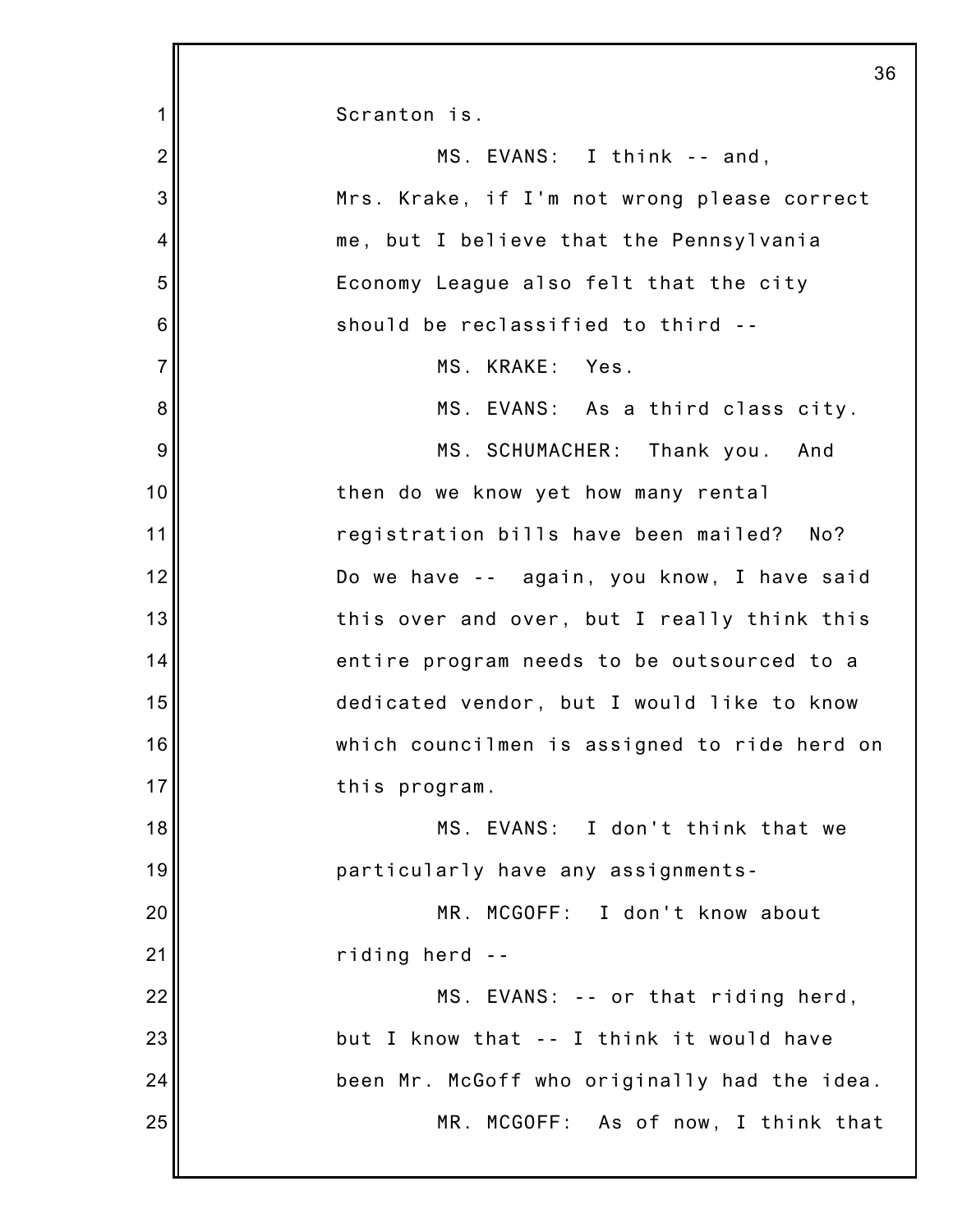|                  | 3 <sup>1</sup>                               |
|------------------|----------------------------------------------|
| 1                | they were waiting until the -- and I'm not   |
| $\overline{c}$   | sure, I think they were waiting until the    |
| 3                | new legislation was introduced before        |
| 4                | sending out bills for the rental             |
| 5                | registration and that should be coming to us |
| $6\phantom{1}6$  | I thought it was going to be here this week, |
| $\overline{7}$   | hopefully next week it will on the agenda,   |
| 8                | and once it's passed I think that then we'll |
| $\boldsymbol{9}$ | send out the information or send out the     |
| 10               | bills to the parties.                        |
| 11               | MS. SCHUMACHER: Okay. Thank you.             |
| 12               | Next, I'd like to know what, if anything,    |
| 13               | makes the Geisinger deal on the land, paying |
| 14               | taxes on the land on which they are          |
| 15               | apparently nonprofit structure is located.   |
| 16               | I mean, this seems like it would be a        |
| 17               | wonderful thing if we could tax all land     |
| 18               | upon which tax exempt entities have parking  |
| 19               | lots placed, and I would also further go to  |
| 20               | say I would like to see that revenue, if it  |
| 21               | should be obtainable, to be earmarked for    |
| 22               | the bringing back, restoring our             |
| 23               | firefighting positions. So I don't know,     |
| 24               | does anybody know if this is unique and why  |
| 25               | it's unique or if it's something that we can |
|                  |                                              |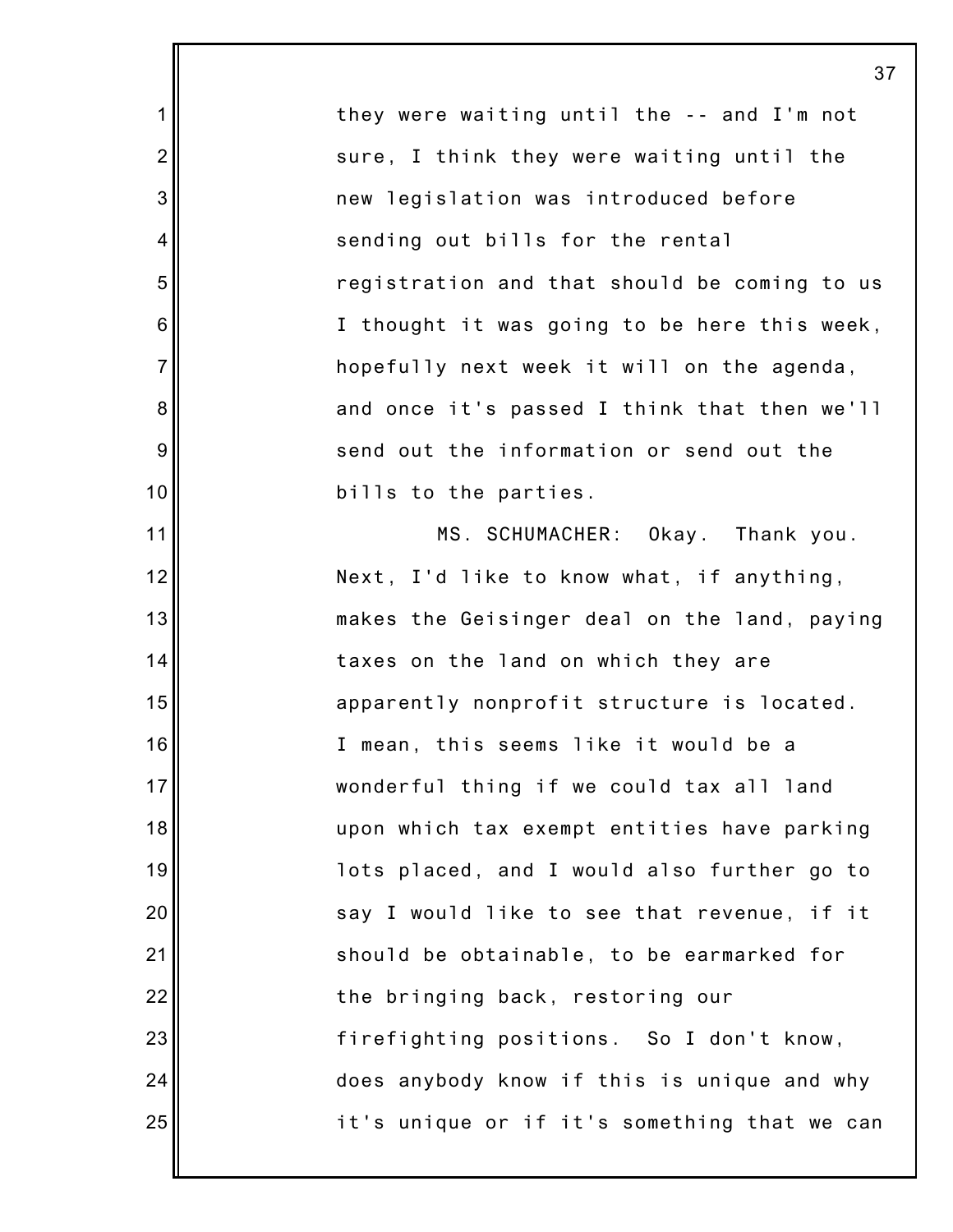|                | 38                                            |
|----------------|-----------------------------------------------|
| 1              | go forward with on all -- no?                 |
| $\overline{c}$ | MS. EVANS: I really just learned              |
| 3              | about it today in the newspaper.              |
| 4              | MS. SCHUMACHER: Okay. And when                |
| 5              | will there be more information on the April   |
| 6              | tax sale? Who is doing that and when will     |
| $\overline{7}$ | details be forthcoming?                       |
| 8              | MS. EVANS: The Treasurer's sale?              |
| 9              | I'm not quite certain which -- by the         |
| 10             | county?                                       |
| 11             | MS. SCHUMACHER: No, no, the city.             |
| 12             | That was part of --                           |
| 13             | MS. KRAKE: If I may?                          |
| 14             | MS. EVANS: Yes, please.                       |
| 15             | MR. JOYCE: Yes.                               |
| 16             | MS. KRAKE: NRS did stop in our                |
| 17             | office, representatives, about a week ago     |
| 18             | and I just casually asked them if they were   |
| 19             | on track with it and they said, yes, they     |
| 20             | And how it used to happen when I was<br>were. |
| 21             | in that office was the properties would be    |
| 22             | liened and then at a certain day per state    |
| 23             | law in the month of the June a Treasurer's    |
| 24             | sale takes place and it's strictly -- you     |
| 25             | know, it's just on the properties, and it     |
|                |                                               |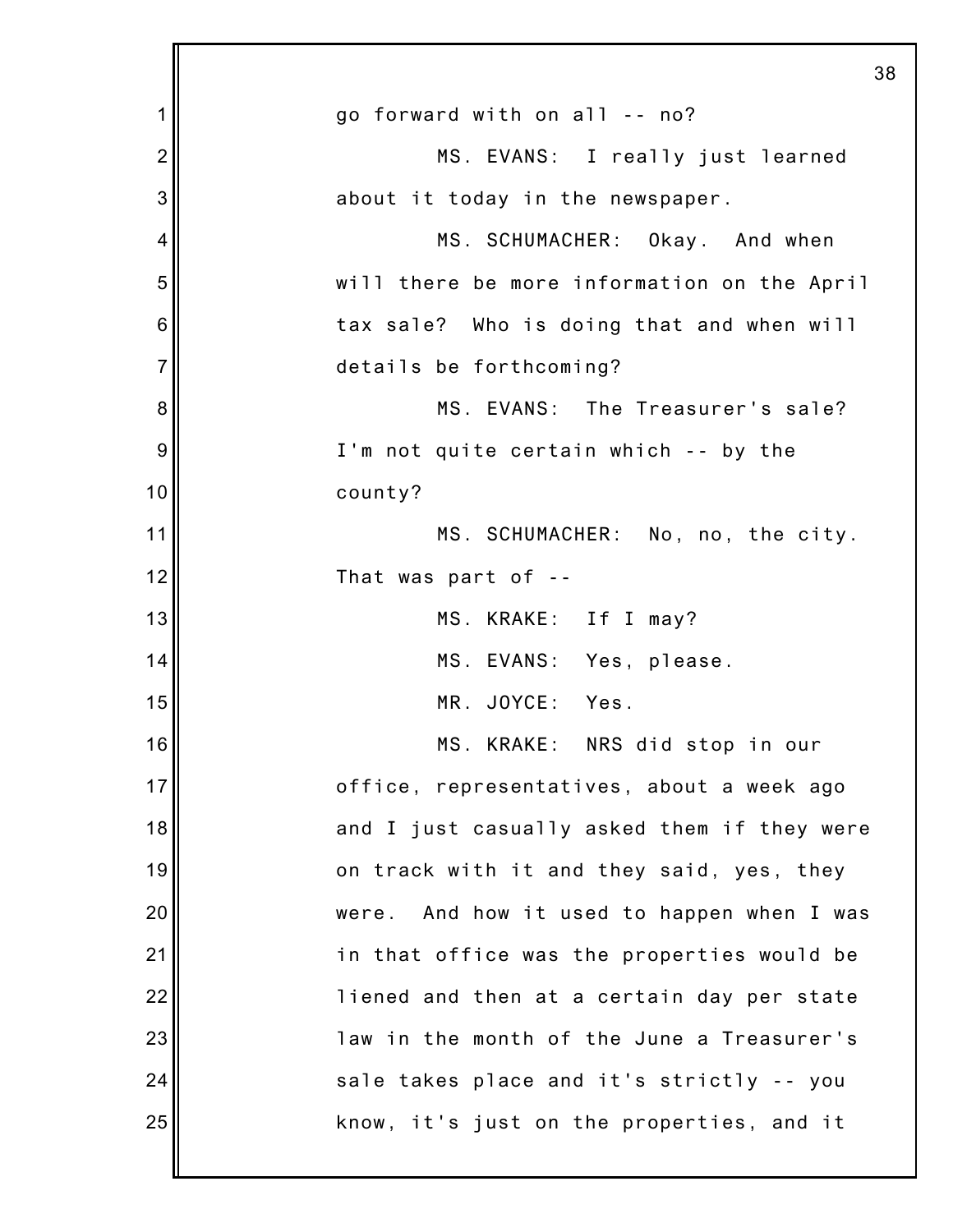|                | 39                                           |
|----------------|----------------------------------------------|
| 1              | was as we normal had a Treasurer's sale, not |
| $\overline{2}$ | the same as the county judicial sale.        |
| 3              | MS. SCHUMACHER: Okay. Thank you.             |
| 4              | So that will happen -- the thing we do know  |
| 5              | is it will happen in June?                   |
| 6              | MS. KRAKE: I didn't specifically             |
| $\overline{7}$ | ask that, but I am assuming it would be the  |
| 8              | same process.                                |
| 9              | MS. SCHUMACHER: Okay, and it's               |
| 10             | called a Treasurer's sale. Do you know when  |
| 11             | the last time we had one?                    |
| 12             | MS. KRAKE: Excuse me, it was in              |
| 13             | 1998 which would have been from 1995 taxes.  |
| 14             | So this should be very good for the city in  |
| 15             | a lot of respects.                           |
| 16             | MS. SCHUMACHER: Thank you. And               |
| 17             | then finally for this evening, I know our    |
| 18             | police are strained, but I think we need to  |
| 19             | nip the jaywalking that's occurring on       |
| 20             | Mulberry Street in the bud and hand out      |
| 21             | do we have even an amount that you have to   |
| 22             | pay for jaywalking? Is there an ordinance?   |
| 23             | I mean, I know when I lived in LA and that   |
| 24             | was, you know, an eternity go it was like 45 |
| 25             | bucks and it got your attention and it       |
|                |                                              |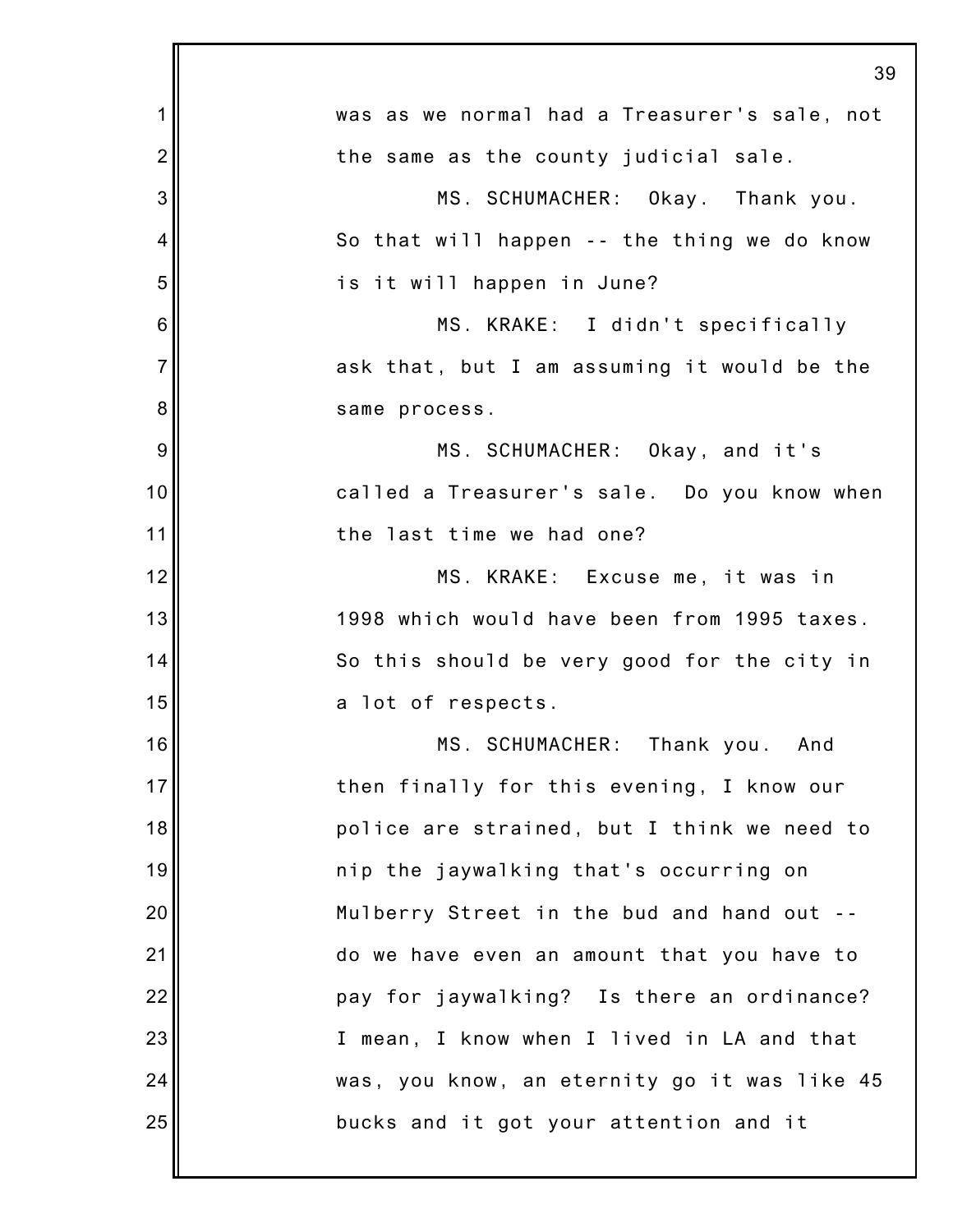1 2 3 4 5 6 7 8 9 10 11 12 13 14 15 16 17 18 19 20 21 22 23 24 25 40 stopped it because even though at the corners, both corners there are double walking lanes, pedestrians lanes, and I can understand certainly, you know, you are coming out of the one hall and your dorm is across the street to just cross in the middle of the street, but, you know, everybody can use a little exercise, even students, and I think they should be encouraged -- MS. EVANS: We'll look up the ordinance. MR. JOYCE: We will look that up. Thank you. MS. SCHUMACHER: Thank you. MS. EVANS: Is there anyone else who cares to address council? MR. DOBRZYN: Good even, Council. Dave Dobrzyn. MS. EVANS: Good evening. MR. DOBRZYN: Resident of Scranton and taxpayer. MR. JOYCE: Good evening. MR. DOBRZYN: With as little as possible, but nonetheless a taxpayer. You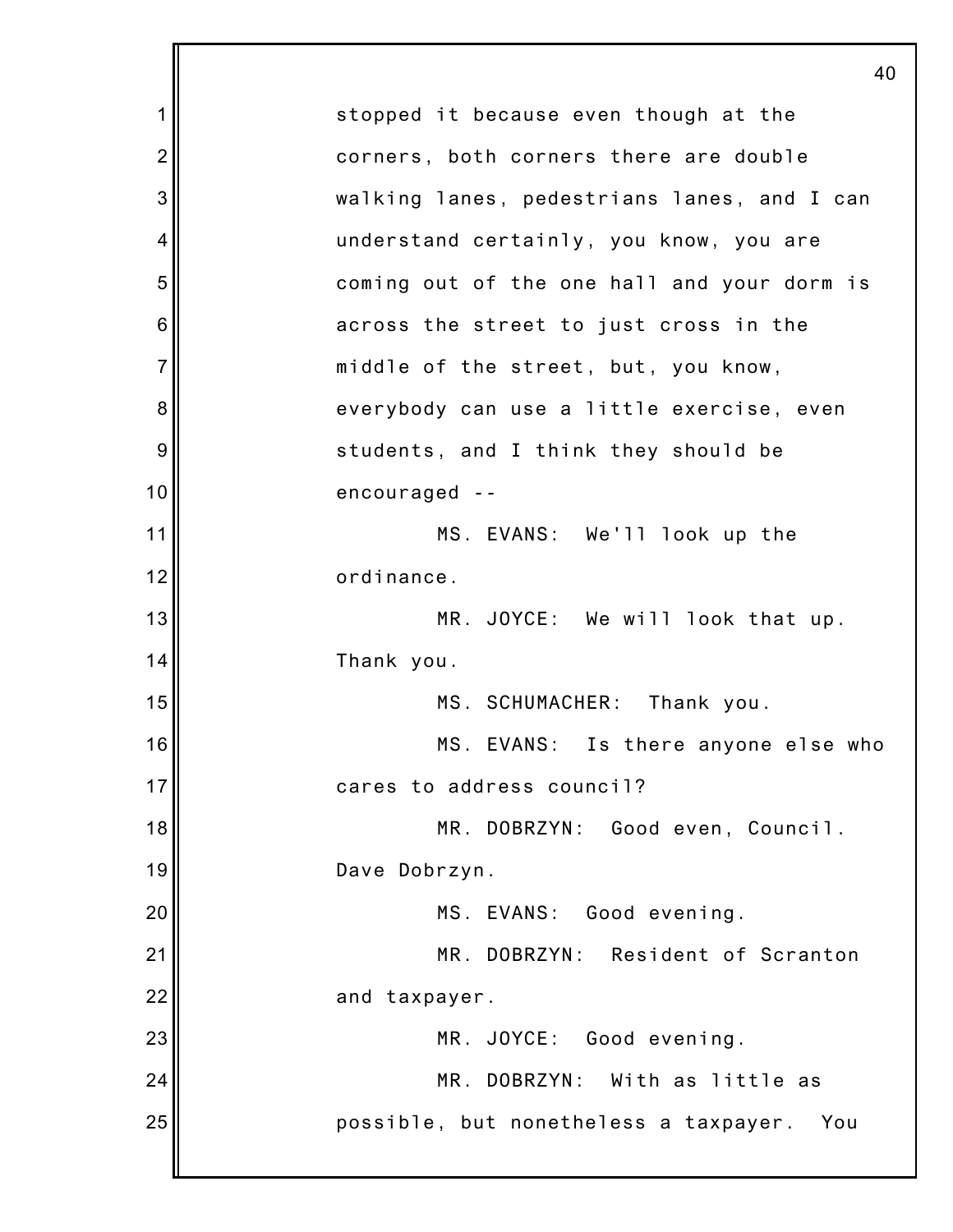didn't have a good year this year, you got about \$150 bucks out of me for wage tax due to the economy. All I'd like to say is do your best, please address last Monday's development and listen carefully and currently I think PEL facilitates this so they can take over, that's all there is to it. It's the very people that they facilitated and recklessness they are putting in charge or attempting to put in charge. And with your permission, I have a thing that's been on my mind. I hoped that knows you knows. My hair was about an inch long when some of these bills were being

1

2

3

4

5

6

7

8

9

10

11

12

13

14

15

16

17

18

19

20

21

22

23

24

25

this other stuff was out of the way, but who made and it keeps getting longer. Maybe if they figure out down there how to pay all the bills I'll decide to get a haircut. Although, they are the people that could use the haircut anyway. I'd like to talk about, and hopefully the people in there filming we could get the gerrymandering elimination

amendment for the PA constitution. Now,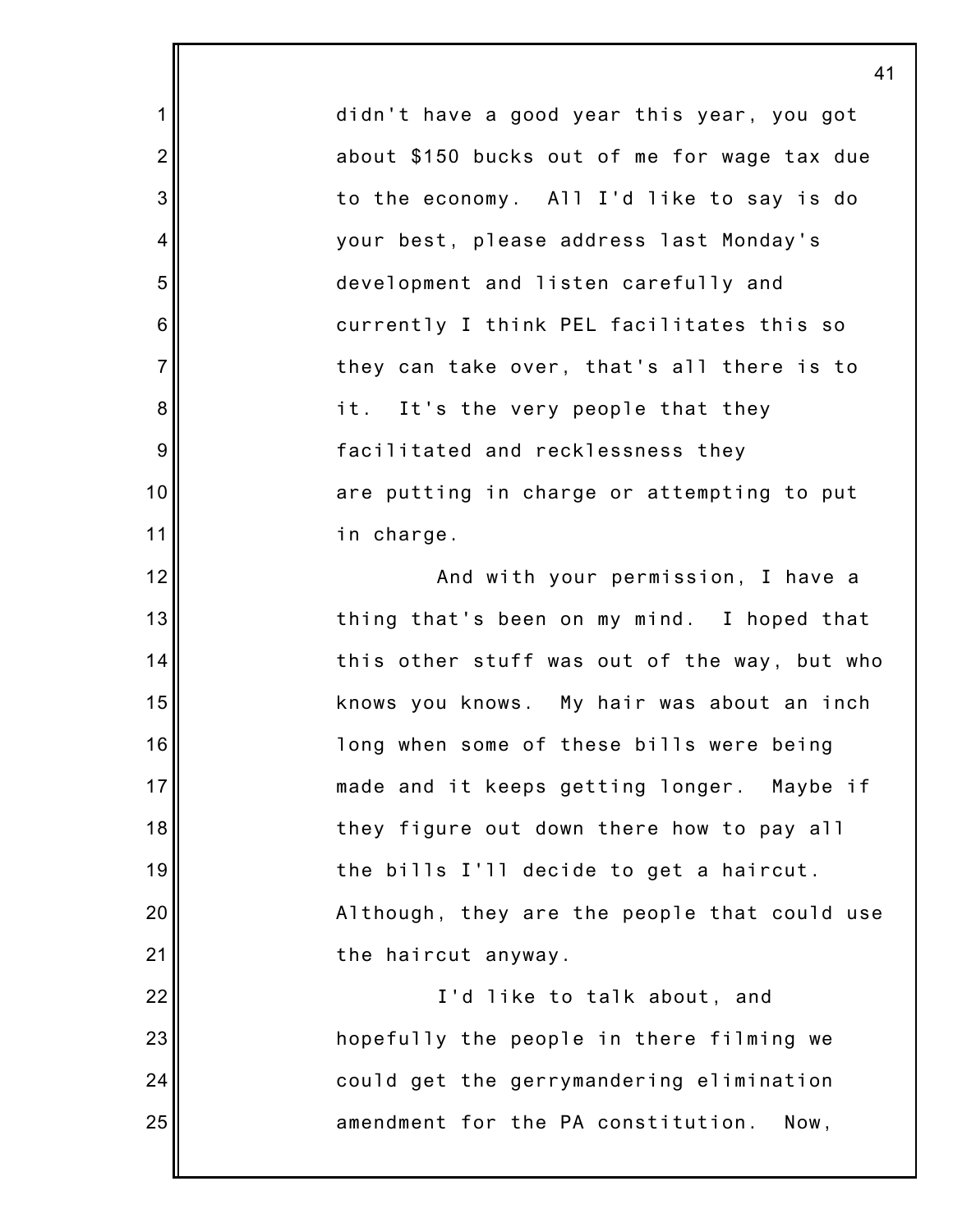currently, let's say, if the current situation holds true, and I don't mean to pick on Mr. Barletta, but he is out of our district now and what if he has the people he represents once say like an industrial park and he could bring in and we wanted it industrial park, too.

1

2

3

4

5

6

7

8

9

10

11

12

13

14

15

16

17

18

19

20

21

22

23

24

25

Now, I mean, there is conflict there and we are left -- we are nearly left without any representative that we ever voted for in the first place in our South Side district. I have been informed that I'm with Merkin, so a basic idea is say that the population goes up the border moves out in a reasonable straight line, only small towns kept in the district, so I'll try and show that to the audience. The population in this county went up, and this one moves out because this county went down. And a population loss, it always has to move in a reasonably straight line, up or down, west or east, but not orange hearts and pink clovers and lucky charms and bacon strips and watermelon strips and half moons and if the district looses population more square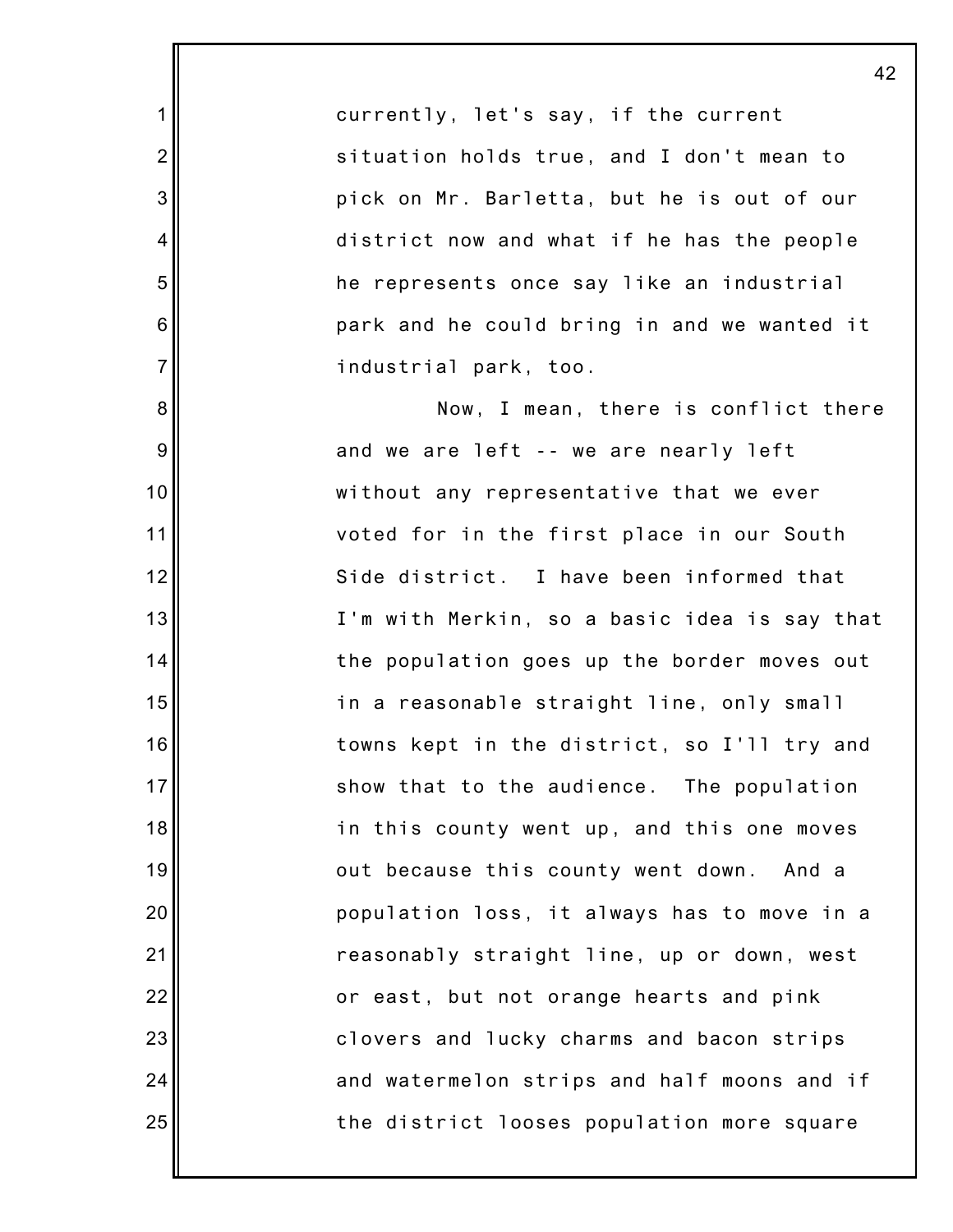|                | 43                                           |
|----------------|----------------------------------------------|
| 1              | mileage in the district. If the district     |
| $\overline{2}$ | gains in population, the area becomes less,  |
| 3              | the geographic area, so this would eliminate |
| 4              | a lot of the politics and the baloney and    |
| 5              | take a lot of uncertainty.                   |
| 6              | Now in the paper today we have where         |
| $\overline{7}$ | they don't even know how they going to hold  |
| 8              | the next election for these representatives, |
| 9              | so it's really ashame and, like I said,      |
| 10             | currently we are being represented by people |
| 11             | that we may not have voted for and --        |
| 12             | MR. ROGAN: Mr. Dobrzyn, your                 |
| 13             | representative staying, for instance -- say  |
| 14             | you live in Scranton, you are still          |
| 15             | represented by Representative Barletta until |
| 16             | the next election.                           |
| 17             | MR. DOBRZYN: Yes. Yes, I know                |
| 18             | that, but it creates a conflict of interest  |
| 19             | where he has to -- he knows in his own mind, |
| 20             | and I'm not accusing him of anything, but in |
| 21             | his own mind some day he is going to have to |
| 22             | represent somebody else and the borders are  |
| 23             | going to switch and the people that he -- he |
| 24             | might even wish that he was here instead of  |
| 25             | there, you know, you never know. You know,   |
|                |                                              |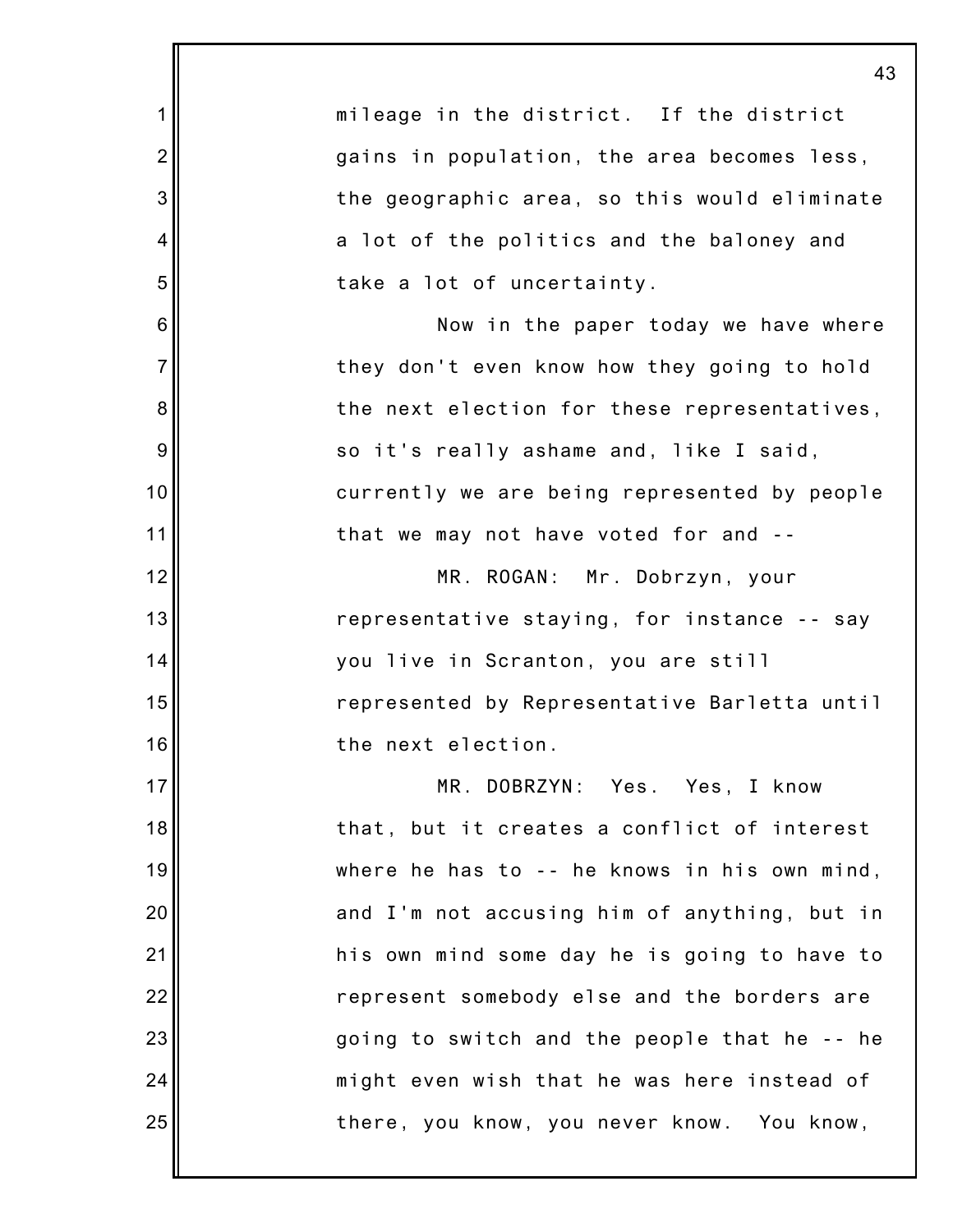there is uncertainty there, whereas in this case we couldn't municipal it political means. And, you know, we wouldn't have no pink hearts and green clovers and lucky charms and bacon strips and watermelon slices and half moons and whatever, you know, spread across the state and I think -- I feel that it's a way better idea than what the so-called situation that's occurred now and it's tied up in the Courts, so there is more uncertainty and we are talking 2014 or whatever.

1

2

3

4

5

6

7

8

9

10

11

12

13

14

15

16

17

18

19

20

21

22

23

24

25

With your permission, I'll leave this here and maybe some time in the future, I'll roll it up for you outside, but in the future we could get a -- once we get off from under all of this baloney, unpaid bills and nonsense, we could get it. And the golden parrot goes to Citizens United States once again, it's nice to see the super pacts cannibalizing each other instead of us for a change. Have a good night. Bawk, bawk. MS. EVANS: Is there anyone else who would like to address council?

MR. SLEDENZSKI: Janet.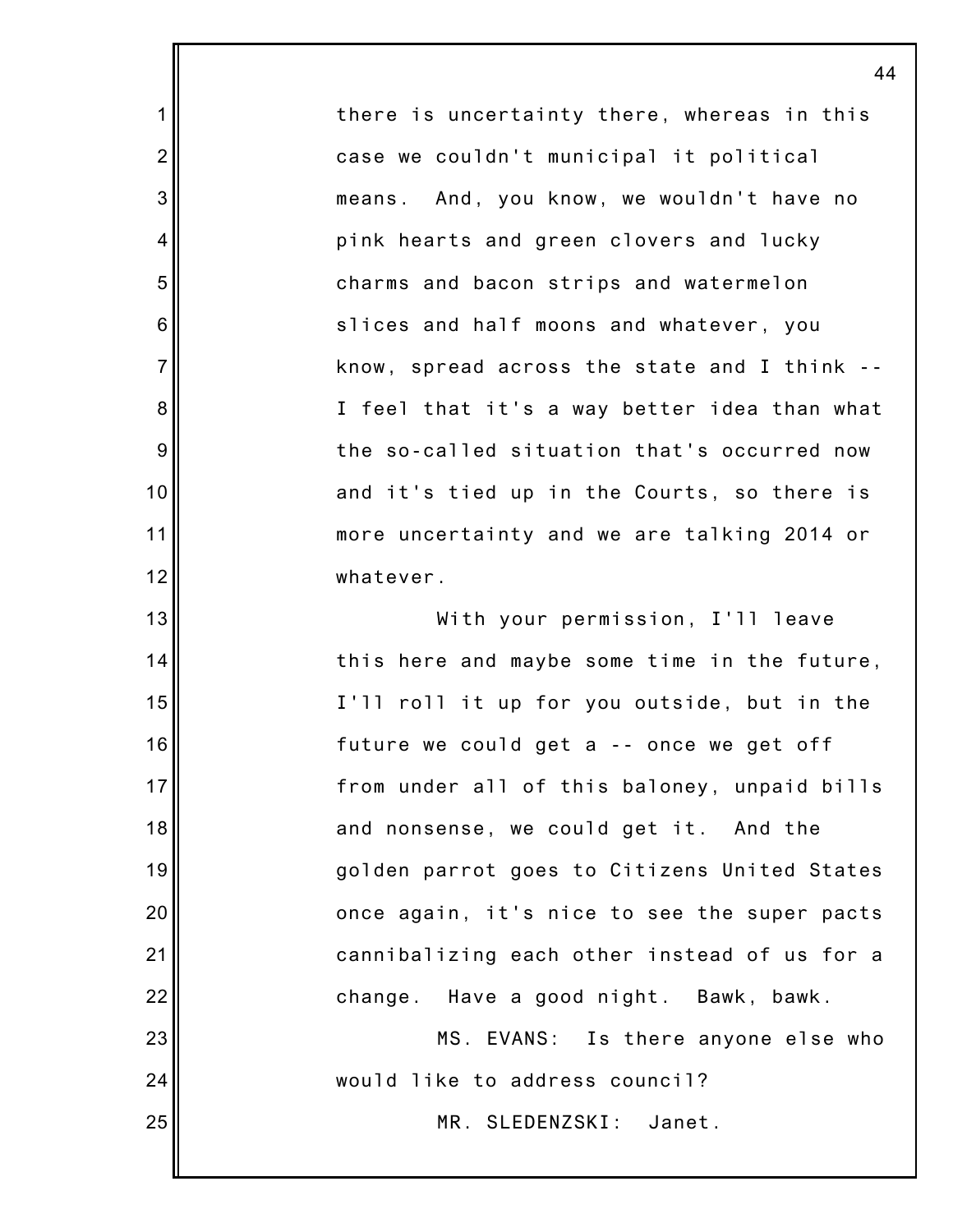|                | 45                                           |
|----------------|----------------------------------------------|
| 1              | MR. LOSCOMBE: Jackie.                        |
| $\overline{2}$ | MR. JOYCE: I like that hat.                  |
| 3              | MR. SLEDENZSKI: I got a question             |
| 4              | for you, Jack, Luzerne street that's down    |
| 5              | that way, Jack, the potholes are murder down |
| 6              | there. They are murder.                      |
| $\overline{7}$ | MR. LOSCOMBE: The what?                      |
| 8              | MR. JOYCE: The potholes.                     |
| 9              | MR. SLEDENZSKI: The potholes.                |
| 10             | You'll take care of them for me, you         |
| 11             | handsome devil you.                          |
| 12             | MR. LOSCOMBE: Thanks, Chrissy.               |
| 13             | MR. SLEDENZSKI: Okay, Jackie.                |
| 14             | MR. JONES: Hi. Bob Jones, city               |
| 15             | resident. I haven't been up here in a while  |
| 16             | so long time no see, hello.                  |
| 17             | MS. EVANS: Hello.                            |
| 18             | MR. JONES: I just have one quick             |
| 19             | question, it's regarding oversight if you    |
| 20             | can explain if there is any oversight for    |
| 21             | collection of say permits, licenses, parking |
| 22             | fees, and if there is any oversight with     |
| 23             | regards to transferring the money. In other  |
| 24             | words, who signs for it, who keeps track of  |
| 25             | who signs for it and all of that, and that's |
|                |                                              |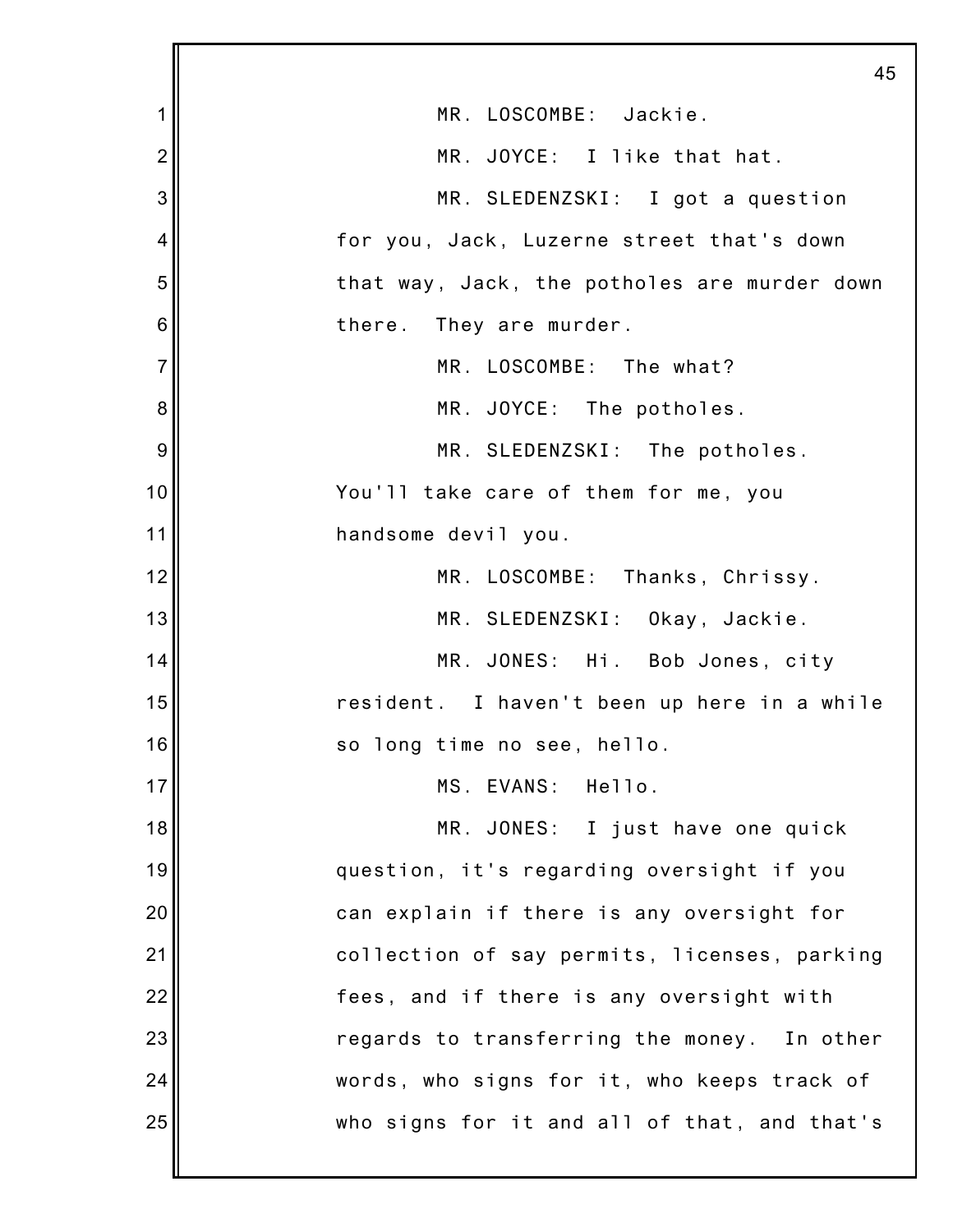|                | 4                                            |
|----------------|----------------------------------------------|
| 1              | the question I received. Is there enough     |
| $\overline{2}$ | information? I guess if you want to go over  |
| 3              | that in motions or something to explain?     |
| $\overline{4}$ | MS. EVANS: Well, in both cases I             |
| 5              | can say that city council doesn't have any   |
| 6              | authority over the day-to-day operations of  |
| $\overline{7}$ | the city or any particular department. We    |
| 8              | don't physically transfer the money, we      |
| 9              | don't sign for the transfers of the money.   |
| 10             | When money is transferred within a           |
| 11             | department it's handled by the business      |
| 12             | administrator. If money is going to be       |
| 13             | transferred between departments, let's say,  |
| 14             | for example, you'd like to -- the Police     |
| 15             | Department needs funding and the             |
| 16             | administration decides that it will use some |
| 17             | of the allocations from the License and      |
| 18             | Inspections Department, that's a transfer of |
| 19             | funding between departments and the business |
| 20             | administrator must bring that to city        |
| 21             | council for it's approval.                   |
| 22             | So in that event we see from what            |
| 23             | account the money is being taken and then    |
| 24             | into what account the money is being         |
| 25             | transferred and for what purpose.            |
|                |                                              |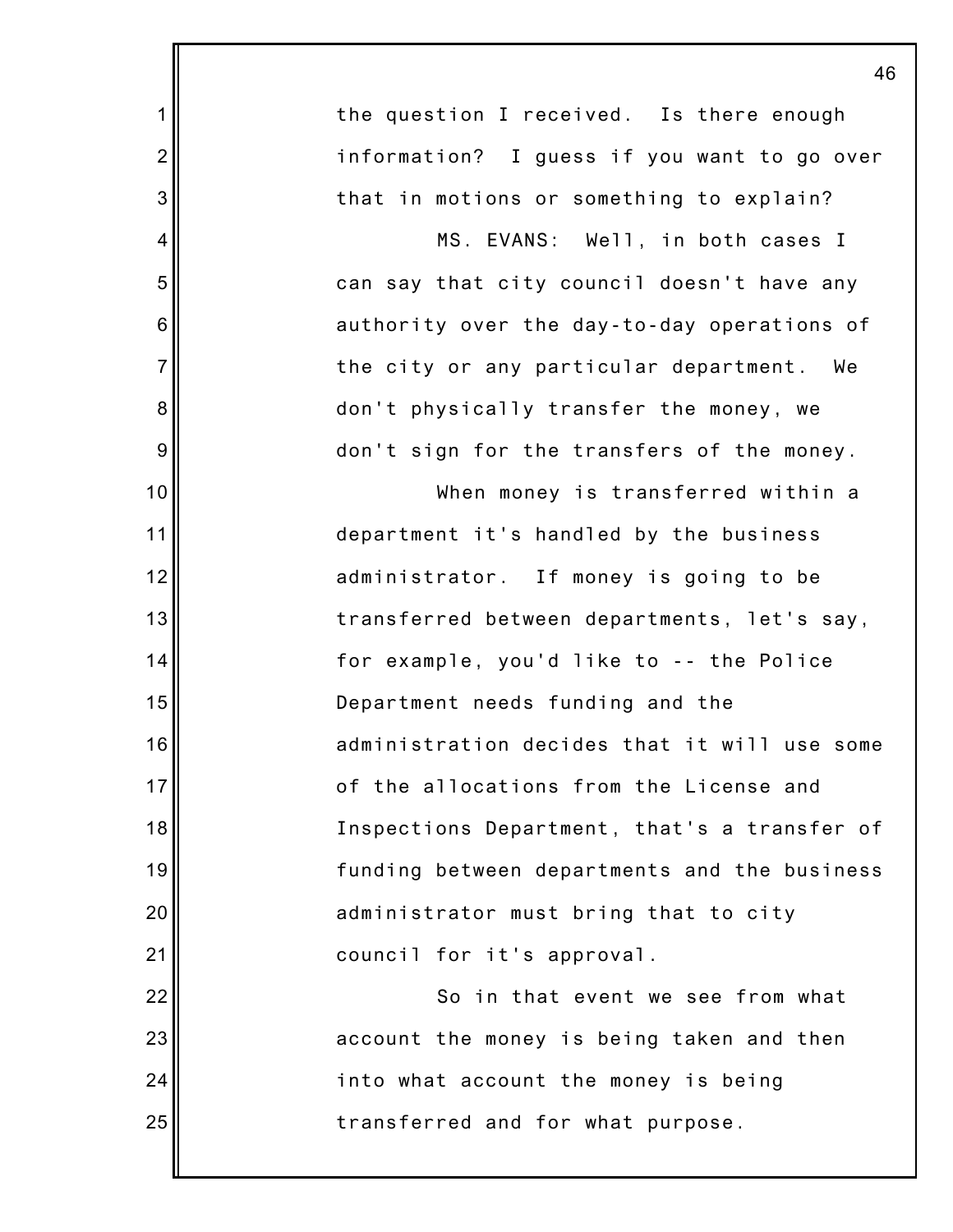|                | 47                                           |
|----------------|----------------------------------------------|
| 1              | MR. JONES: Oh, okay. So basically,           |
| $\overline{2}$ | yeah, you guys have most of the oversight,   |
| 3              | but pretty much it's up to them to be        |
| 4              | honest.                                      |
| 5              | MS. EVANS: Well, the business                |
| 6              | administrator, the treasurer and certainly   |
| $\overline{7}$ | the city controller plays her role in the    |
| 8              | system of the checks and balances.           |
| 9              | MR. JONES: Okay. Well, thank you.            |
| 10             | That's very clear. Thank you.                |
| 11             | MS. FRANUS: Fay Franus, Scranton.            |
| 12             | MS. EVANS: Good evening.                     |
| 13             | MR. LOSCOMBE: Good evening.                  |
| 14             | MS. FRANUS: I was here on Monday             |
| 15             | evening and I was sorry to see it wasn't     |
| 16             | filmed, but I'd like to ask council if they  |
| 17             | would -- I know time is of the essence, but  |
| 18             | if you would try to repeat many of the       |
| 19             | things that you mentioned on Monday because  |
| 20             | the newspaper certainly didn't have it in    |
| 21             | and I felt that meeting was super important  |
| 22             | and when you explained it was very clear all |
| 23             | of the transpired.                           |
| 24             | Unlike Mr. Jackowitz, I don't feel           |
| 25             | you rushed anything through because last     |
|                |                                              |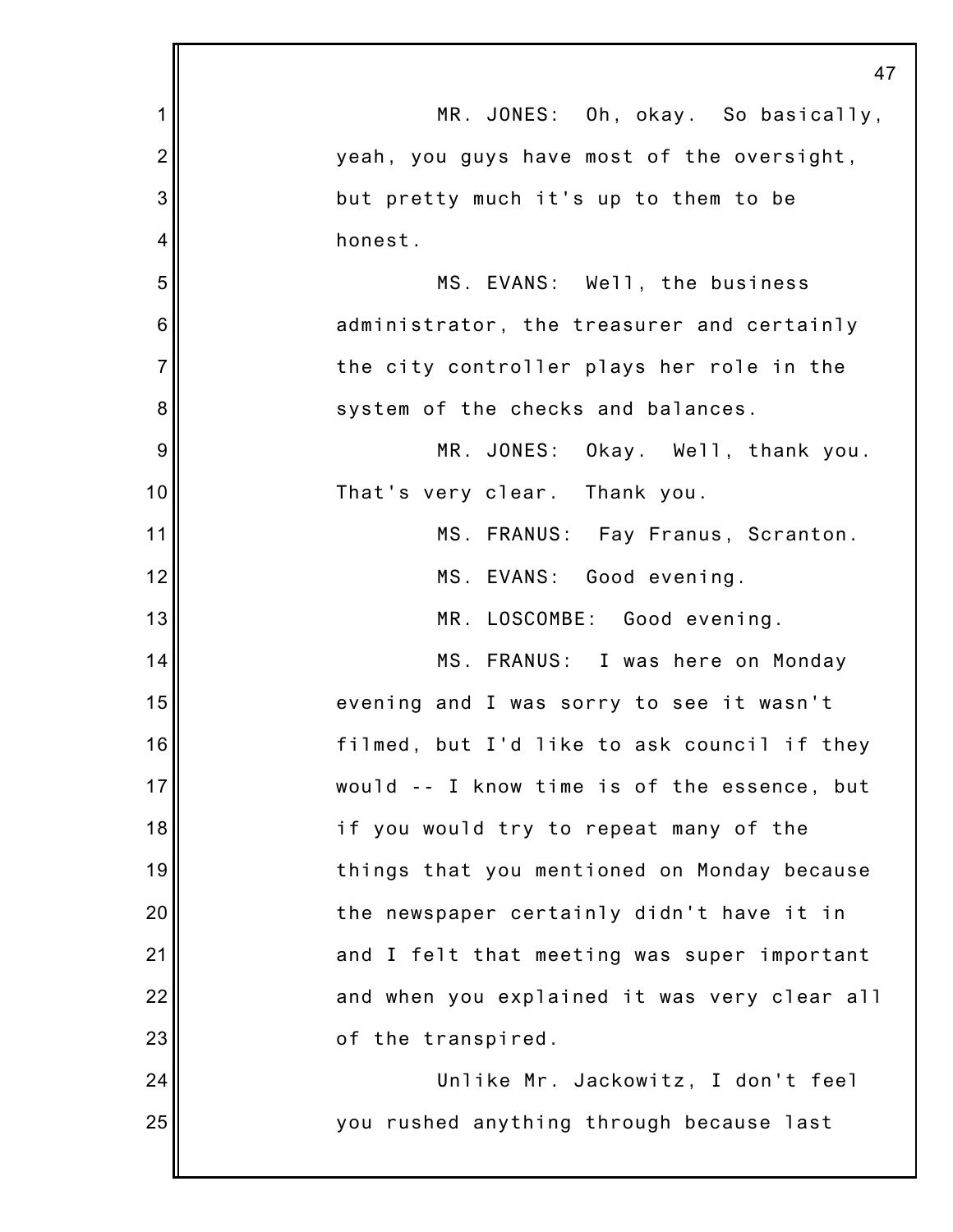Thursday, if people remember, you would not vote on this legislation that the mayor presented because you didn't know everything, but between last Thursday and this past Monday you must have been working non-stop day and night. Mr. Hughes, Attorney Hughes, did a magnificent job preparing all of this for you to have ready for the banks yesterday morning and I commend him. He is worth ten times more than what he is getting paid. I mean, he just works non-stop as you, all of you did such a tremendous job getting this through.

1

2

3

4

5

6

7

8

9

10

11

12

13

14

15

16

17

18

19

20

21

22

23

24

25

And I think the people need to know it and if, Mrs. Evans, if you could possibly and, Mr. Joyce, could explain some of the things that you explained, like I said, so people will know where you were coming from last Thursday and what changed between last Thursday and Monday because nobody knows because nobody heard it and I think it's well worth repeating because you did such an extraordinary job and when the people here what you have done and you have changed things.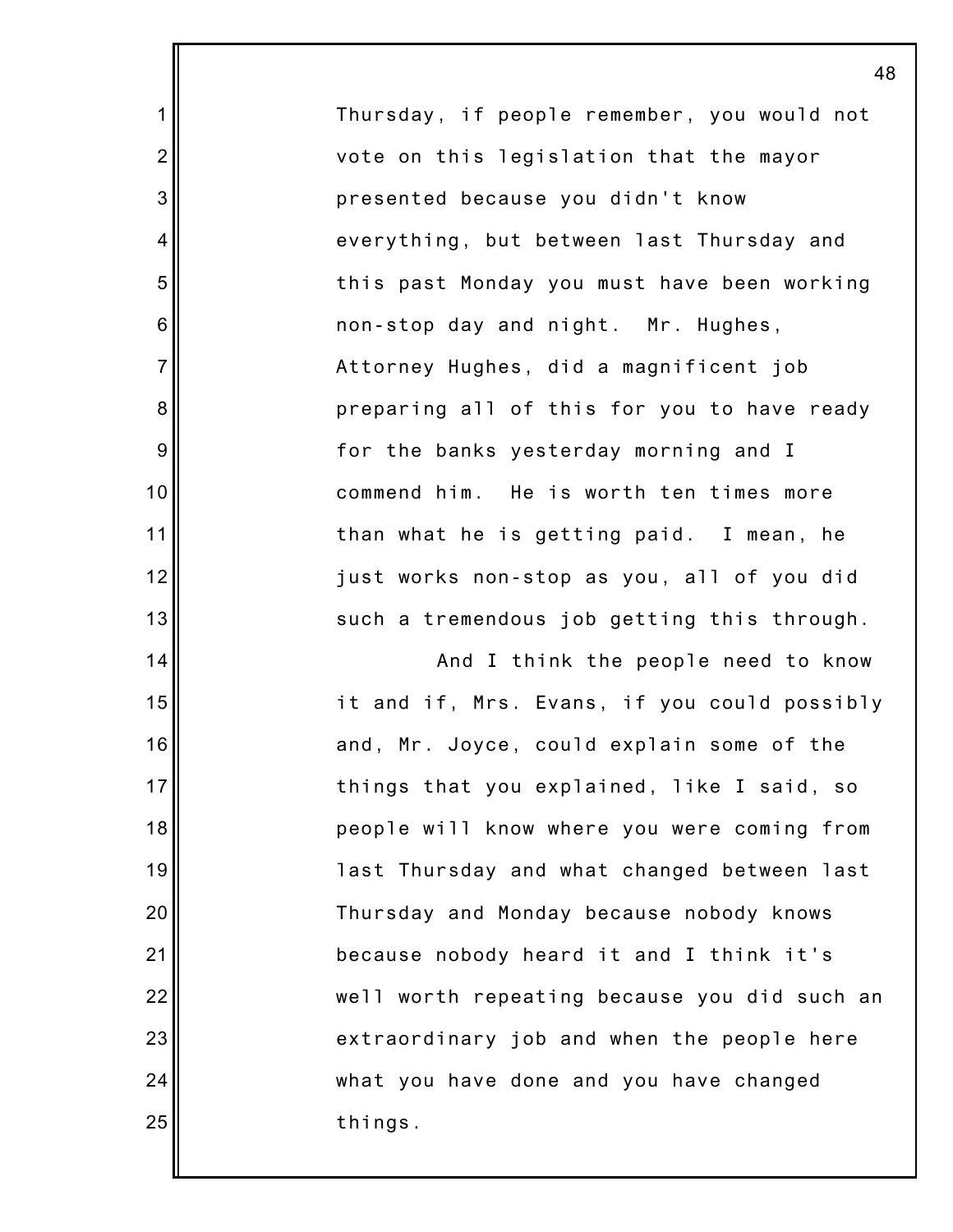|                | 49                                           |
|----------------|----------------------------------------------|
| 1              | Last Thursday things weren't in the          |
| $\overline{2}$ | best interest of the people, that's why you  |
| 3              | are here, so in the mean time between        |
| 4              | Thursday and Monday you did a whole about    |
| 5              | face and change things to happen the people, |
| 6              | let them know what you did because I heard   |
| $\overline{7}$ | it Monday but nobody else did, and like I    |
| 8              | said, the paper never puts it in. So,        |
| 9              | please, if you would, tell the people so     |
| 10             | they will know what happened and they know   |
| 11             | how hard you worked and, believe me, you     |
| 12             | did. And thank you very much for your doing  |
| 13             | that.                                        |
| 14             | MS. EVANS: Thank you. Is there               |
| 15             | anyone else?                                 |
| 16             | MS. KRAKE: FIFTH ORDER. 5-A.                 |
| 17             | MOTIONS.                                     |
| 18             | MS. EVANS: Councilman McGoff, do             |
| 19             | you have any comments or motions tonight?    |
| 20             | MR. MCGOFF: Very briefly, I hope.            |
| 21             | I just want to comment on the -- a couple of |
| 22             | people have talked about the role that the   |
| 23             | banks seem to be playing in the city at this |
| 24             | point in time. I'd just like to point out    |
| 25             | that the banks do not have to deal with TANS |
|                |                                              |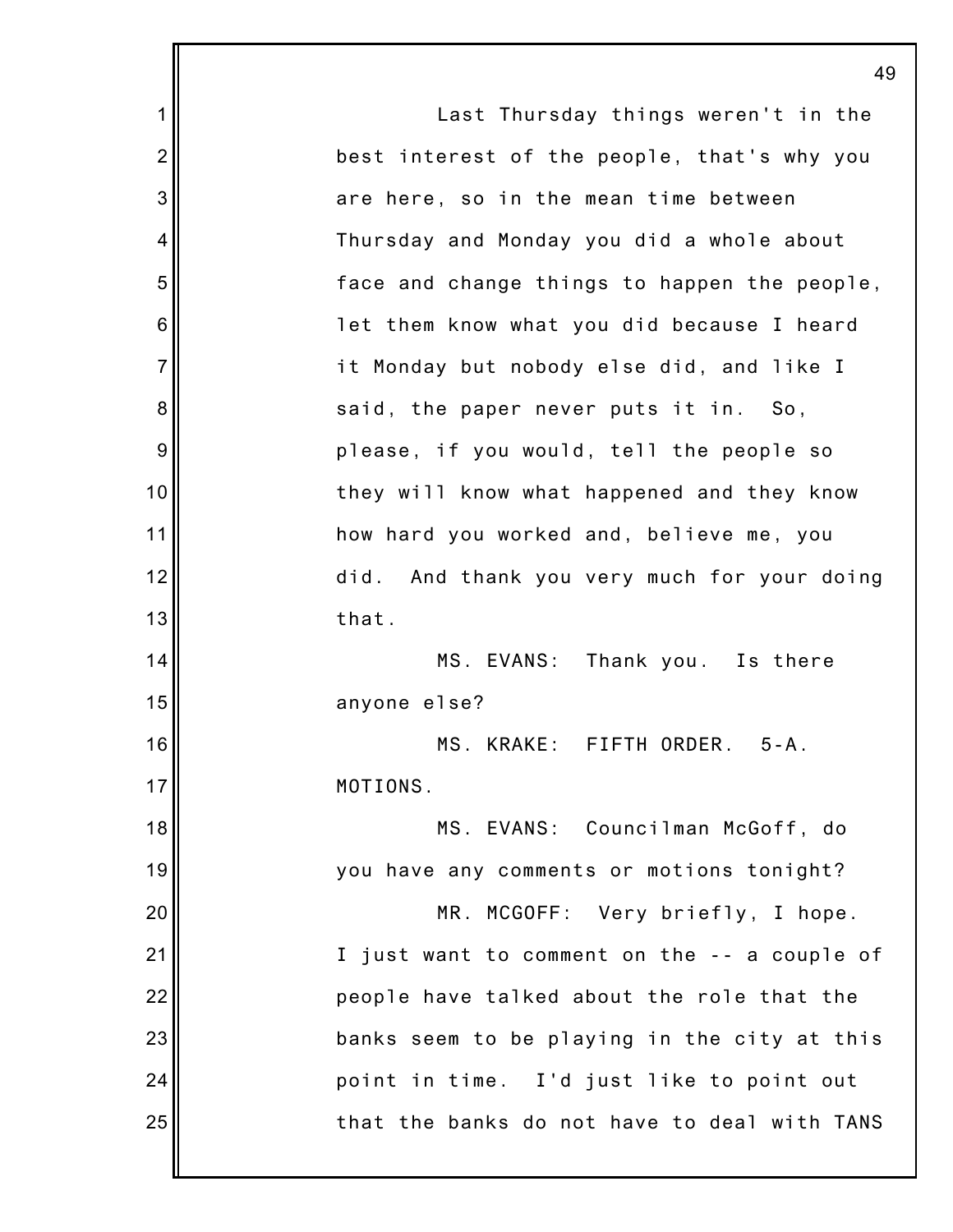or the unfunded debt or any of the unfunded borrowing. The banks very easily could have walked away from all of that and left the city in very desperate straights, and I think what the banks are doing is -- the banks have a stake in the city as well in the economic welfare of the city, and I think what they are doing is they are trying to look out for the welfare of the city, but also protecting their own interests at the same time, and all they have really done is maybe provide some stipulations that force -- that may force the city -- the difference components in the city to work together toward a common goal.

1

2

3

4

5

6

7

8

9

10

11

12

13

14

15

16

17

18

19

20

21

22

23

24

25

I have mentioned it before, one of my favorites sayings about government came from James Madison who said that government works when you have self-interests properly motivated. And I think that's what we are looking at here, that we all have the best interests of the city in mind, it's a matter of motivating all of the different components to work together towards that, and I think the banking community has done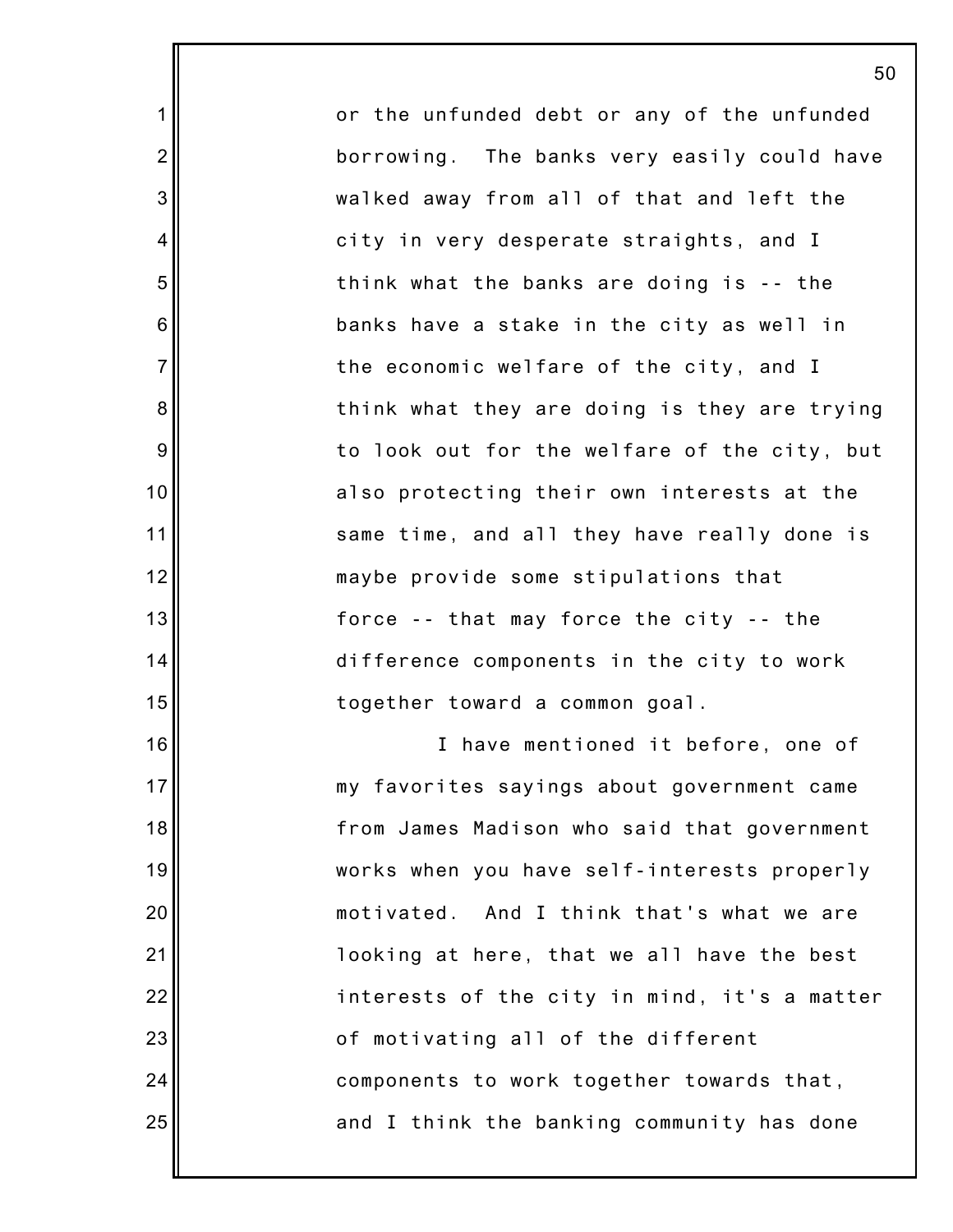|                  | 51                                           |
|------------------|----------------------------------------------|
| 1                | that. Yes, maybe they have intruded a        |
| $\overline{2}$   | little bit into government more than they    |
| 3                | have in the past, but it was a different     |
| 4                | situation and they are responding            |
| 5                | differently, and I hope that we can continue |
| 6                | to work with the banking community to bring  |
| $\overline{7}$   | about the economic welfare of the city, and  |
| 8                | that's all I have to say. Thank you.         |
| $\boldsymbol{9}$ | MS. EVANS: Thank you. And,                   |
| 10               | Councilman Rogan, do you have any comments   |
| 11               | or motion?                                   |
| 12               | MR. ROGAN: Yes, I would be brief as          |
| 13               | well. I would like to again apologize for    |
| 14               | missing last Monday's meeting. It was        |
| 15               | called on very short notice and I was unable |
| 16               | to cancel my trip out of town. I am very     |
| 17               | disappointed in ECTV once again that the     |
| 18               | meeting wasn't televised. I was hoping to    |
| 19               | come home and watch the meeting and see what |
| 20               | transpired before coming here tonight.       |
| 21               | Unfortunately, I wasn't able to do that.     |
| 22               | Again, it's just excuse after excuse with    |
| 23               | ECTV.                                        |
| 24               | Just addressing a few of the points          |
| 25               | that were brought up by speakers, somebody   |
|                  |                                              |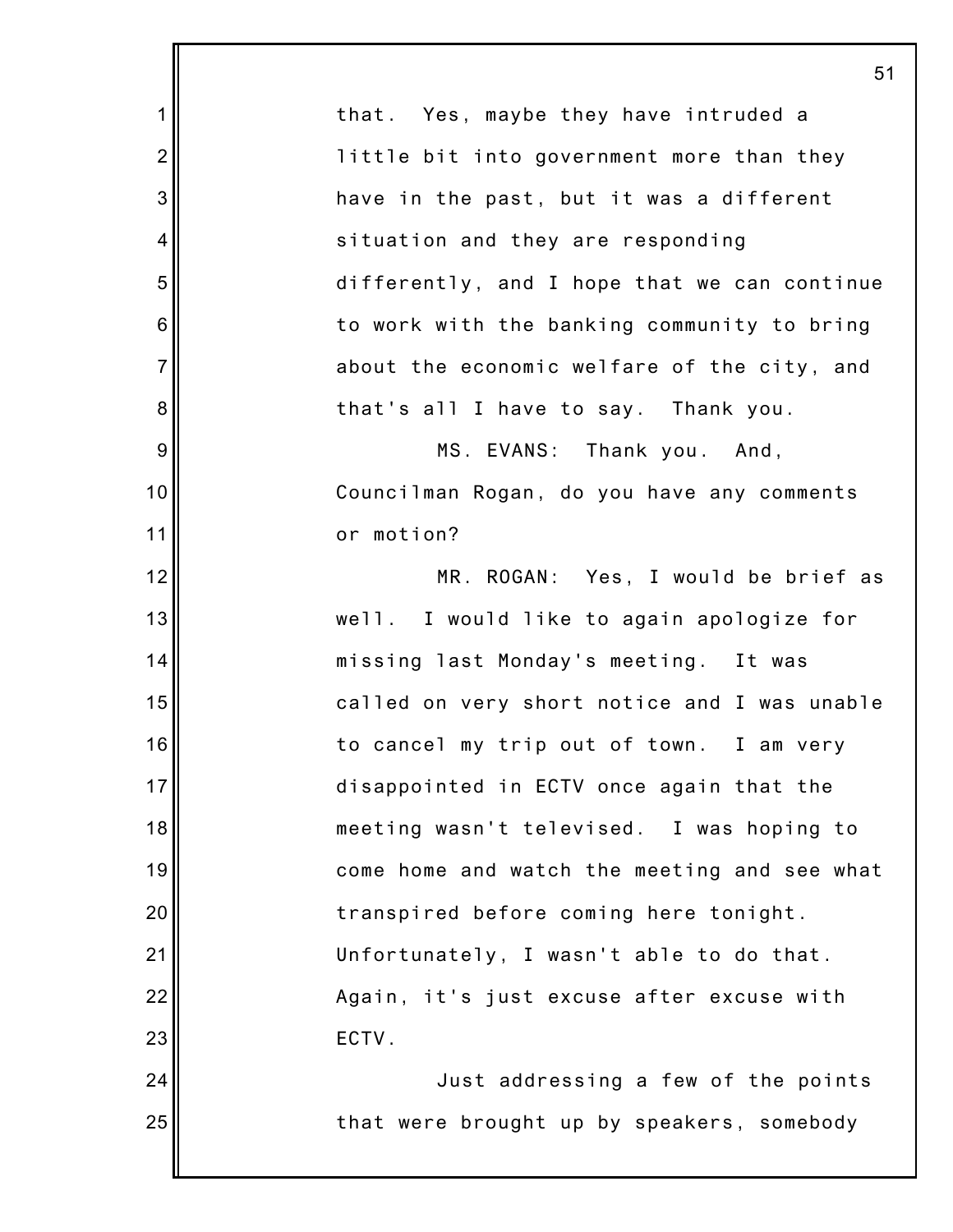brought up MEM, about the litigation going on, and MEM they were our provider, they were terrible. I'm sure we all remember getting requests after request after request for we need a light here and need a light there and then Joyce Electrical took over it was like instantaneous you saw the trucks. Just drive anywhere in the city you see the trucks fixing lights. Hopefully, everything gets settled. If we get more information we'll be sure and pass that along.

1

2

3

4

5

6

7

8

9

10

11

12

13

14

15

16

17

18

19

20

21

22

23

24

25

The total for the union awards. This is over three months and from what Mr. Loscombe said it sound like the unions are doing the calculations when that's why we have a business administrator. It should be the administration's job to calculate what's owed out, not the union's job. They were the ones that were wrong and went into Court. And again, it just seems to me like

that they are pushing everything back just like they do with the audit, just like they do with the money in the accounts, everything just keeps getting pushed back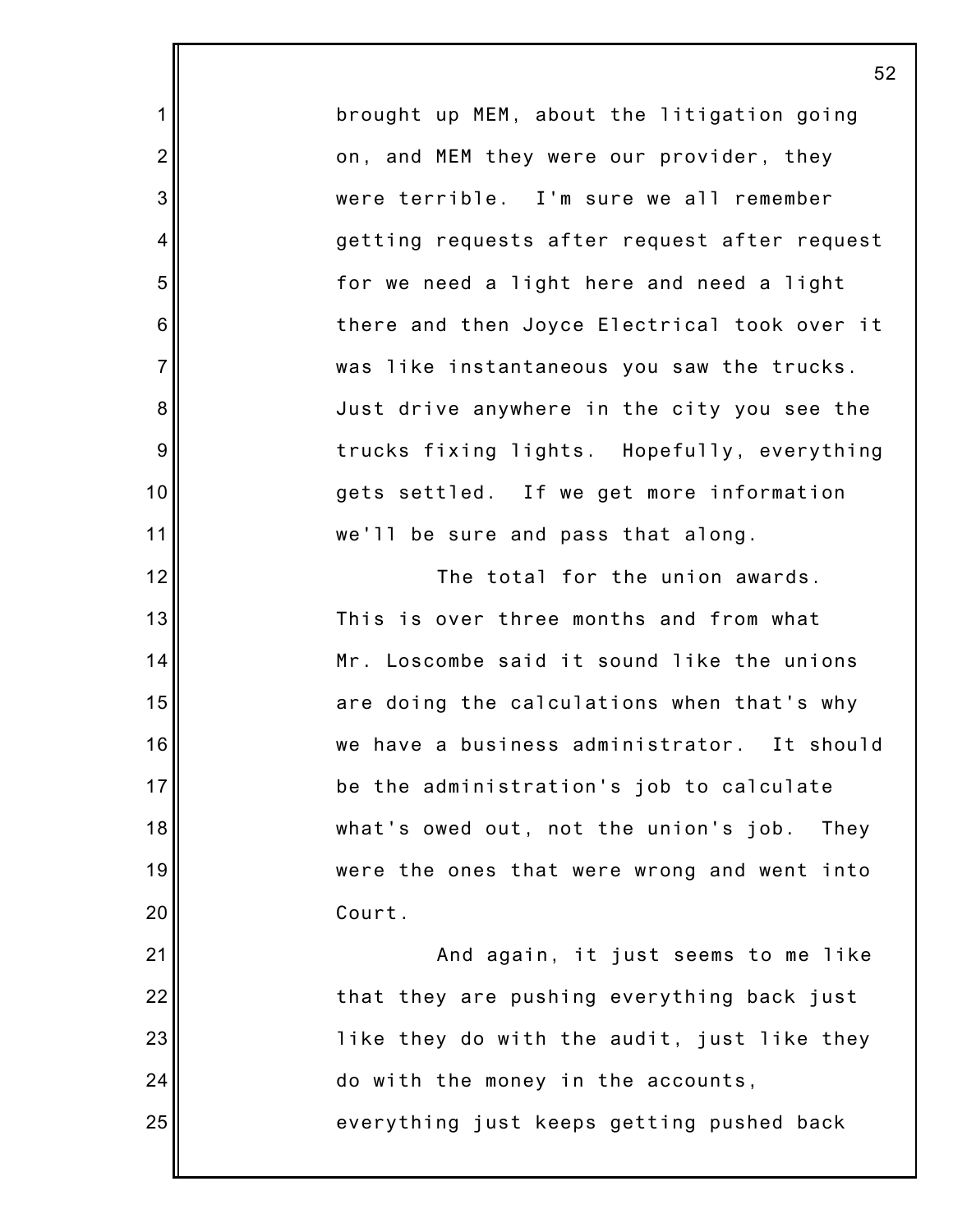and we really can't get a true picture of what we owe. I hear from the administration that it's around the \$10 million. I hear from the unions around \$20 million. If the solution is to issue a bond that interest rate is probably going to be 15, 20 percent. Who is going to want to invest in the city? Municipal bonds are already a risky investment. Look across the country, it's not just here it's happening, it's worse in Scranton than it is many places because the years of overspending and mismanagement, but people aren't going to want to invest in the city that can't even keep their finances straight. They don't even know there is money in an account or what they owe out on a quarter when this was fought for almost a decade. The DPW jobs, and I know Mrs. Evans

1

2

3

4

5

6

7

8

9

10

11

12

13

14

15

16

17

18

19

20

21

22

23

24

25

is going to comment on this as well, we received a response from Mr. Novembrino and I thank her for being one of the few people that gets back to us, and it lists three employees that were laid off, I'm going to list the names, that were laid off on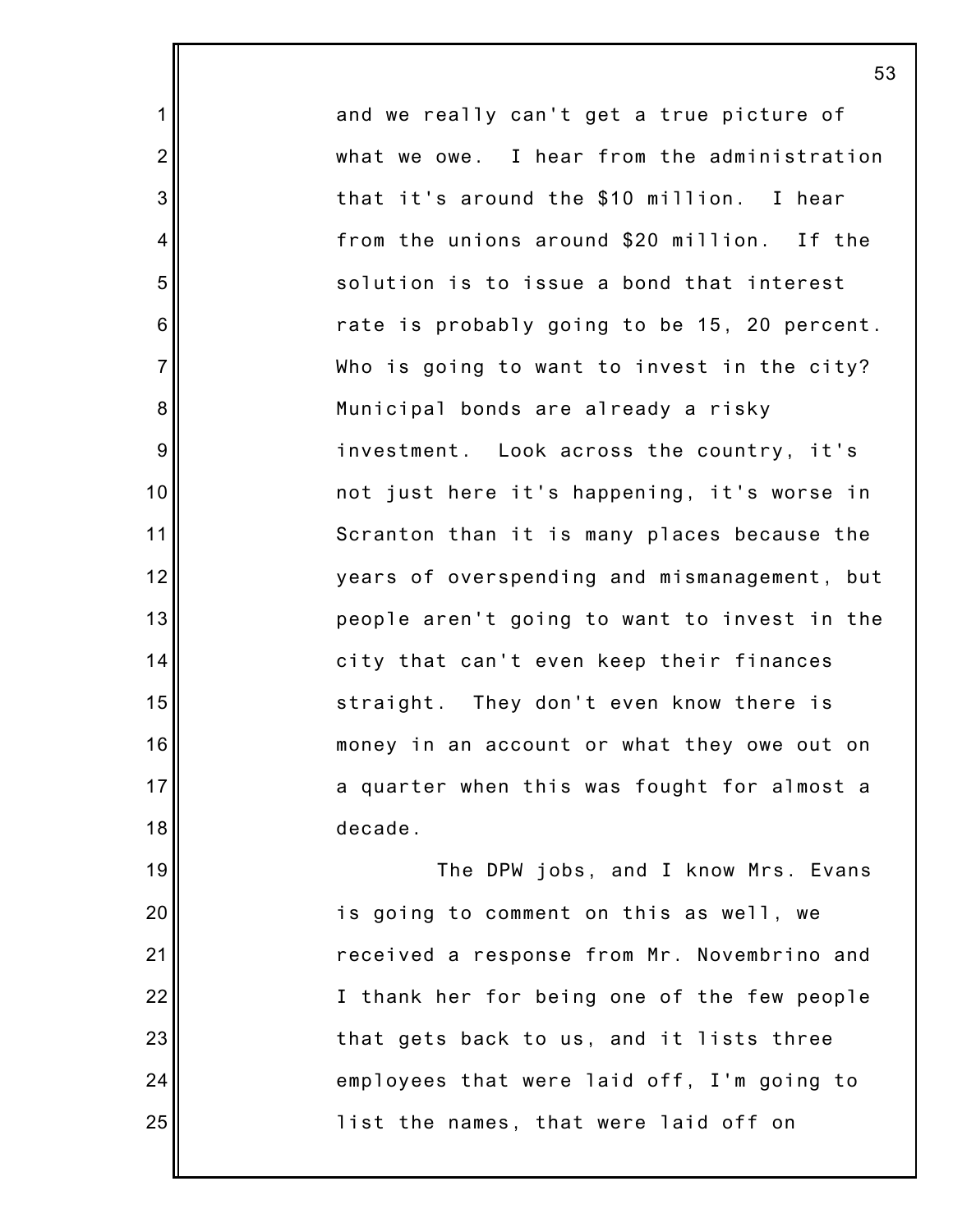12-31-11 to report back on 1-17-12, so there were three employees that were eliminated from council's budget and had a two-week vacation and came back to work. Four employees were going to retire. One on 12-3-2011, and one on 1-27-2012, and two that will be retiring this month, both in November, one on the 14th and one on the 16th.

1

2

3

4

5

6

7

8

9

10

11

12

13

14

15

16

17

18

19

20

21

22

23

24

25

Now, if employees retire and the administration wants to replace them with employees that were laid off, that's fine. It doesn't affect the budget anyway when you have positions that were cut you are just staking people back in. So you have four positions, people that retired, three that were laid off and had a two-week vacation and came back, and then the last line here the following have been appointed by the mayor, and it lists three more employees. So we have ae total of six employees it seems that were put back in the budget while only four retired.

Now, where the money is coming for those other two employees, I don't know. I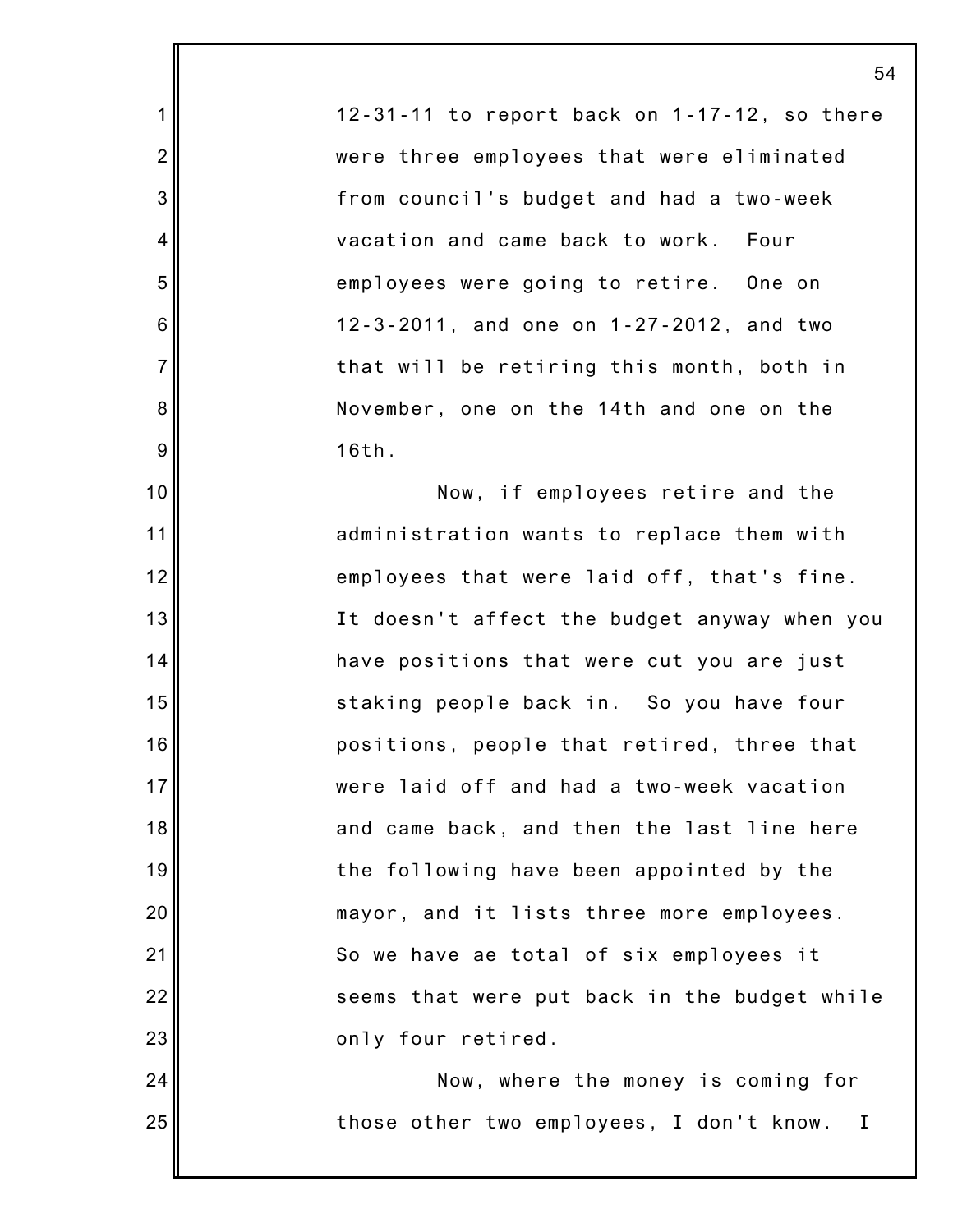|                 | 55                                           |
|-----------------|----------------------------------------------|
| 1               | would gander to say, as in the past, it's    |
| $\overline{2}$  | coming from the lifeguards. I know           |
| 3               | Mr. Joyce talked about that I think last     |
| 4               | week or two weeks ago that he would rather   |
| 5               | take care of his buddies in the DPW than     |
| $6\phantom{1}6$ | have pools open in the summer.               |
| $\overline{7}$  | And again, this is still not a year          |
| $\bf 8$         | away, but maybe next year when we do the     |
| $9\,$           | budget we could establish a completely       |
| 10              | separate department for lifeguards so he     |
| 11              | can't move this money around within the      |
| 12              | department. Everything we do he finds a way  |
| 13              | around it.                                   |
| 14              | The mayor is the executor of the             |
| 15              | city, he is the executive branch.<br>He      |
| 16              | doesn't have the authority to appropriate    |
| 17              | funds, that's council's authority, and time  |
| 18              | and time again the mayor continues to move   |
| 19              | money around and it seems on a day-to-day    |
| 20              | basis when we don't even know what's there.  |
| 21              | And finally, I rarely comment about          |
| 22              | the editorial page in the Scranton Times,    |
| 23              | but I think for once Chris Kelly got one     |
| 24              | right. You know it's bad when you have one   |
| 25              | of your biggest supporters doing a full page |
|                 |                                              |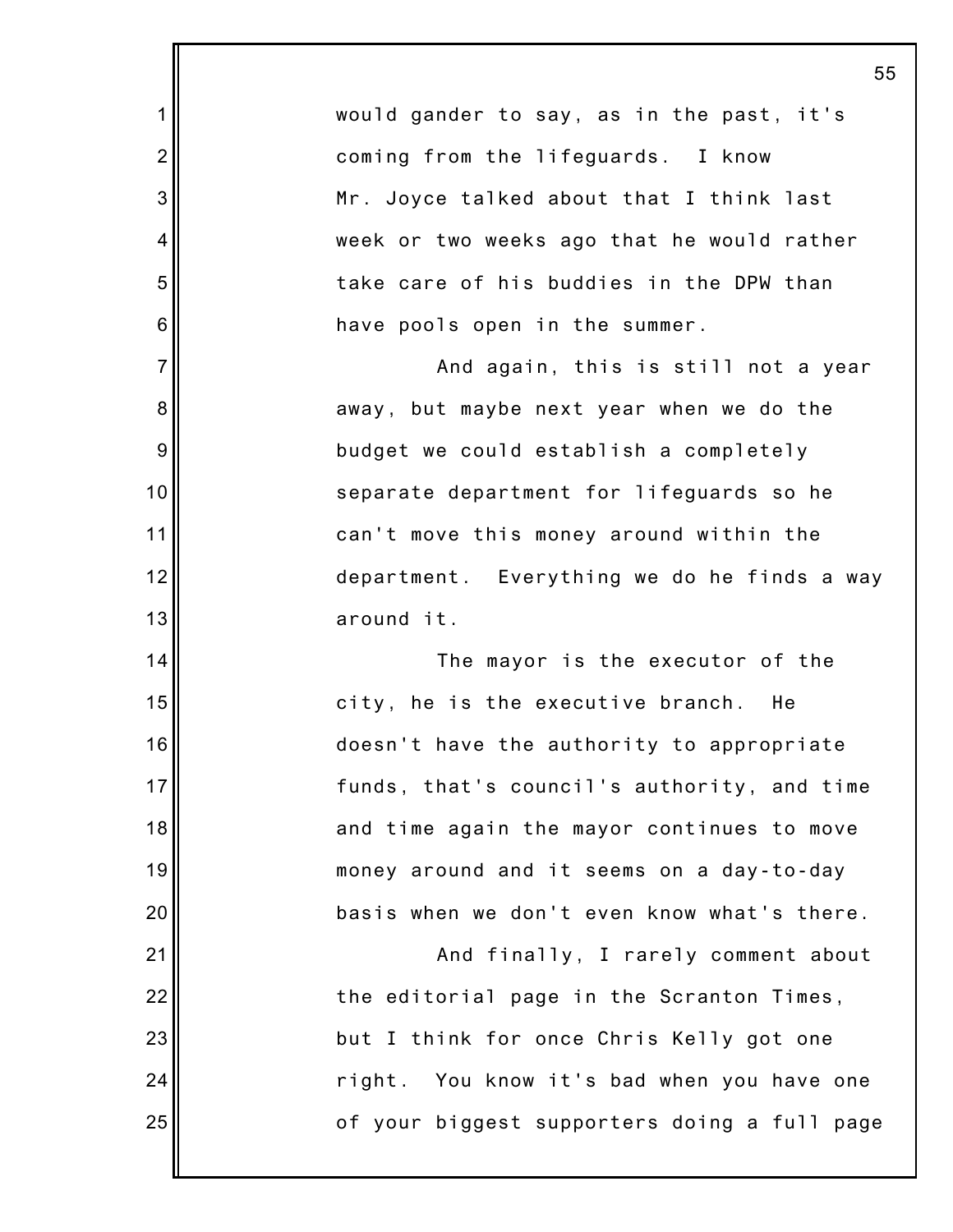cartoon and editorial saying how incompetent your administration is. Council -- I have called for Ryan McGowan's resignation or for the mayor to fire him, four of us on council still have. Still nothing. Still nothing from the mayor. He thinks he is doing a good job.

1

2

3

4

5

6

7

8

9

10

11

12

13

14

15

16

17

18

19

20

21

22

23

24

25

So, Attorney Hughes, I wanted to ask, what would be the process to subpoena Ryan McGowan and Mayor Doherty to try to get to the bottom of this situation?

MR. HUGHES: Under Article 503 of the Home Rule Charter council has the power to subpoena, I believe in my opinion the mayor, Ryan McGowan and native legislation. There has to be a purpose, a legislative purpose for the council to issue the subpoena. I have been looking into this. I don't have everything concluded as of tonight as to the actions that council can take, but there must be a legislative purpose with a view to adopt legislation that would be the basis that we can do it. There is a case of Philadelphia vs.

The Philadelphia Housing authority that was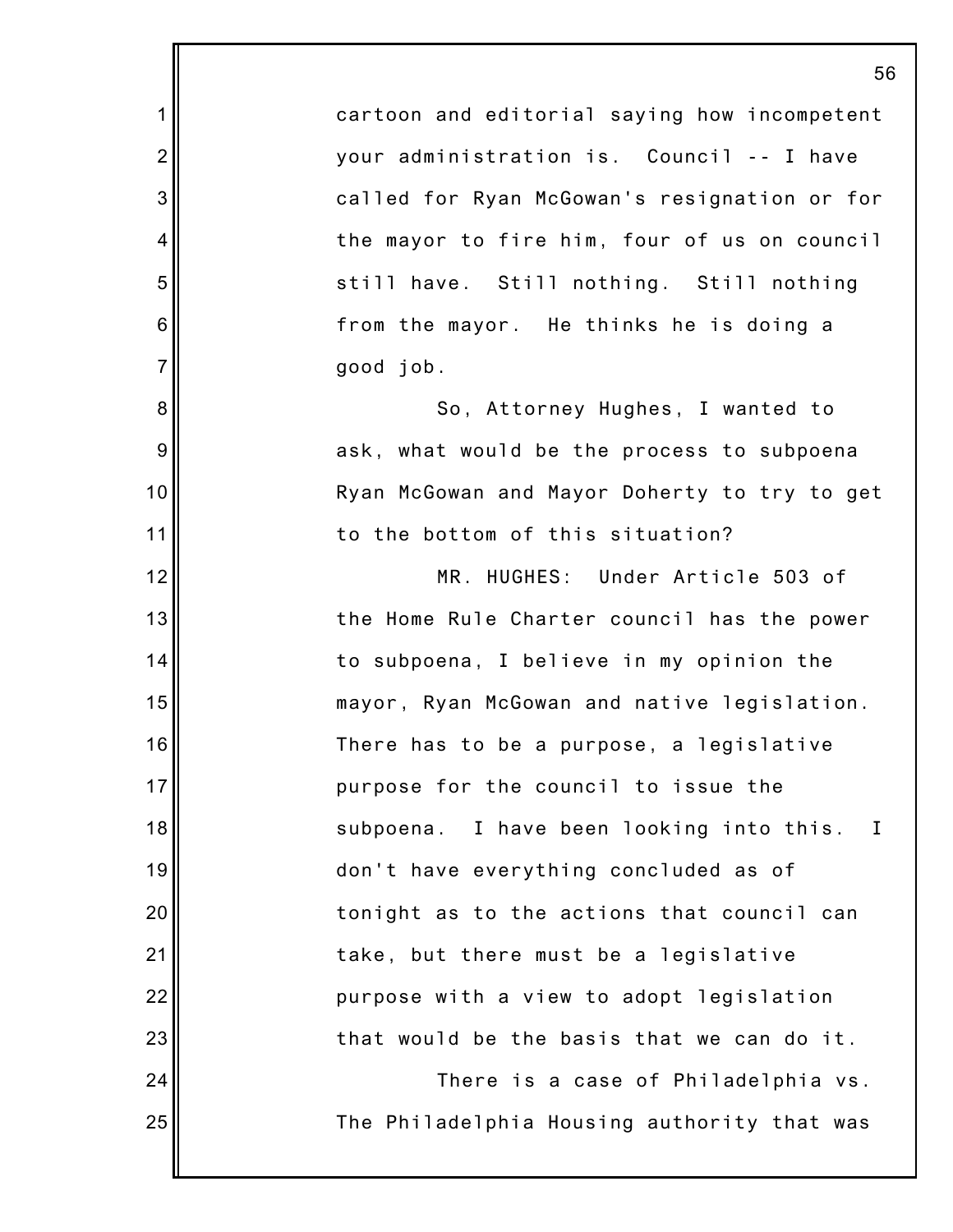decided by the Commonwealth Court where the Housing Authority executive director refused to comply with the subpoena of Philadelphia City council twice. They filed a petition with the Court of Common Pleas of Philadelphia to compel attendance and productions of the documents which the Philadelphia Court of Common Pleas granted. The Housing Authority took an appeal to the Commonwealth Court and the Commonwealth Court affirmed the City of Philadelphia's subpoena power in native legislation and bring in the Housing Authority director in order to draft legislation.

1

2

3

4

5

6

7

8

9

10

11

12

13

14

15

16

17

18

19

20

21

22

23

24

25

I have just started to look into this, not only applicable to the mayor, I mean, and to other department heads. As you know, council has been stonewalled over the last two years in requesting documentation not only from members -- from department heads, but also from the authorities and as a result of this I have started to look into the issue as to Council's ability not only to subpoena, but that in the event the subpoena is ignored is to what our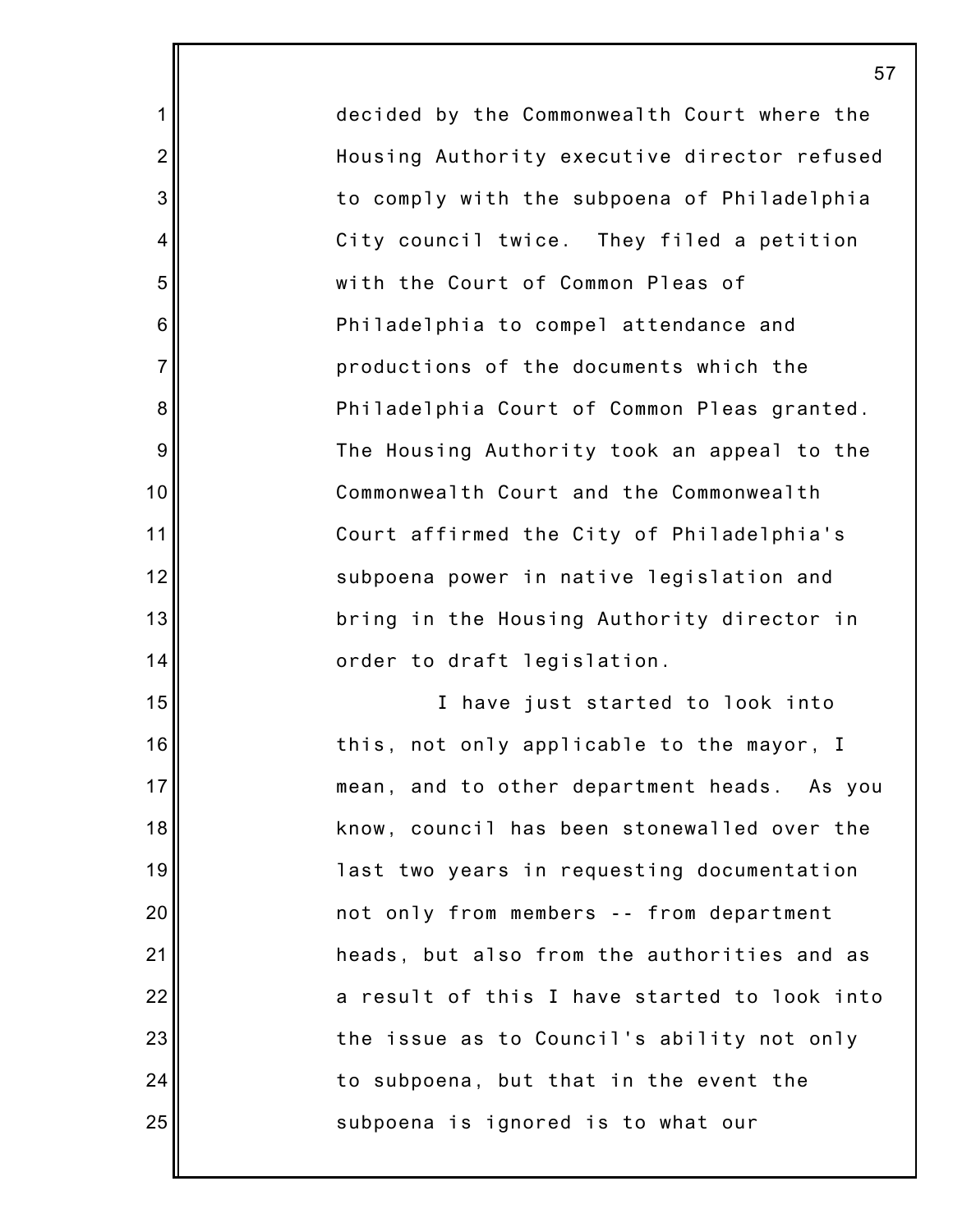|                 | 58                                           |
|-----------------|----------------------------------------------|
| 1               | procedures are to enforce the subpoena.      |
| $\overline{2}$  | Of course, once the Court of Common          |
| 3               | Pleas of Lackawanna County would affirm a    |
| 4               | subpoena any refusal to abide by that        |
| 5               | subpoena would be contempt of Court. I'm     |
| $6\phantom{1}6$ | looking into that, I'm not going to have an  |
| $\overline{7}$  | answer by next week, I hopefully will have   |
| 8               | everything done by the end of the month so   |
| 9               | that we can have solid footing as to how to  |
| 10              | proceed and let everybody know that council  |
| 11              | means business. And especially               |
| 12              | Mr. Jackowitz what he said tonight about     |
| 13              | the -- no, Mr. Quinn, you know, about the    |
| 14              | audit, under the Home Rule Charter the audit |
| 15              | is due by May 31, the administration did     |
| 16              | everything they could to preclude Mr. Rossi  |
| 17              | from concluding the audit. In my opinion I   |
| 18              | could not file an action against Mr. Rossi,  |
| 19              | a mandamus action to compel him to complete  |
| 20              | the audit, there are different standards     |
| 21              | under auditing procedures for municipalities |
| 22              | and government and government units than     |
| 23              | there are for private corporation which are  |
| 24              | governed by a gap.                           |
| 25              | Mr. Rossi did disclose in accordance         |
|                 |                                              |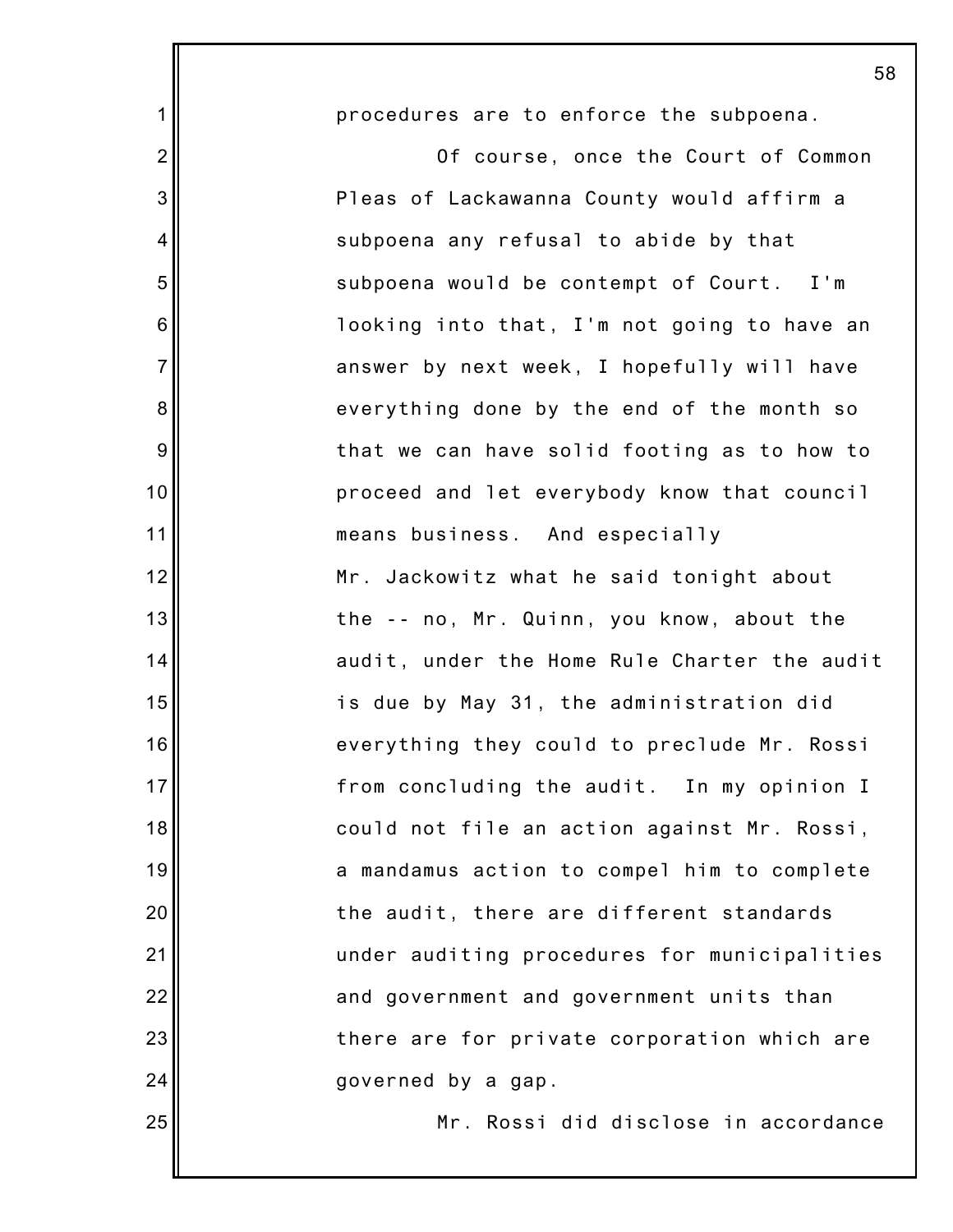with governmental auditing standards the amounts that were in the city -- the amount that was in Fidelity account for revenue. That amount was disclosed as of December 31, 2009, 2010, however, it is not disclosed as a separate line item. It is disclosed as commingled, put together with cash on hand. I believe the audit that he has prepared for the end of the year in 2010 that the city had \$4 million cash on hand, in all of its bank accounts of which as of 2010 I believe there would have been approximately \$2 million of that amount was in the revenue account at Fidelity Bank.

1

2

3

4

5

6

7

8

9

10

11

12

13

14

15

16

17

18

19

20

21

22

23

24

25

I am still awaiting the complete financial records from Fidelity, including the other ten checks that were written in this account since it opened, I believe it was in October -- in October of 2007 or I forget the exact date, but I am awaiting for the complete account to have that analyzed and hopefully when we have that we can then have legislation, and we are also looking at some other legislation that should be adopted by council to have better control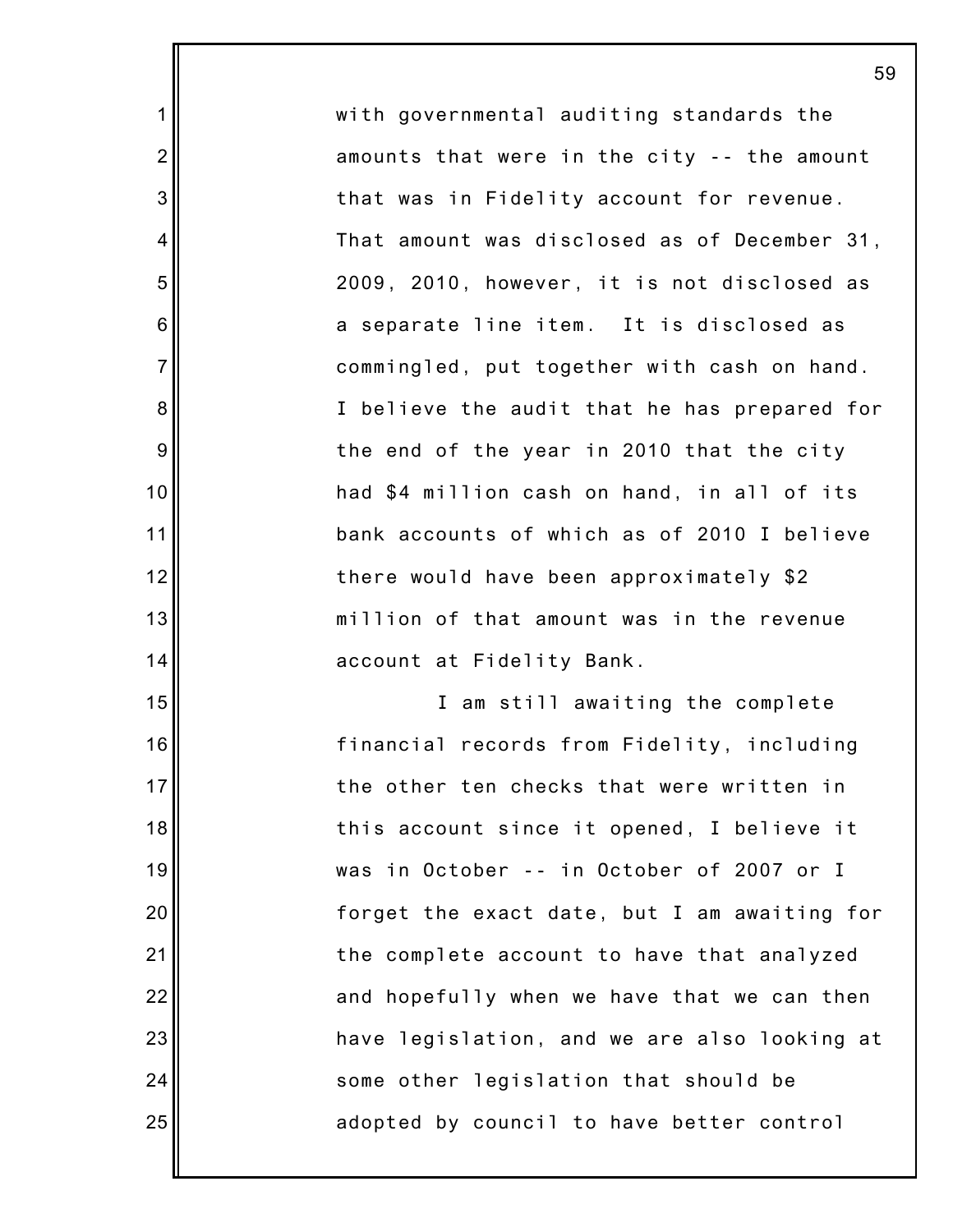1 2 3 4 5 6 7 8 9 10 11 12 13 14 15 16 17 18 19 20 21 22 23 24 25 60 over the finances on a day-to-day basis so that the Finance Chair could have -- will have the information, he won't have to rely on verbal statements from various administration personnel as to what's available and what bills have to be paid. I am looking into it, but it's not an easy process. MR. ROGAN: Thank you. MR. HUGHES: We are researching it. MS. EVANS: Actually, I know the solicitor and I have been in discussion about this for probably the last two weeks, and because he has had so many assignments from us starting with the TAN mostly lately and he is currently reworking the parking tax legislation, and hopefully that will be prepared properly for next Thursday, I know that Attorney Kelly submitted some legislation to our attorney and once Mr. Hughes reviewed it he found several problems and issues with it and he is currently working on that, and as he noted already, this is an area of interest for him, for myself as council president, and I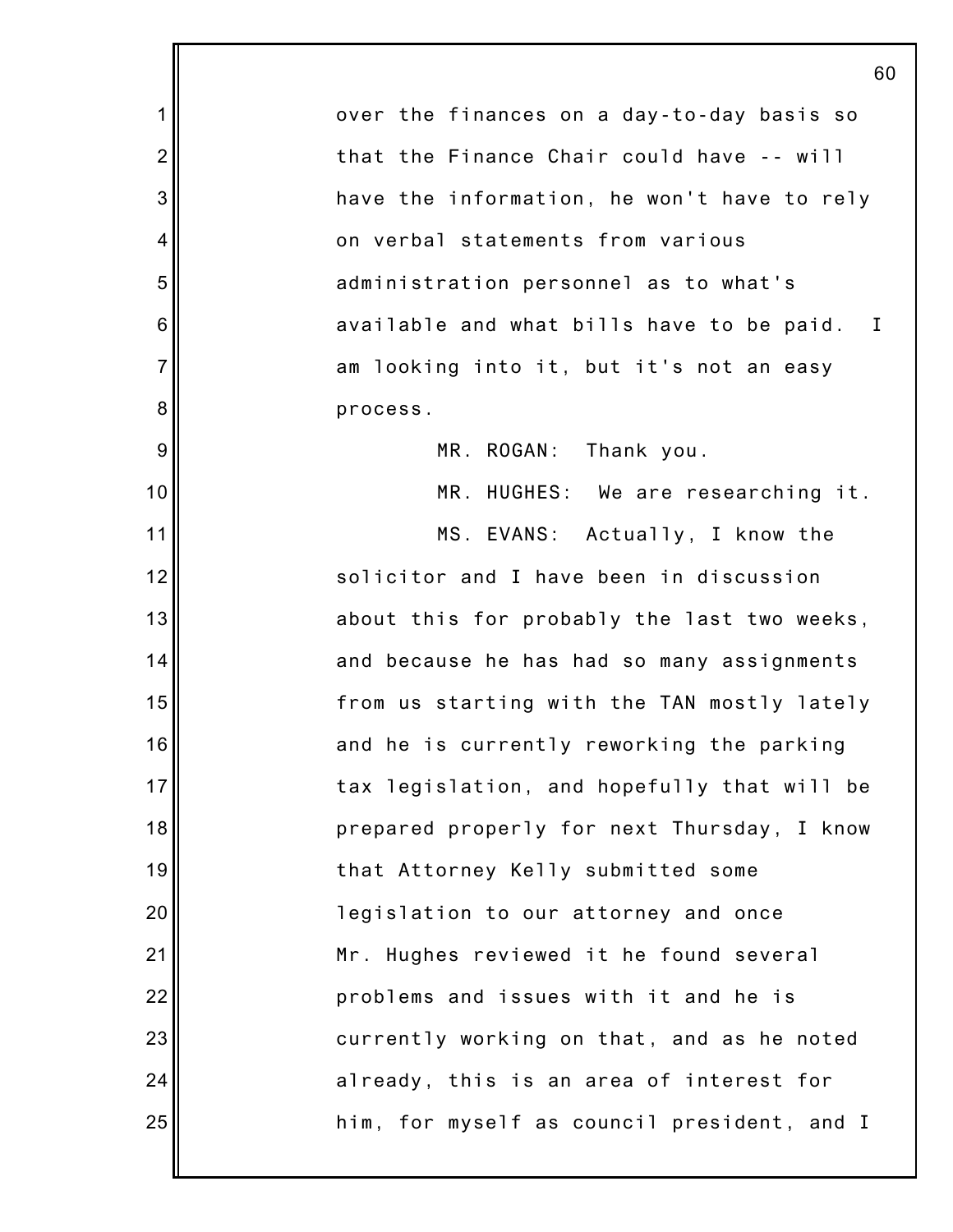think for a number of the council members, but because we have kept him so busy week after week over the last probably two months or so I agreed that, you know, when he should take his time and review and analyze all of the information carefully and then at the appropriate time, which will be as soon as possible, council and our attorney will be making some very unprecedented moves.

1

2

3

4

5

6

7

8

9

10

11

12

13

14

15

16

17

18

19

20

21

22

23

24

25

MR. ROGAN: I certainly trust Attorney Hughes' opinion, he has been a great asset to this board. From talking to everyone in the city still the big talk has been this missing \$3 million and I think it ties into every other aspect -- every other budgetary aspect, you know, throughout the city whether it be the TAN, whether it be the unfunded debt, which I think should have been reduced by \$3 million, or it ties into everything and, you know, I know there were some speakers at council that have been saying since day one we got to subpoena the mayor, subpoena the business administrator. I think now we have a valid reason to go through with bringing them in here, you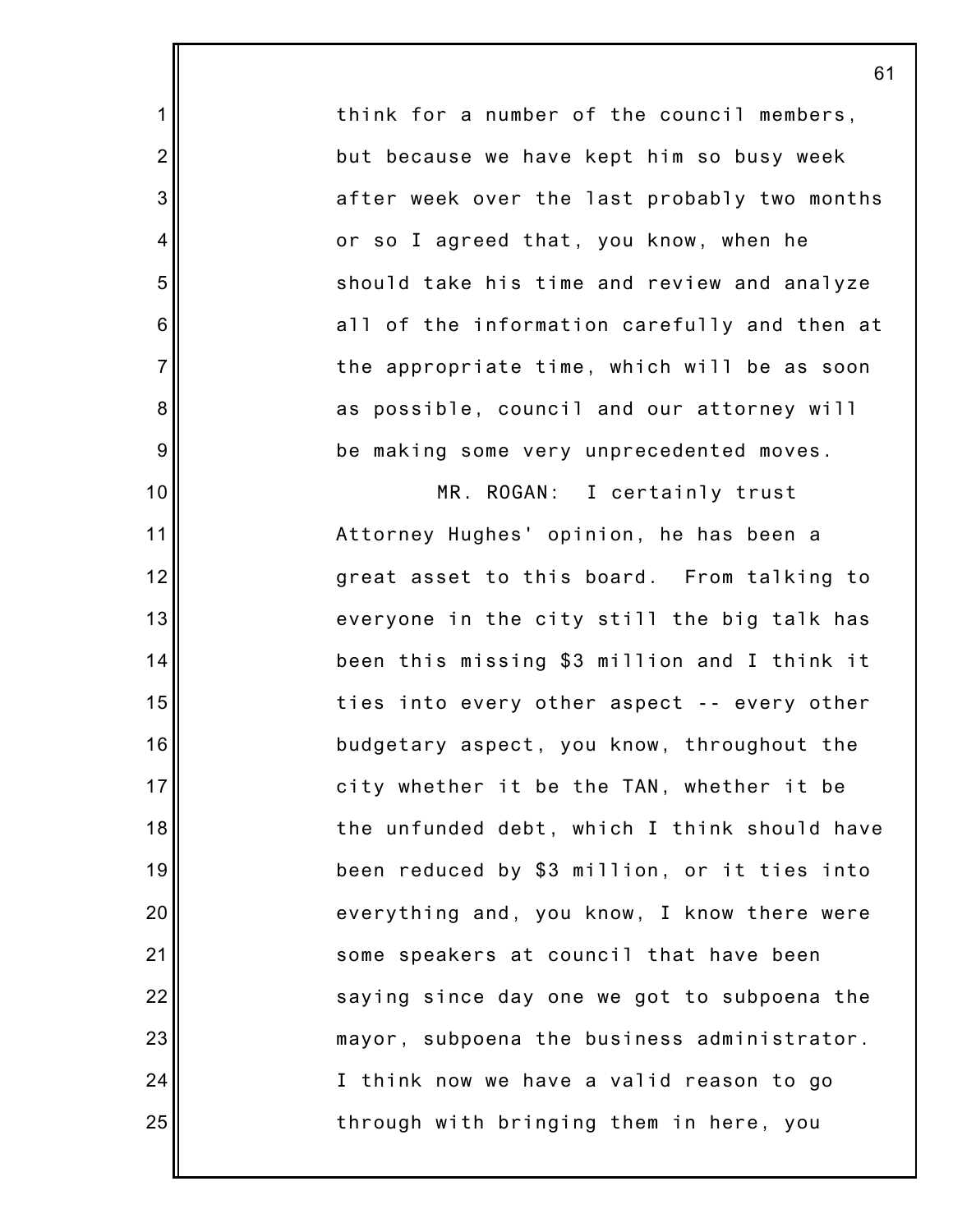|                | 62                                           |
|----------------|----------------------------------------------|
| $\mathbf 1$    | know, not going to be -- doesn't have to be  |
| $\overline{2}$ | something, you know, to bring them in just   |
| 3              | to bash them, it's to get to the bottom of   |
| 4              | this. You know, it's -- even though some     |
| 5              | people try to say it's a political issue,    |
| 6              | it's not a political issue at all, it's      |
| $\overline{7}$ | about getting to the bottom of the city      |
| 8              | finances, and that's all I have to say.      |
| 9              | So I will look forward to hearing            |
| 10             | what you learn, Attorney Hughes. Thank you.  |
| 11             | MS. EVANS: Thank you, Councilman             |
| 12             | Rogan. Councilman Loscombe, do you have any  |
| 13             | comments or motions?                         |
| 14             | MR. LOSCOMBE: Yes, thank you, just           |
| 15             | briefly. I wasn't really going to say        |
| 16             | anything tonight, but as Mrs. Franus         |
| 17             | mentioned earlier, a lot of people didn't    |
| 18             | have the opportunity to see or hear what     |
| 19             | transpired last Monday, which was a very     |
| 20             | important meeting and, you know, you can't   |
| 21             | blame -- I don't think we can blame ECTV     |
| 22             | because it was a last minute meeting.        |
| 23             | Also, you know, it was an emergency          |
| 24             | meeting and we had to do it that evening and |
| 25             | I think Mr. Joyce will explain some of what  |

ll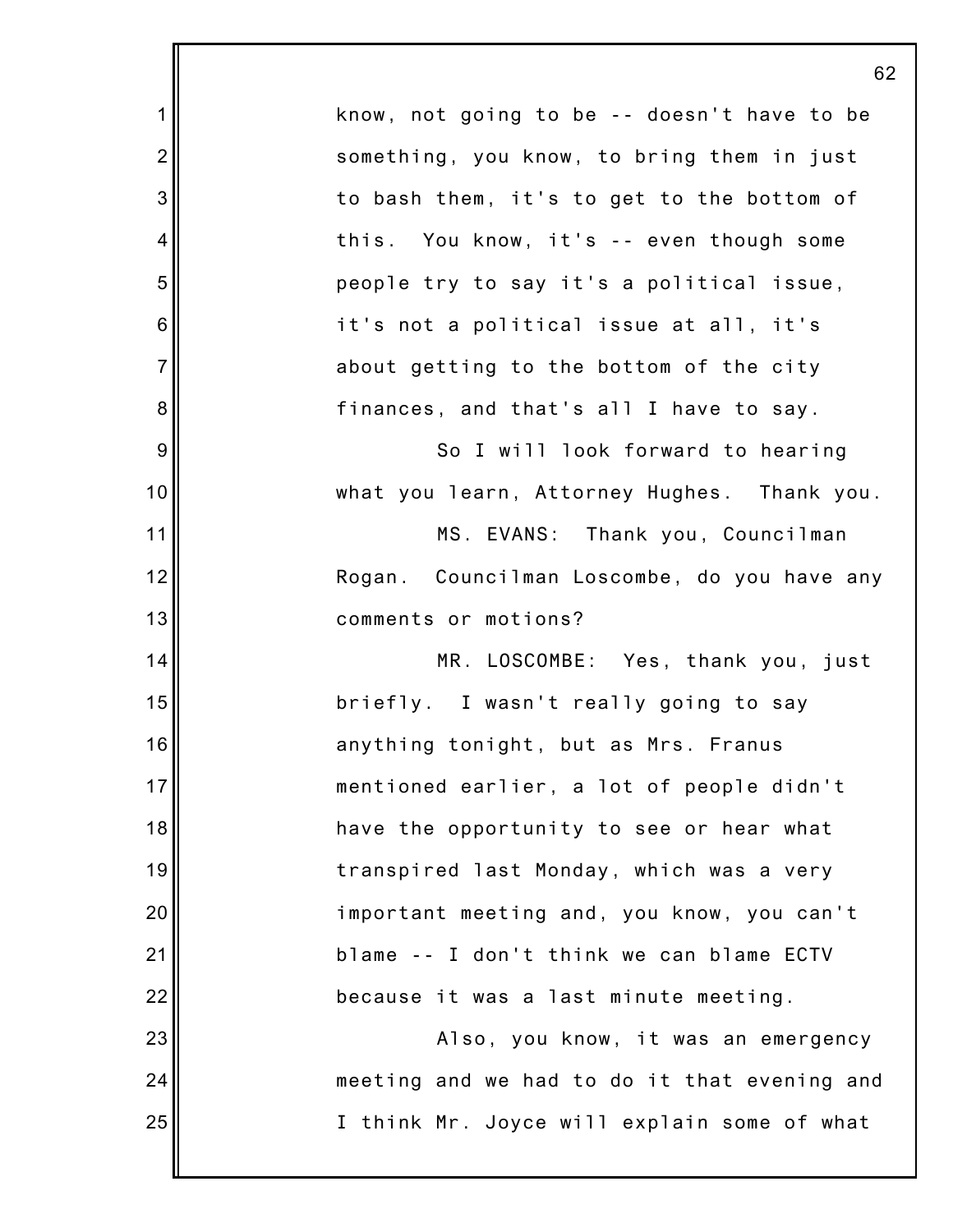transpired last Monday because that's pretty much his bag, financial anyway, but thank God we have him, but I do want to -- again, Mrs. Franus said, I do commend our solicitor and our president, Mrs. Evans, and, of course, Mr. Joyce for all of the hard work they did with this stuff. All of us were involved in the conversations back and forth on the issues, and again, there was a lot of changes made before we were able to approve that and I was glad we are all able to come together and do something like that.

1

2

3

4

5

6

7

8

9

10

11

12

13

14

15

16

17

18

19

And for those that didn't have the opportunity to be here last Monday I think it will be able to explain Mrs. Evans or Mr. Joyce in that aspect.

My buddy Chrissy mentioned Luzerne Street here, I had issues too, Chris, trust me.

20 21 22 23 24 25 MR. SLEDENZSKI: It got worse, Jack. MR. LOSCOMBE: But I got to tell you, I don't know if you've been there the last few days, but I did call them at the end of the week I spoke to Ms. Marciano here from our office and she called TSC and I do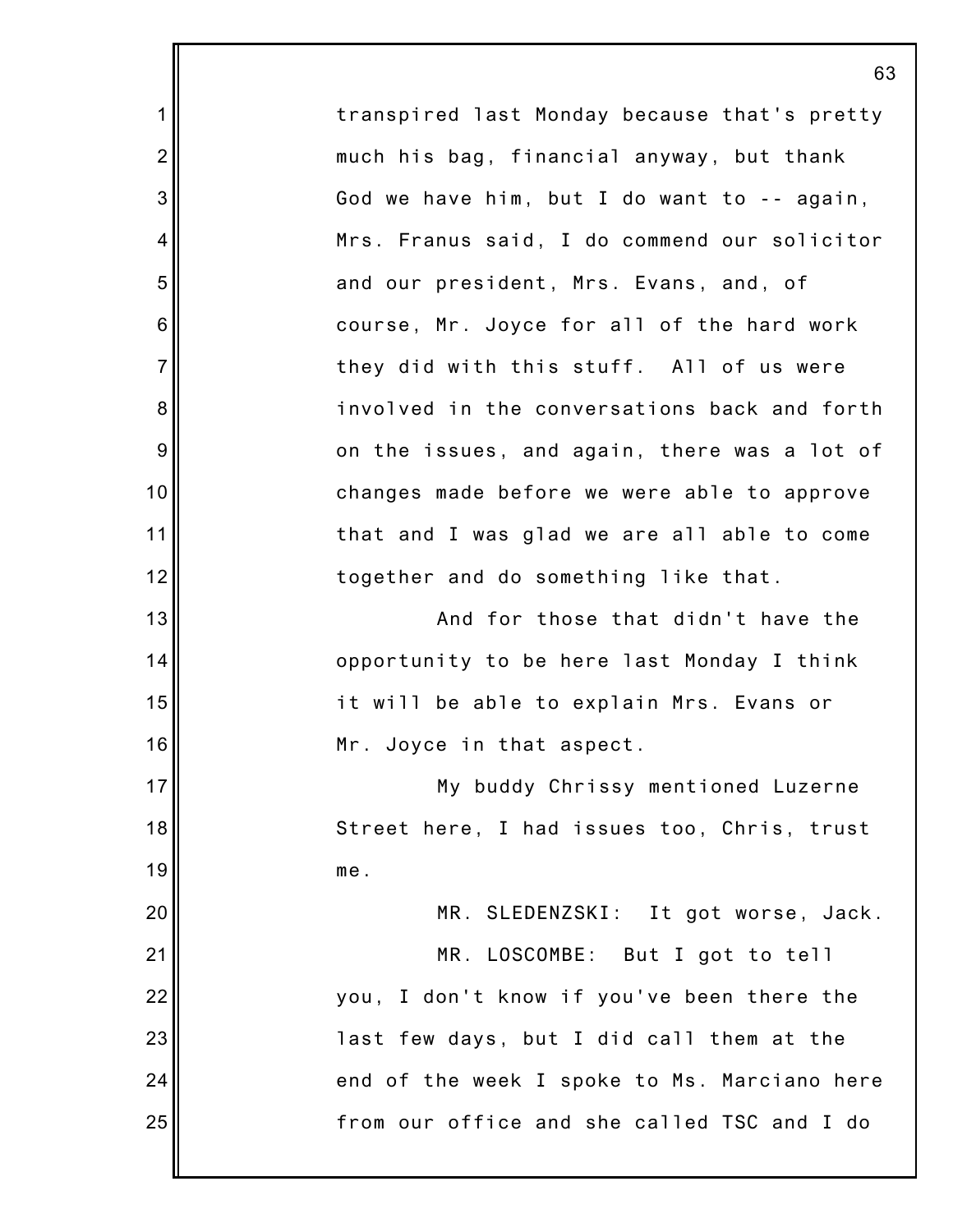have to thank them, they were out there and they patched those holes, you know, at this point the best they can. Right now they are good. They are still working on the project, so hopefully, you know, once it's all done we'll have a new paved streets there, but it was rough and I knew we are going to have nice weather this week and I do want to commend them for coming out as they did and I believe they spent two days there just repairing the patches.

1

2

3

4

5

6

7

8

9

10

11

12

13

14

15

16

17

18

19

20

21

22

23

24

25

Streetlights were mentioned, and I also would like to thank Joyce. I had the same issue when I called Ms. Marciano, I had some lighting issues, and they were taken care of, and I'll have a few more I have to give her, but this evening on my way in I noticed the street lights on the South Side of Mulberry Street from Penn Avenue to Wyoming Avenue were out. There is approximately three so, Mrs. Krake, if we could notify Joyce Electric on those three on Mulberry Street between Penn and Wyoming on the South Side.

MS. KRAKE: If we have the pole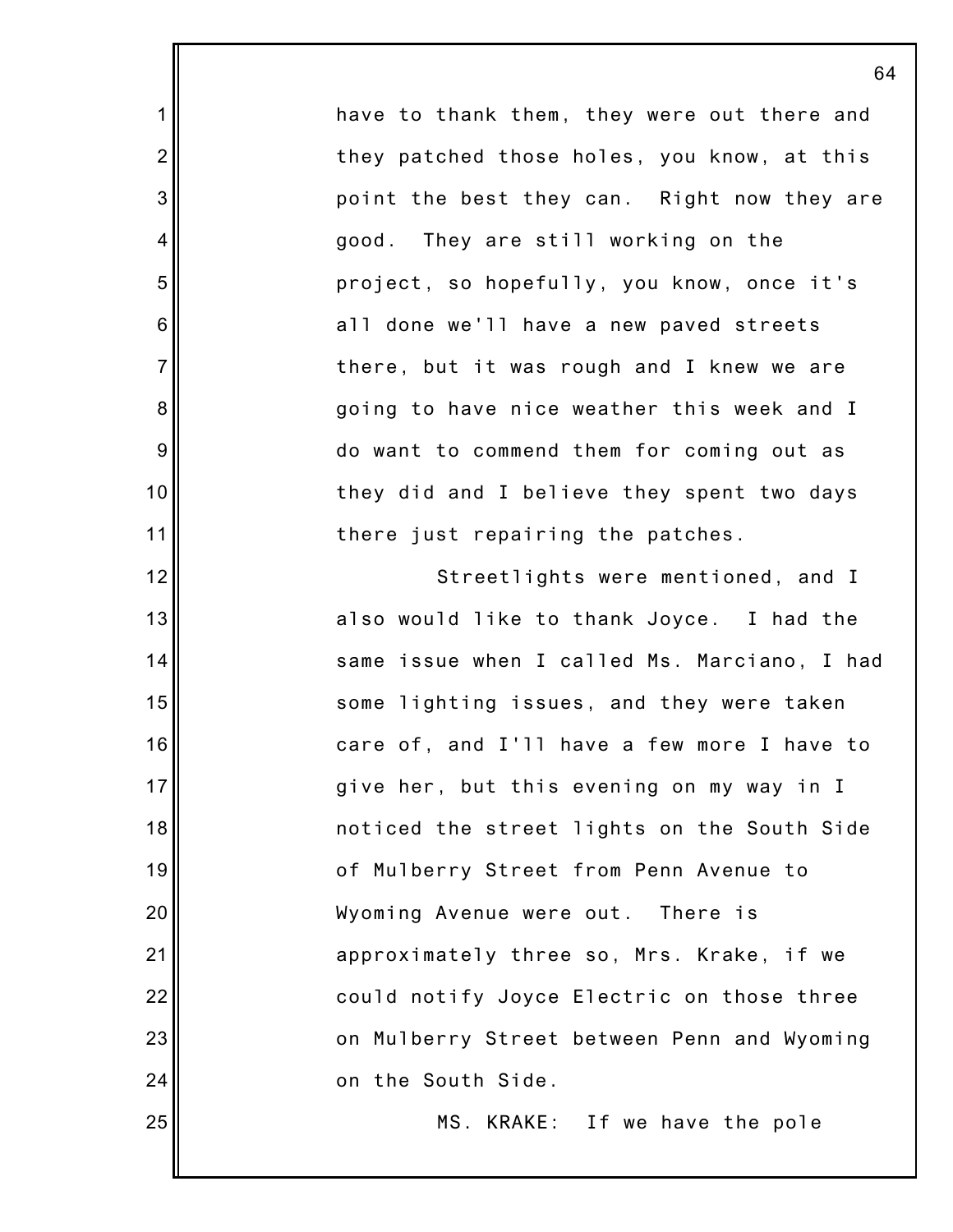|                | 65                                           |
|----------------|----------------------------------------------|
| 1              | numbers that's much better, if not we need a |
| $\overline{2}$ | more accurate address if you have them.      |
| 3              | MR. LOSCOMBE: Right. Yeah, I just            |
| 4              | caught them as I was --                      |
| 5              | MS. KRAKE: Actually if anyone would          |
| 6              | like to go on-line when I called Joyce       |
| $\overline{7}$ | Electric today they asked me if we would     |
| 8              | kindly use that because then when they have  |
| 9              | the people, as Mr. Rogan mentioned, they     |
| 10             | check that throughout the day, the people    |
| 11             | that are on the road so --                   |
| 12             | MR. LOSCOMBE: Could you announce             |
| 13             | that website again or do you have it?        |
| 14             | MS. KRAKE: It's actually on the              |
| 15             | city's website.                              |
| 16             | MR. LOSCOMBE: Oh, it's on our                |
| 17             | city's website, you can just go to that,     |
| 18             | okay; I didn't if they had their own that    |
| 19             | they were requesting at that point.          |
| 20             | And lastly, we have had lot of               |
| 21             | questions and complaints about the condition |
| 22             | of the police vehicles, and I believe        |
| 23             | Mrs. Evans will probably go into a little    |
| 24             | more detail on that, but Mrs. Evans and      |
| 25             | myself had made a visit to the DPW the other |
|                |                                              |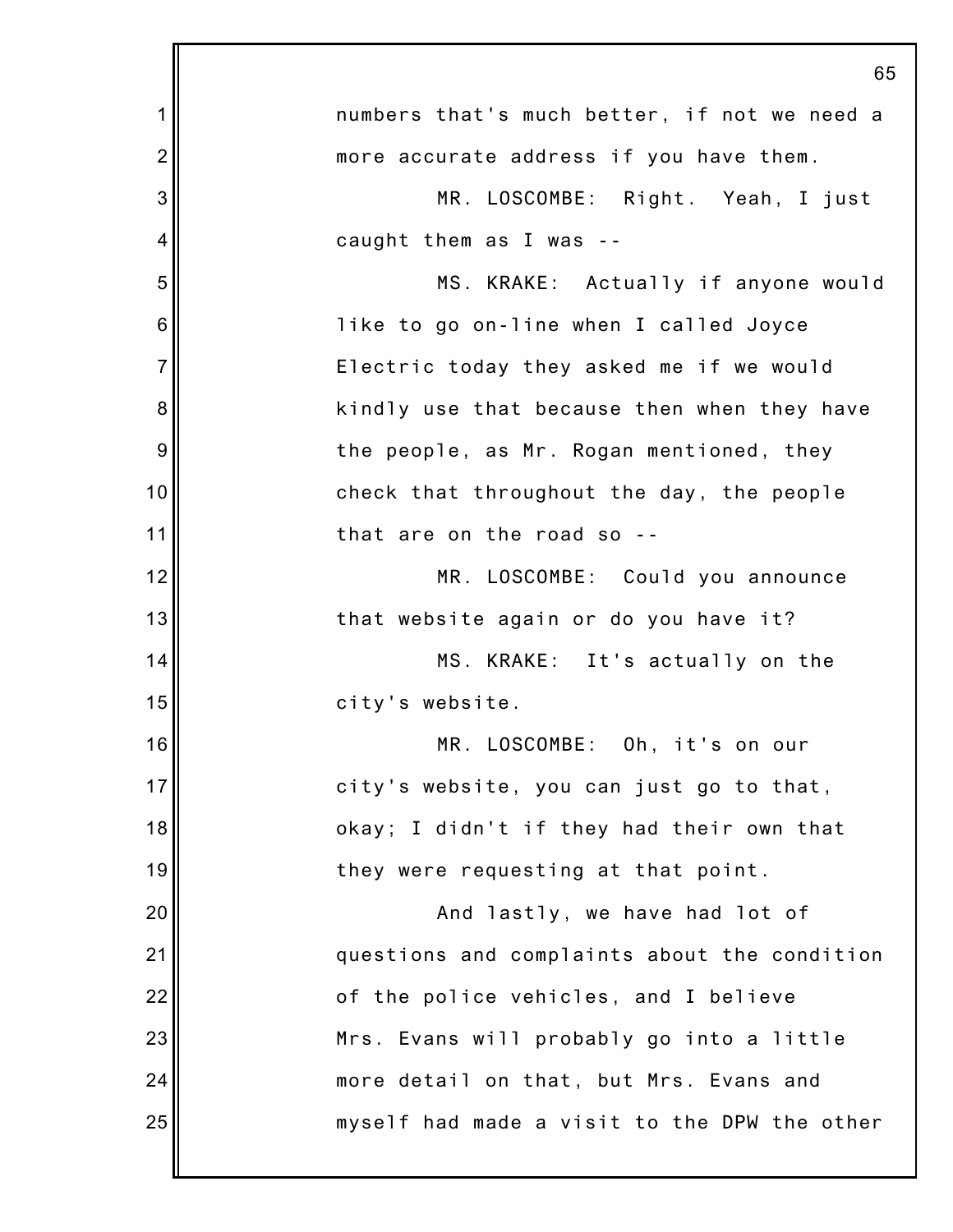morning, specifically to see what the status is, I believe there is 14 police vehicles out of service. We met with Mr. Dougher and he showed us some paperwork and explained some things and, you know, we had a good conversation back and forth that, you know, the importance of these vehicles and the importance of keeping the police out on the street we have to keep them up and running.

1

2

3

4

5

6

7

8

9

10

11

12

13

14

15

16

17

18

19

20

21

22

23

24

25

So I think it's an understanding we all have there and we will follow-up on it and, in fact, I had requested to meet with Mr. Dougher perhaps next week to go over that plus some issues that we have had in the past that have still not been taken care of, issues that I personally brought to Mr. Brazil and are still languishing and hopefully under Mr. Dougher we will be able to get some of these things out of the way, and that's about it at this point.

MS. EVANS: Thank you, Councilman Loscombe. And, Mr. Joyce, do you have any comments or motions?

MR. JOYCE: I do. First thing I wanted to provide everyone with a quick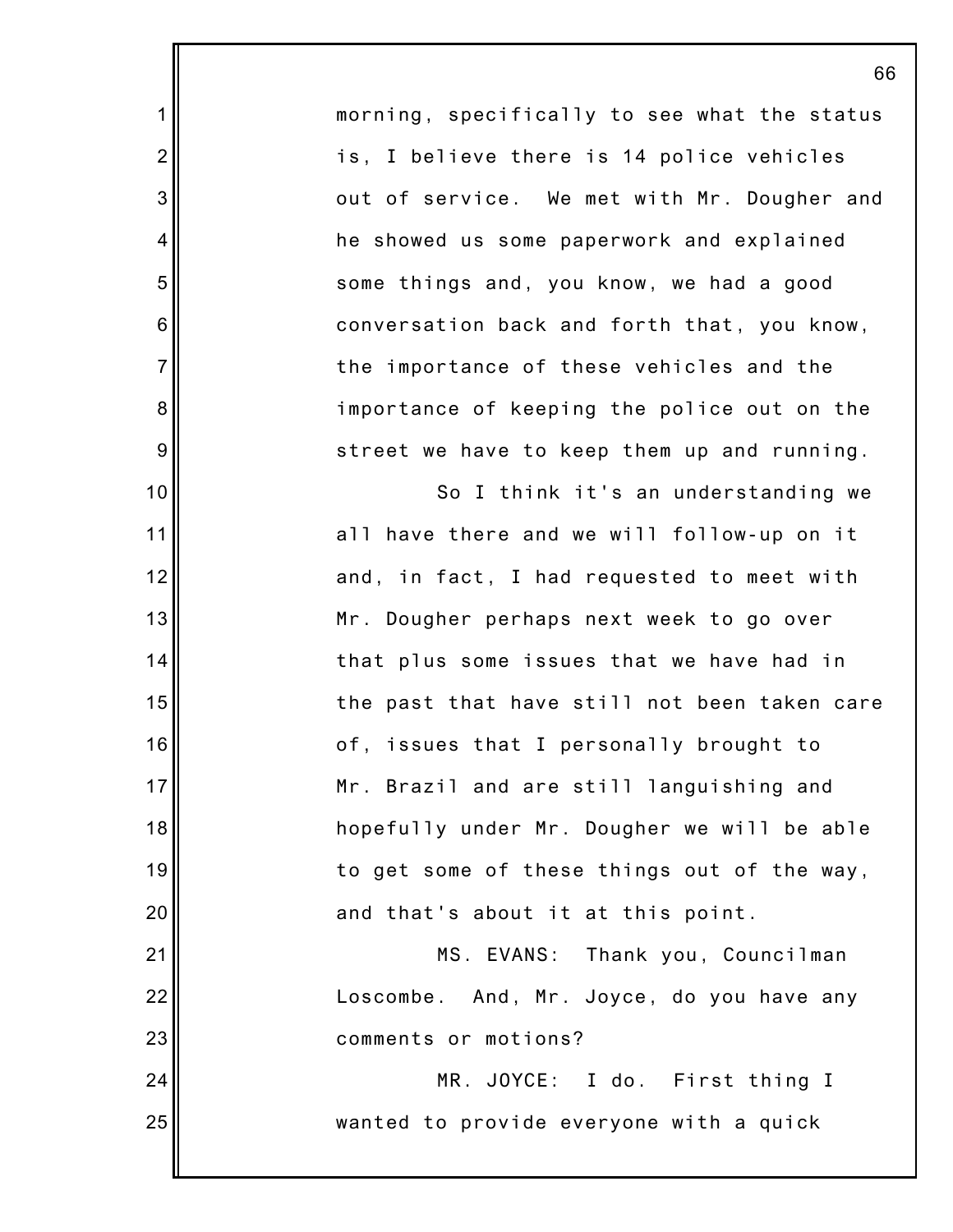update on the status of the 2010 audit. Apparently on Tuesday business administrator Ryan McGowan had indicated that it was his intention to have the city's management discussion analysis section of the audit completed by the end of this week. This is the final task that the administration must complete in order for the audit to be completed and finalized.

1

2

3

4

5

6

7

8

9

10

11

12

13

14

15

16

17

After Rossi & Rossi reviews the city's management discussion analysis, provided there are no changes required, an exit conference will be scheduled and held on the week of February 13 in which a final audit copy will be made available and the audit will then become available to the public at this time.

18 19 20 21 22 23 24 25 In the mean time, I do want to say that Rossi & Rossi has already had contact with the business administrator's office regarding the 2011 audit and we have received a copy of a number of the items that are due on or before March 31, so hopefully the 2011 audit could be handled in a more timely fashion than the 2010 audit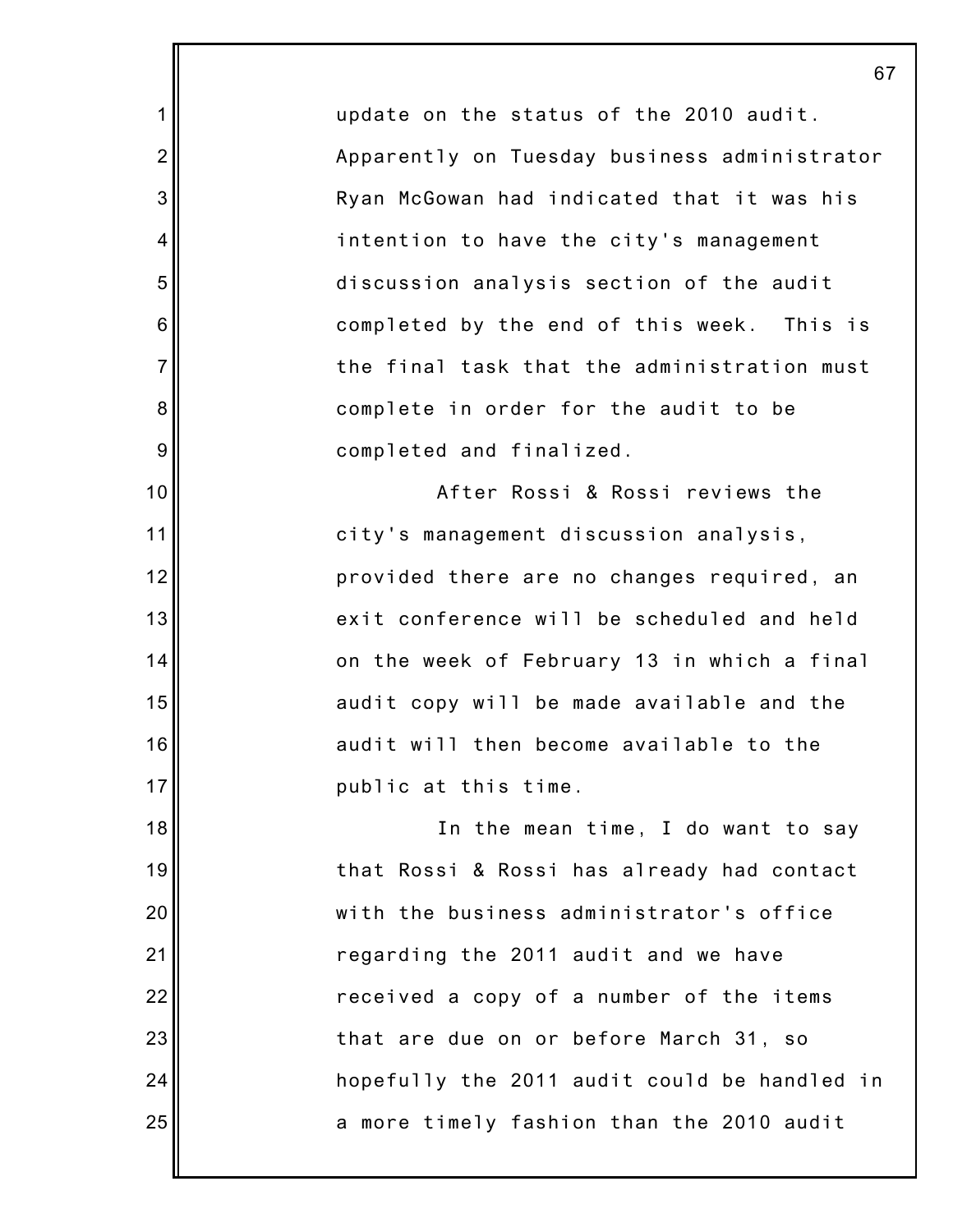|                | 68                                            |
|----------------|-----------------------------------------------|
| $\mathbf 1$    | was because February 13 is way, way, way too  |
| $\overline{2}$ | late to have an exit conference for an audit  |
| 3              | that should have been completed in the        |
| $\overline{4}$ | middle of the last year.                      |
| 5              | Secondly, as one may know                     |
| 6              | refinancing of current debt is part of the    |
| $\overline{7}$ | 2012 budget that was passed by the            |
| 8              | administration -- or passed down by the       |
| 9              | administration and the 2012 budget that was   |
| 10             | amended by Scranton City Council. With this   |
| 11             | in mind, in order to maximize savings that    |
| 12             | can be seen by refinancing, legislation must  |
| 13             | be passed down to council for approval. If    |
| 14             | we are able to refinance early enough, we     |
| 15             | will realize an additional savings of \$1.4   |
| 16             | million than the original \$5 million savings |
| 17             | that was reflected in the 2012 operating      |
| 18             | budget that was passed down by the            |
| 19             | administration originally.                    |
| 20             | With in this mind, it's mandatory             |
| 21             | that legislation be drafted and that the      |
| 22             | refinancing process begin sooner than later   |
| 23             | as the city can't afford to drop the ball.    |
| 24             | With this in mind, Mrs. Krake, can you        |
| 25             | please send a letter to the law department    |
|                |                                               |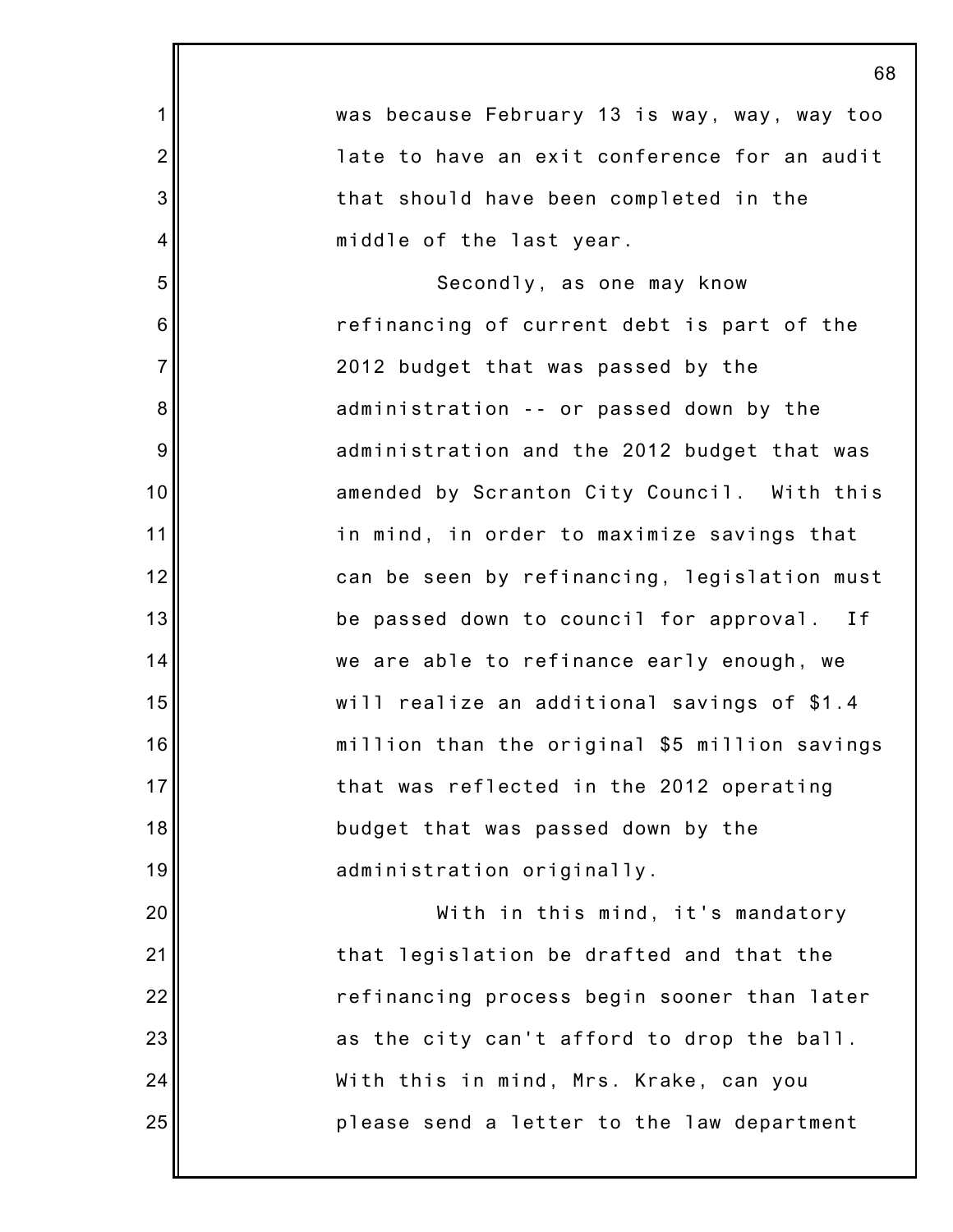|                | 69                                           |
|----------------|----------------------------------------------|
| 1              | asking them to draft legislation for the     |
| $\overline{2}$ | refinancing of debt.                         |
| 3              | And I wanted to just recap a little          |
| 4              | bit about the TAN meeting. On Monday, as     |
| 5              | everyone knows, we had a special meeting of  |
| 6              | council that passed the tax anticipation     |
| $\overline{7}$ | note for 2012, and since it wasn't televised |
| 8              | I wanted to just go over a few things again  |
| 9              | just so the public could know as well as     |
| 10             | some speakers who may have not had the       |
| 11             | opportunity to be here.                      |
| 12             | To briefly educate the public, a tax         |
| 13             | anticipation note, commonly referred to as a |
| 14             | TAN, is a short-term loan that's paid back   |
| 15             | to the lending institution before the year's |
| 16             | end. This year the repayment of the TAN      |
| 17             | will be due on the last day of June due to   |
| 18             | the fact that over the past few years the    |
| 19             | city has had some issues with paying the TAN |
| 20             | on time. For instance, two years ago it was  |
| 21             | apparent that we actually paid a TAN -- or a |
| 22             | the prior year TAN with a TAN from the       |
| 23             | future.                                      |
| 24             | To elaborate more on TANS, TANS help         |
| 25             | governments smooth out the ups and downs in  |
|                |                                              |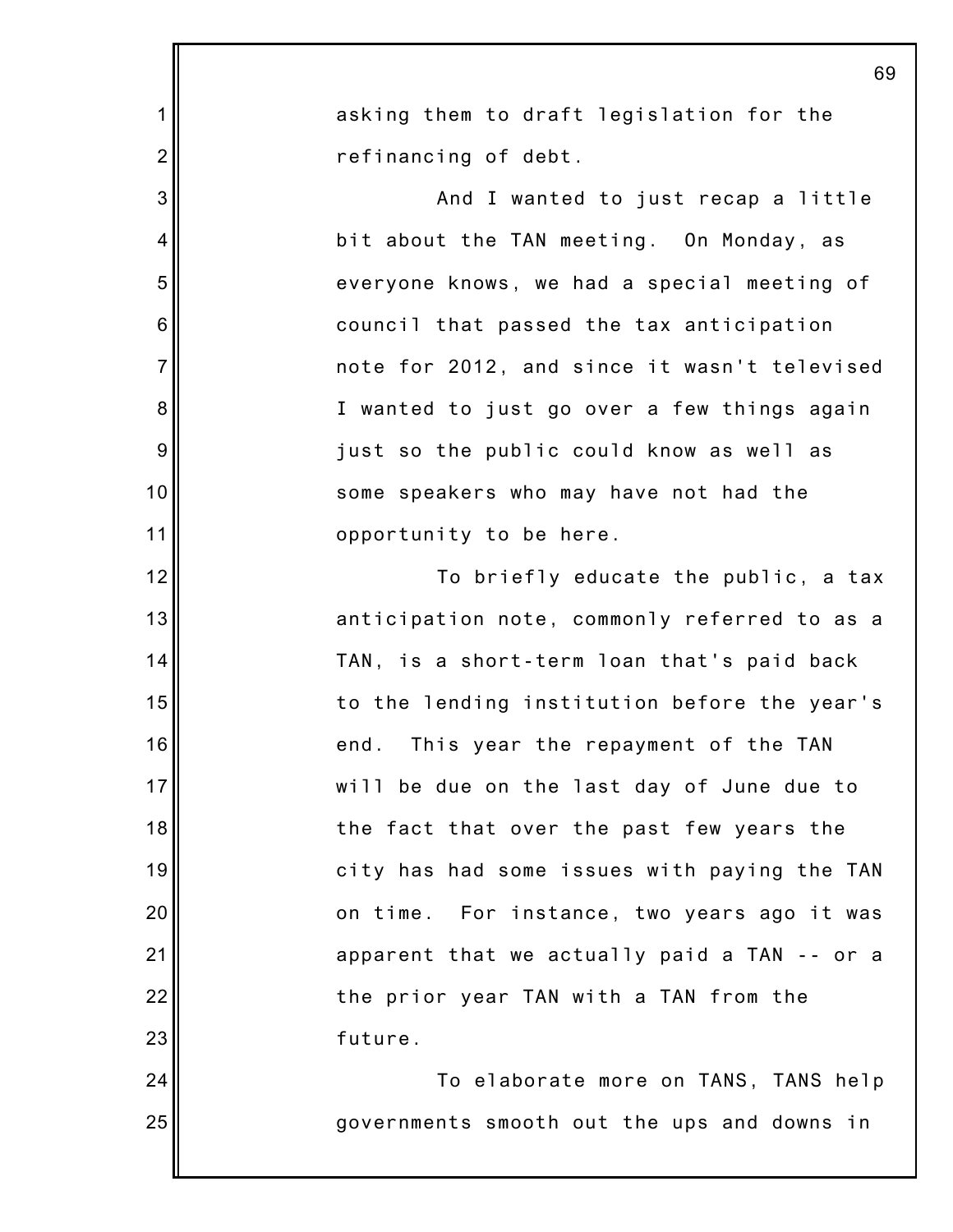their revenue cycles. For instance, the city has ongoing expenses throughout the year, however, we don't receive the bulk of our revenue from the collection of real estate taxes until May, therefore, with this being said, the timing of the city's receipts does not match the timing of the city's expenditures. For instance, last year the month of the January the city had over \$6 million in

1

2

3

4

5

6

7

8

9

10

11

12

13

14

15

16

17

18

19

20

21

22

23

24

25

expenditures and received only \$2.7 million in revenue. However, in May of last year the city had received \$7.9 million in revenue and had \$4.6 million in expenditures, so throughout the year there is not an even flow of revenue and expenditures at the same time so, therefore, this is the reason why we need these -- why need the tax anticipation note.

TANS are used by just about every municipal governments since every municipal government has a similar revenue cycle as Scranton unless, of course, the municipal government is lucky enough to have a great cash reserve on hand where they don't need a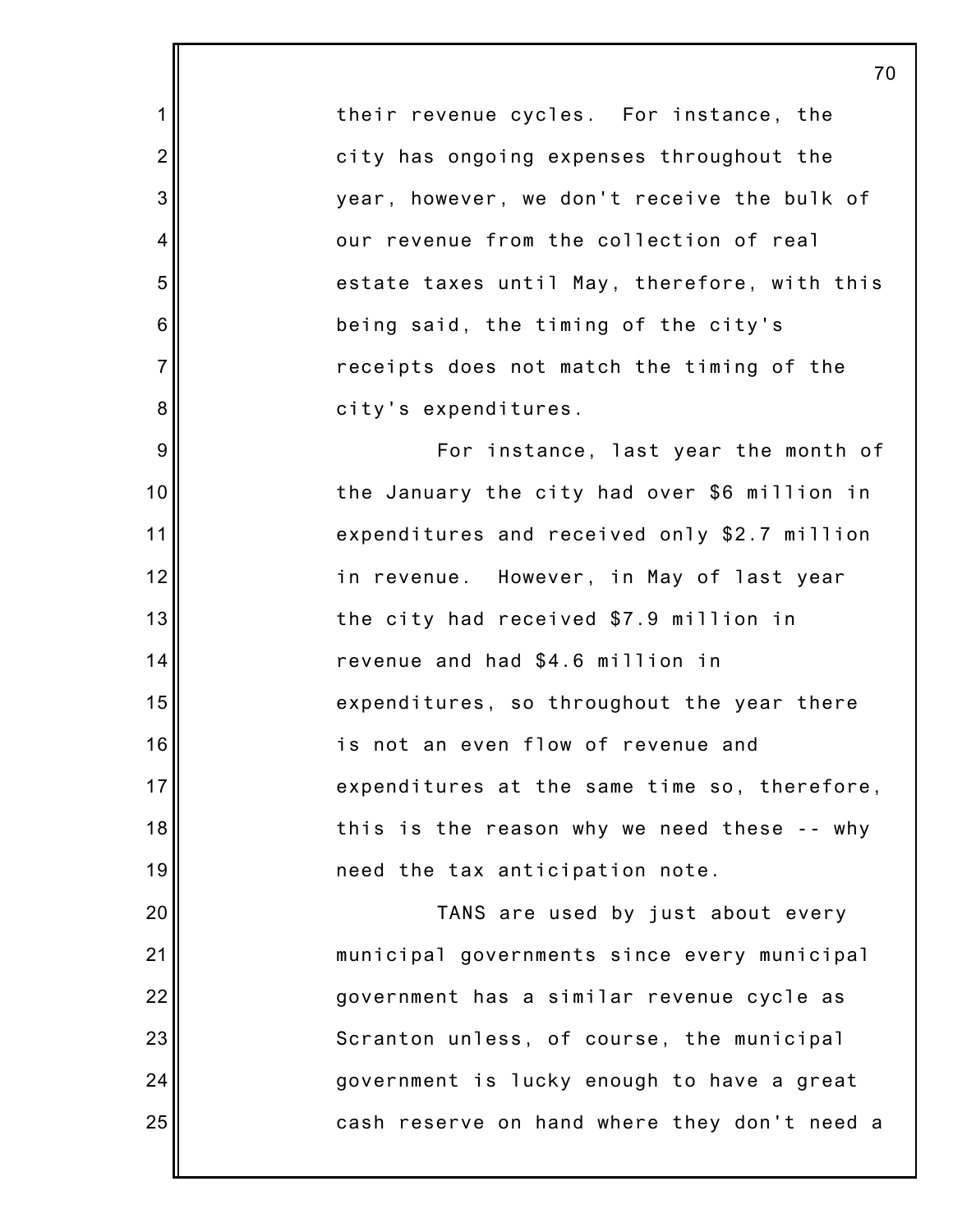|                | $\overline{7}$                                |
|----------------|-----------------------------------------------|
| 1              | tax anticipation note.                        |
| $\overline{2}$ | The reason that the special meeting           |
| $\mathsf 3$    | was held was due to the fact that Scranton    |
| 4              | City Council did not agree with all of the    |
| 5              | terms and conditions of the TAN in the        |
| $\,6$          | emergency certificate that was passed down    |
| $\overline{7}$ | last Thursday and, therefore, council with    |
| 8              | the great assistance of Boyd Hughes further   |
| 9              | negotiated with Fidelity Bank for more        |
| 10             | agreeable terms and conditions.               |
| 11             | In short, council needed to pass the          |
| 12             | TAN before the end of January or else grave   |
| 13             | consequences could have occurred. This is     |
| 14             | why the meeting was held so quickly. We       |
| 15             | owed the Workers' Compensation Trust Fund \$5 |
| 16             | million that needed to be paid back by the    |
| $17$           | end the January. Also, if council waited      |
| 18             | until our regular meeting tonight, it could   |
| 19             | have opened up us up to state sanctions and   |
| 20             | this could have included the elimination of   |
| 21             | our liquid fuels funding for the year, which  |
| 22             | could have cost us \$1.4 million, among other |
| 23             | consequences that could have occurred.        |
| 24             | So we didn't -- so we felt it was             |
| 25             | proper to have the special meeting to get     |
|                |                                               |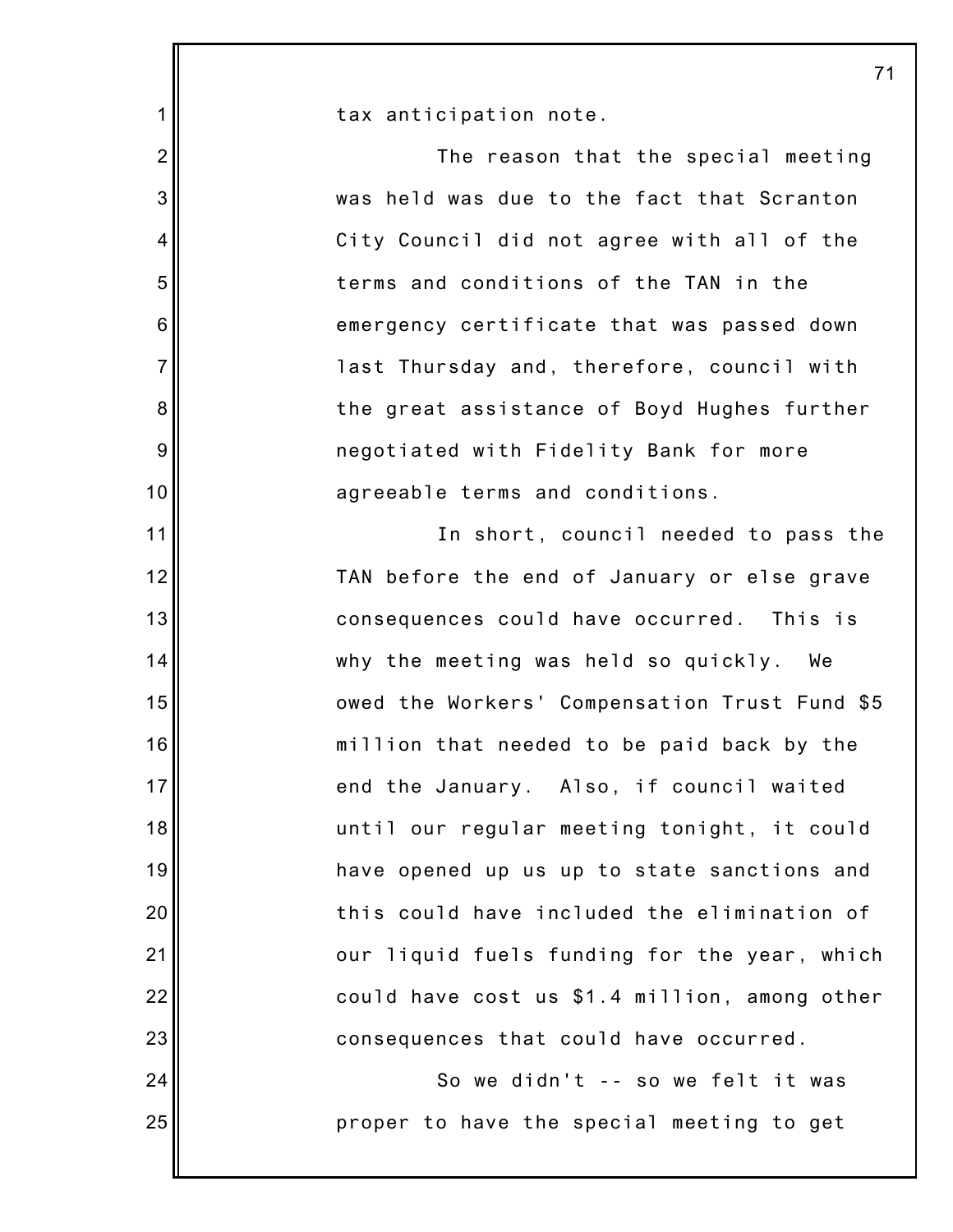| $\mathbf 1$    | this done to satisfy the state and to save    |
|----------------|-----------------------------------------------|
| $\overline{2}$ | the city from being sanctioned, which could   |
| 3              | have created some dire circumstances. And     |
| $\overline{4}$ | that's all I have for tonight.                |
| 5              | MS. EVANS: Thank you, Councilman              |
| 6              | Joyce. Good evening. On Tuesday, January      |
| $\overline{7}$ | 31, the City of Scranton received a \$11.5    |
| 8              | million tax anticipation note or TAN. It      |
| 9              | seems that one bank within the consortium     |
| 10             | did not commit formally and withdrew from     |
| 11             | participation in the 2012 TAN prior to        |
| 12             | Tuesday morning. However, council doesn't     |
| 13             | believe that the \$1 million decrease in the  |
| 14             | tax anticipation note will have a             |
| 15             | significant effect in light of the recently   |
| 16             | discovered \$3 million which apparently was   |
| 17             | used to fund the January 20 payroll and to    |
| 18             | pay outstanding bills with the remainder of   |
| 19             | the approximately \$500,000 placed into the   |
| 20             | general fund.                                 |
| 21             | Further, 5 million of the \$11.5              |
| 22             | million TAN had to be dedicated to the        |
| 23             | reimbursement of the Workers' Comp reserve    |
| 24             | account thereby leaving the city with \$6.5   |
| 25             | million to cover operating expenses.<br>Since |
|                |                                               |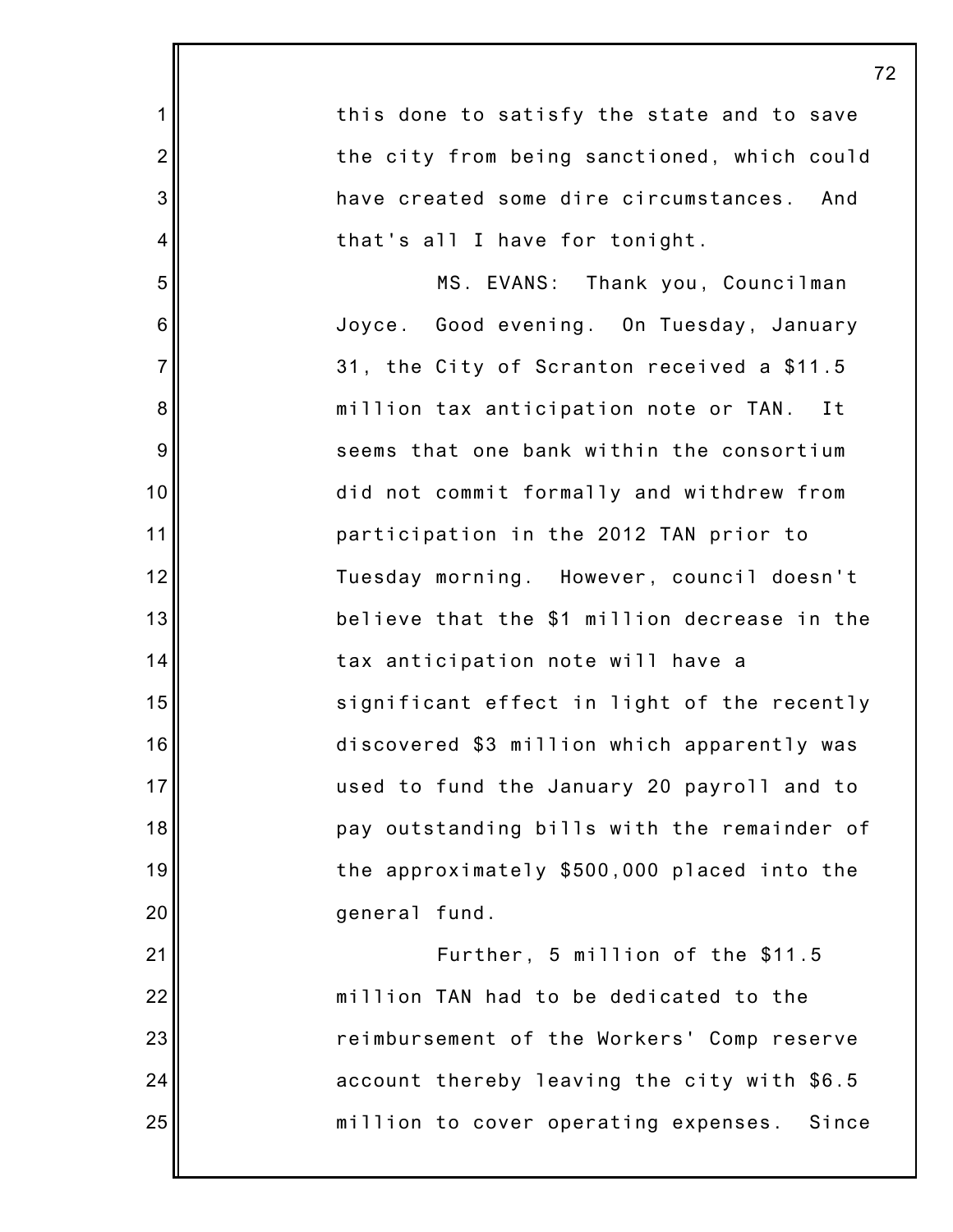|                | 73                                           |
|----------------|----------------------------------------------|
| 1              | the unfunded debt borrowing was approved by  |
| $\overline{2}$ | the Court in an amount not to exceed \$9.85  |
| $\mathbf{3}$   | million the administration is in the process |
| 4              | of seeking financial institutions willing to |
| 5              | provide a loan to the city.                  |
| $\,6$          | Additional taxes will not be levied          |
| $\overline{7}$ | in the current fiscal year to repay this     |
| 8              | loan, however, Judge Jerome Cheslock ordered |
| $9\,$          | that the unfunded debt shall be repaid       |
| 10             | through an increase in the millage           |
| 11             | dedication of the real estate taxes over a   |
| 12             | ten-year period. He further ordered that     |
| 13             | the funds shall only be used to pay for 2011 |
| 14             | operating expenses and payments required to  |
| 15             | be made on the city's outstanding            |
| 16             | indebtedness as set forth in the city's 2011 |
| 17             | budget. The funds cannot be used for any     |
| 18             | other purpose without additional legislation |
| 19             | approved by council as set forth in          |
| 20             | Ordinance No. 58 of 2011 which authorized    |
| 21             | the petition to borrow.                      |
| 22             | Therefore, Judge Cheslock provided a         |
| 23             | safeguard for this borrowing by means of     |
| 24             | Scranton City Council when included this     |
| 25             | statement in his order.                      |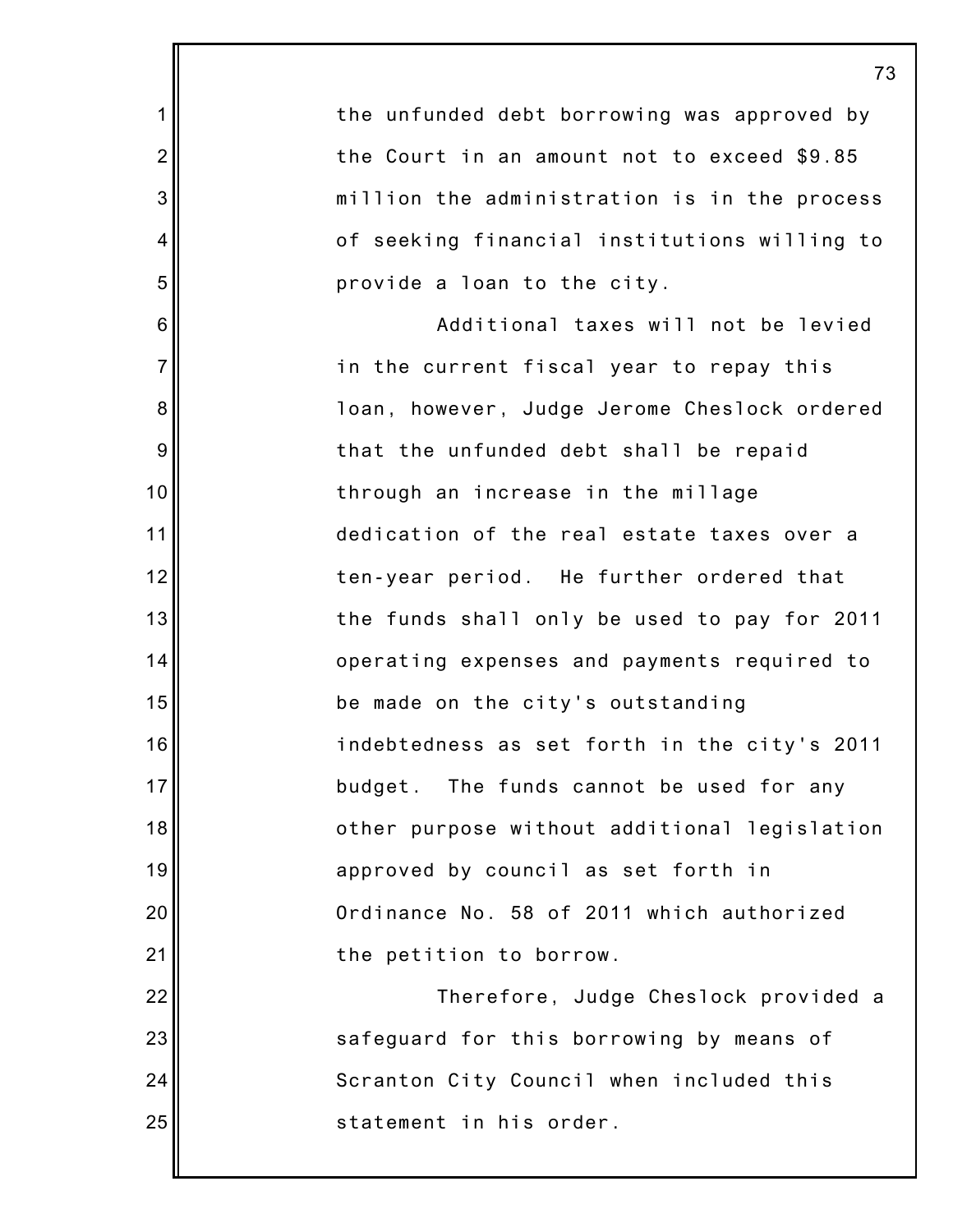|                 | $\prime$                                     |
|-----------------|----------------------------------------------|
| 1               | Next, as he already mentioned,               |
| $\overline{2}$  | Councilman Loscombe and I visited the DPW    |
| 3               | this week to observe firsthand the number    |
| 4               | and condition of the police vehicles that    |
| 5               | are currently out of service. On that        |
| $6\phantom{1}6$ | particular day, it was reported that 14      |
| $\overline{7}$  | vehicles were off the streets but, of        |
| $\bf 8$         | course, that number does not include those   |
| 9               | vehicles parked at the DPW that are          |
| 10              | permanently out of service, you know, those  |
| 11              | cars have remained in that location now for  |
| 12              | quite awhile and two vehicles were in the    |
| 13              | active process of repairs that day.          |
| 14              | DPW Director Dougher stated that a           |
| 15              | total of 17 police vehicles had been         |
| 16              | repaired since January 1. I asked            |
| 17              | Mr. Dougher if police cars were the top      |
| 18              | priority in the DPW garage and he responded, |
| 19              | I do believe what Mr. Dougher is<br>yes.     |
| 20              | telling me. On the other hand, I have        |
| 21              | reports from the police department this week |
| 22              | that show that all police cars were out of   |
| 23              | operations and that many officers are using  |
| 24              | their own vehicles which is not -- well,     |
| 25              | it's not appropriate according to the law.   |
|                 |                                              |

74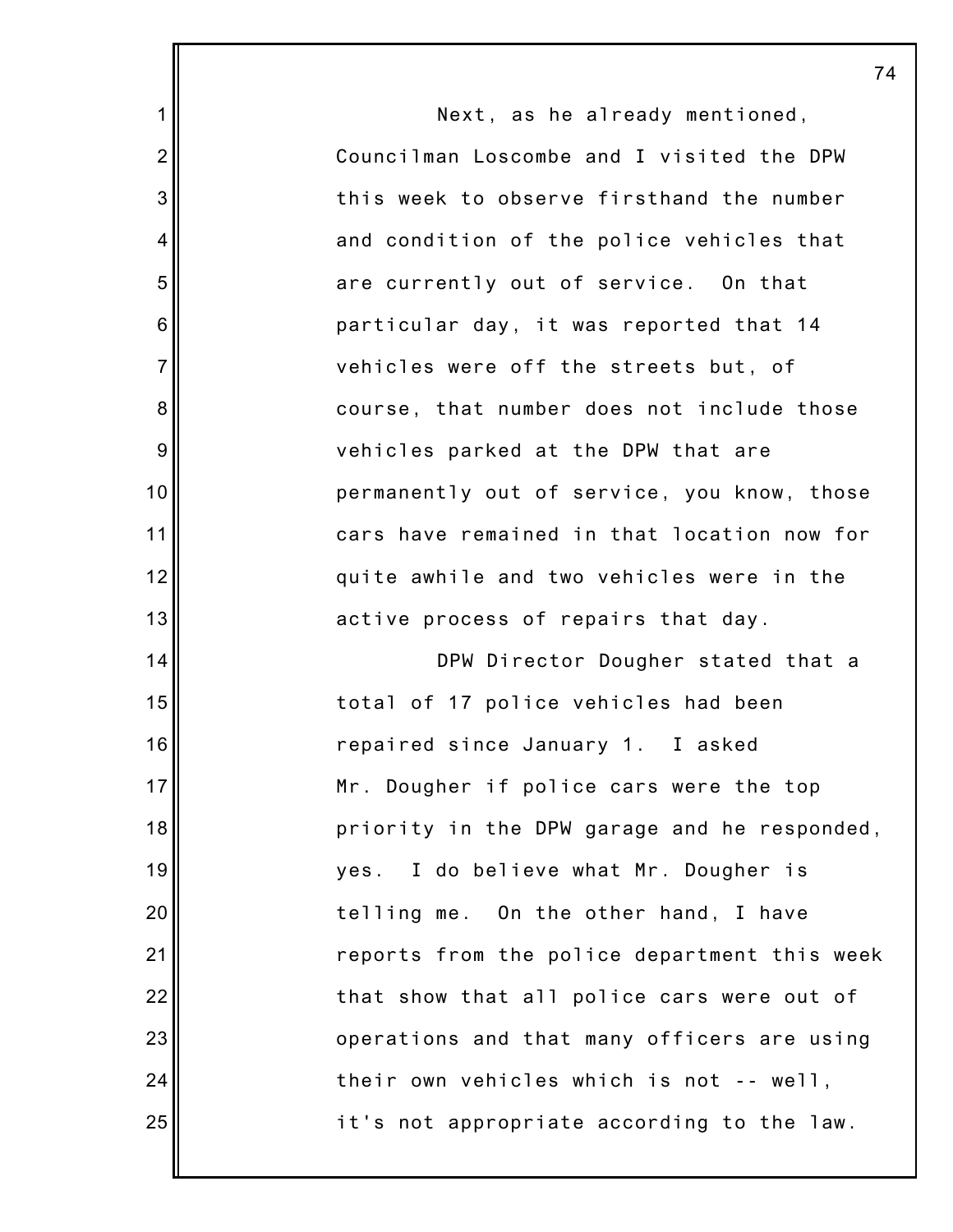|                | 75                                           |
|----------------|----------------------------------------------|
| 1              | Now, I also inquired if additional           |
| $\overline{2}$ | funds were needed for repairs to police      |
| 3              | vehicles, but Mr. Dougher responded that it  |
| 4              | wasn't necessary at this time.               |
| 5              | With my colleagues' agreement,               |
| 6              | Mrs. Krake, please send a letter to          |
| $\overline{7}$ | Mr. Dougher thanking him for taking the time |
| 8              | to tour the DPW and discuss DPW procedures.  |
| 9              | Also, remind the director that city council  |
| 10             | excepts a biweekly report of police vehicles |
| 11             | as per our discussion of 1-31-12, including  |
| 12             | the number of vehicles currently located at  |
| 13             | the DPW, their license plate numbers, the    |
| 14             | numbers serviced throughout the two-week     |
| 15             | period, a complete list of service repairs   |
| 16             | and a list of vehicles and plate numbers     |
| 17             | that currently await repairs.                |
| 18             | MR. MCGOFF: Mrs. Evans?                      |
| 19             | MS. EVANS: Yes.                              |
| 20             | MR. MCGOFF: I'm sorry to interrupt           |
| 21             | you, how many mechanics do they have devoted |
| 22             | to working on the police vehicles? I know    |
| 23             | that there is one for supposedly the fire    |
| 24             | equipment, is it the same with the police    |
| 25             | vehicles?                                    |
|                |                                              |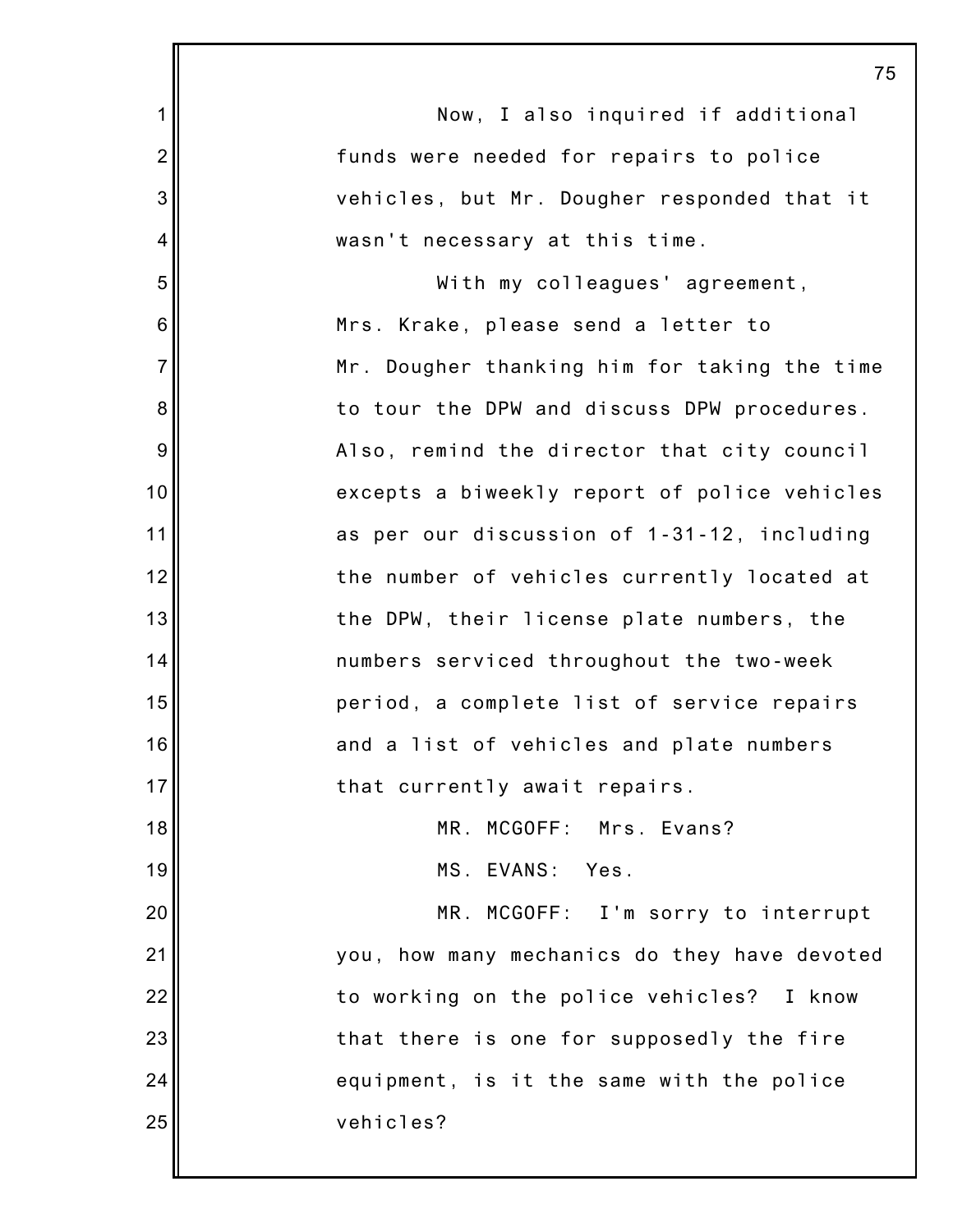|                | 76                                           |
|----------------|----------------------------------------------|
| $\mathbf{1}$   | MS. EVANS: That I don't know if              |
| $\overline{2}$ | each is assigned a category, as you are      |
| 3              | saying, for fire equipment, I know there was |
| 4              | a fire engine in the garage that day as      |
| 5              | well, and then there was a police pickup     |
| 6              | truck that was up on a lift and another      |
| $\overline{7}$ | police car parked in the garage next to      |
| 8              | that. I saw a few people working in the      |
| $9\,$          | garage at that time, but I have also been    |
| 10             | notified by some members the police          |
| 11             | department that there may be a problem       |
| 12             | associated with one of the mechanics, and    |
| 13             | that's something I think that we have to     |
| 14             | address as soon as possible.                 |
| 15             | MR. LOSCOMBE: If I could just throw          |
| 16             | something in there quickly, too, at one time |
| 17             | the fire department did have a master        |
| 18             | mechanic that was from the fire department,  |
| 19             | but that is no longer.                       |
| 20             | MR. MCGOFF: Right.                           |
| 21             | MR. LOSCOMBE: You know, it's my              |
| 22             | understanding that maybe, you know, one of   |
| 23             | the mechanics keys on the fire engines and   |
| 24             | one keys on the police, but all of the       |
| 25             | mechanics there together work on the         |
|                |                                              |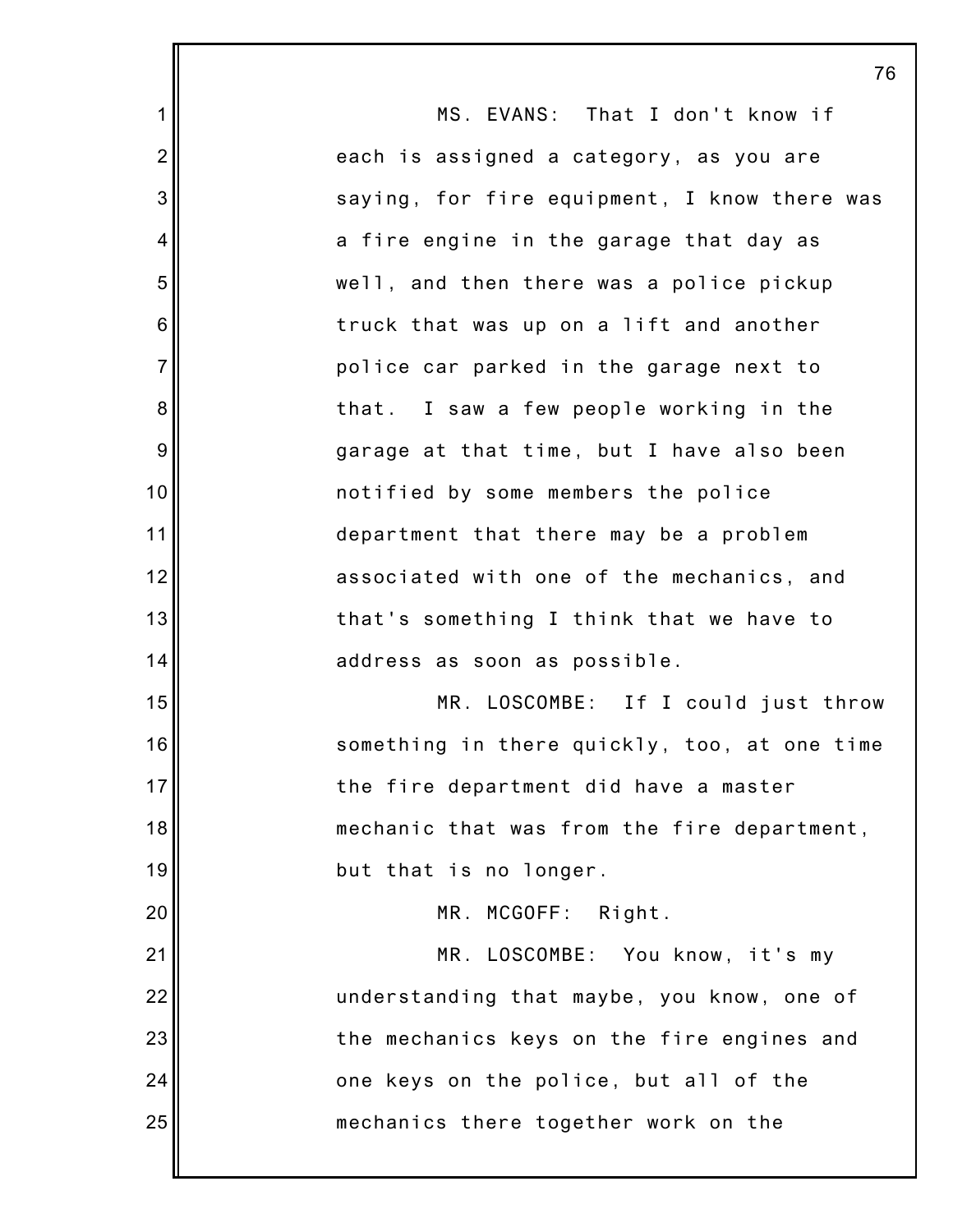1 2 3 4 5 6 7 8 9 10 11 12 13 14 15 16 17 18 19 20 21 22 23 24 25 77 equipment together as the day we were there there were two working on one vehicle and there was a tire man working on another vehicle at that time. So, I mean, I'm not sure, but I believe that now, you know, they all work together. MS. EVANS: It looks like they are working together, but the tire man evidently doesn't have constant job duties and responsibilities, but I had also -- I had also learned that two of the mechanics are often out and about by car daily sometimes more often than they are present to repair the police cars and something has to be done about that immediately. MR. LOSCOMBE: Yes. MS. EVANS: Also, city council is very interested in provided CDBG funding for the Condemnation Assistance Program. Thus, with my colleagues' agreement, council wishes to send a letter to Linda Aebli requesting the transfer from the available project account to the Condemnation Assistance Program. If Ms. Aebli determines that a transfer can occur, request that she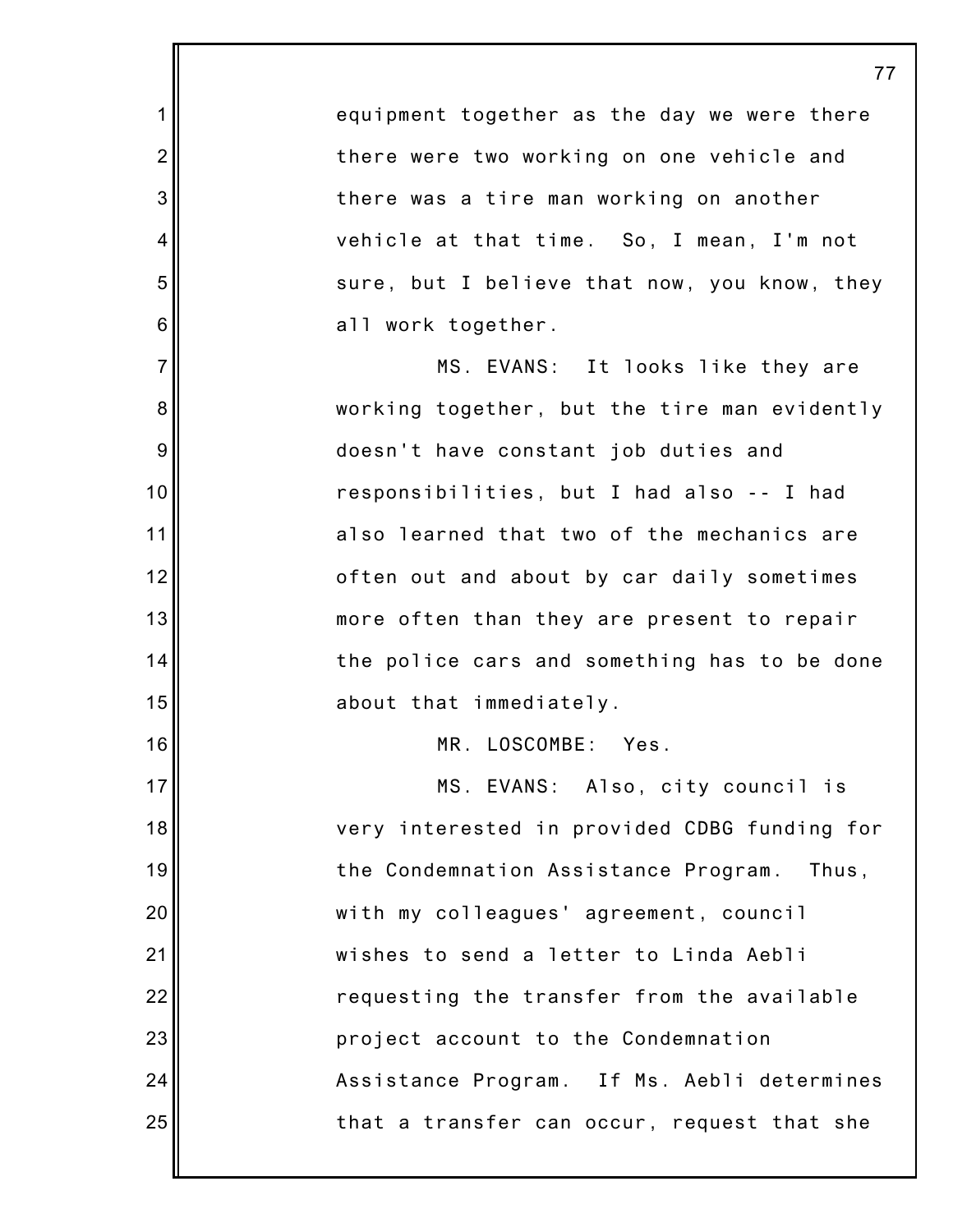|                | 78                                           |
|----------------|----------------------------------------------|
| $\mathbf 1$    | send the legislation to the legal department |
| $\overline{2}$ | to draft legislation as soon as possible.    |
| 3              | Next, city council received a                |
| $\overline{4}$ | request for a proclamation recognizing the   |
| 5              | 125 anniversary of St. Paul Parish in        |
| 6              | Scranton on or before March 1, 2012.         |
| $\overline{7}$ | Council asks Mrs. Carrera to prepare this    |
| 8              | proclamation, please.                        |
| 9              | Also, city council received a copy           |
| 10             | of a notice dated January 26, 2012, from     |
| 11             | Robert Rossi & Company to Ryan McGowan which |
| 12             | presented a timetable for the completion of  |
| 13             | the 2011 audit by May 2012. Just to          |
| 14             | probably repeat, but perhaps add to what has |
| 15             | been said by our Finance Chair, the business |
| 16             | administrator intends to complete the city's |
| 17             | final section of the 2010 audit the          |
| 18             | management discussion and analysis portion   |
| 19             | on February 3, tomorrow. Thereafter, Rossi   |
| 20             | & Company intends to issue the 2010 audit    |
| 21             | during the week of February 13.              |
| 22             | Because Home Rule Charter includes           |
| 23             | no consequences for failure to complete the  |
| 24             | annual audit by the required deadline, the   |
| 25             | administration has been able to postpone     |
|                |                                              |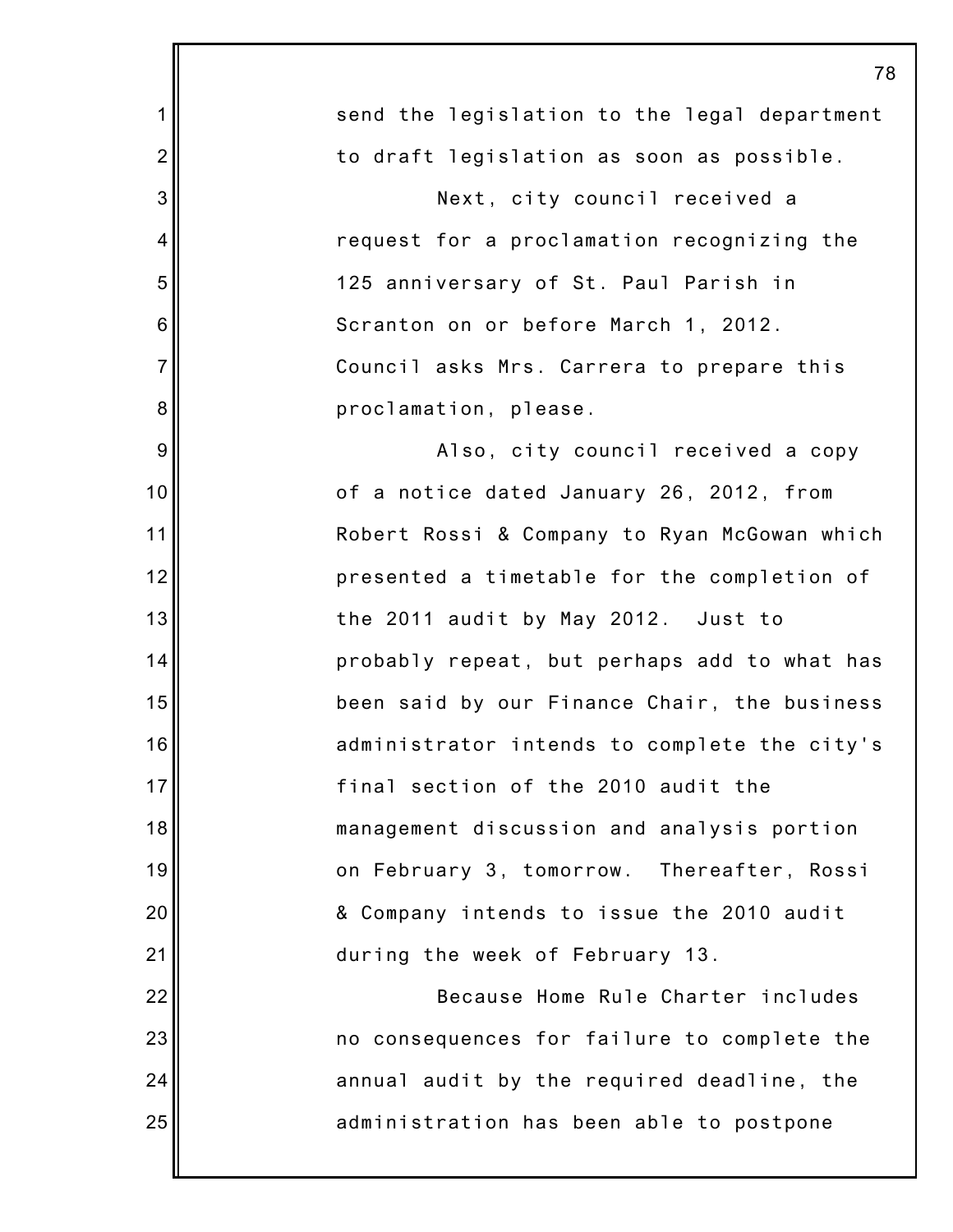|                | 79                                          |
|----------------|---------------------------------------------|
| 1              | it's completion up to 9 months past the     |
| $\overline{2}$ | deadline for the last few years. Some       |
| 3              | consequences should be developed to         |
| 4              | encourage the administration and municipal  |
| 5              | authorities to abide by the charter.        |
| 6              | Next, city controller,                      |
| $\overline{7}$ | Mrs. Novembrino, provided a response to     |
| 8              | council's inquiry regarding reinstating DPW |
| 9              | employees as of January 27. Three employees |
| 10             | reported back to work on January 17, and    |
| 11             | three were appointed by the mayor between   |
| 12             | January 3 and January 17, 2012.             |
| 13             | Mrs. Krake, on behalf of City               |
| 14             | Council please forward another letter to    |
| 15             | Mrs. Novembrino thanking her for her prompt |
| 16             | and complete response and requesting the    |
| 17             | same information for February through       |
| 18             | December 2012.                              |
| 19             | Finally, I have a few citizens'             |
| 20             | requests: Please forward the letter from    |
| 21             | residents of Mulberry Towers to Chief Duffy |
| 22             | and to Mr. Volve, president of Lackawanna   |
| 23             | County College. Please add the 300 block of |
| 24             | Hamm Court to the 2012 paving list. Attach  |
| 25             | photos provided by residents. Council has   |
|                |                                             |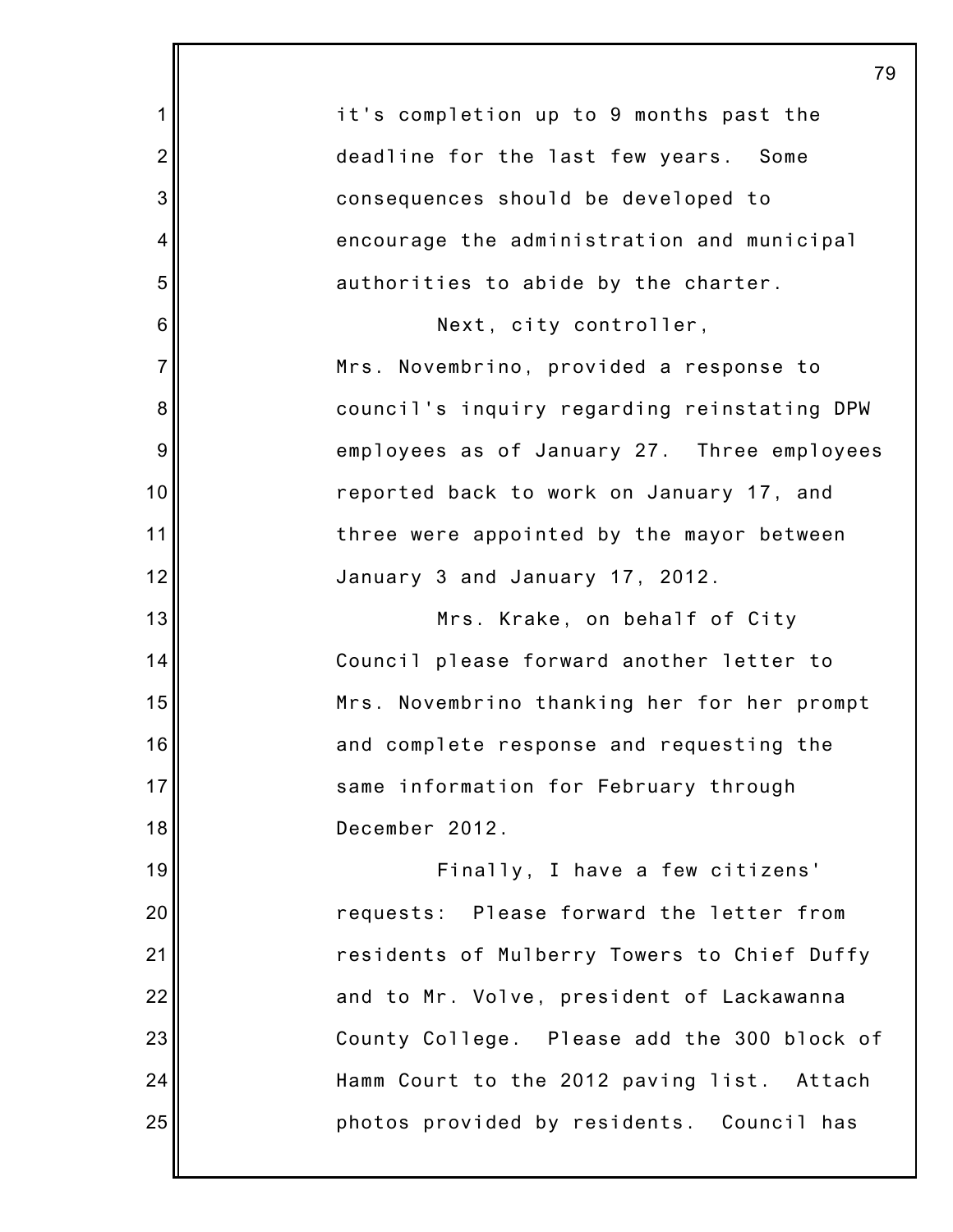|                | 80                                           |
|----------------|----------------------------------------------|
| 1              | requested paving in this court since 2010.   |
| $\overline{c}$ | City residents report that extremely         |
| 3              | long light poles have been lying on the      |
| 4              | ground in front of the parking lot of the    |
| 5              | Ice Box Complex for months posing a safety   |
| $\,$ 6 $\,$    | hazard and liability issue. Also, vehicles   |
| $\overline{7}$ | park regularly in a "No Parking" zone by     |
| 8              | Preno's Pizza thereby adding to the          |
| $9\,$          | congestion when pulling in and out of the    |
| 10             | parking lot. Forward these complaints to     |
| 11             | Mr. Seitzinger and Chief Duffy.              |
| 12             | A letter to Mr. Courtright on behalf         |
| 13             | of City Council requesting copies of all     |
| 14             | checks and deposit receipts for 2012 real    |
| 15             | estate taxes deposited into the account at   |
| 16             | Fidelity Bank created for the repayment of   |
| 17             | the 2012 TAN. I think we might also want to  |
| 18             | add to that any of the delinquent taxes that |
| 19             | Mr. Courtright's office is collecting if     |
| 20             | those are forwarded into that account as     |
| 21             | well, and I think we might also want to send |
| 22             | a letter to Fidelity Bank and PNC Bank on    |
| 23             | behalf of Scranton City Council asking that  |
| 24             | it receive or at least Finance Chair of City |
| 25             | Council would receive monthly statements     |
|                |                                              |

80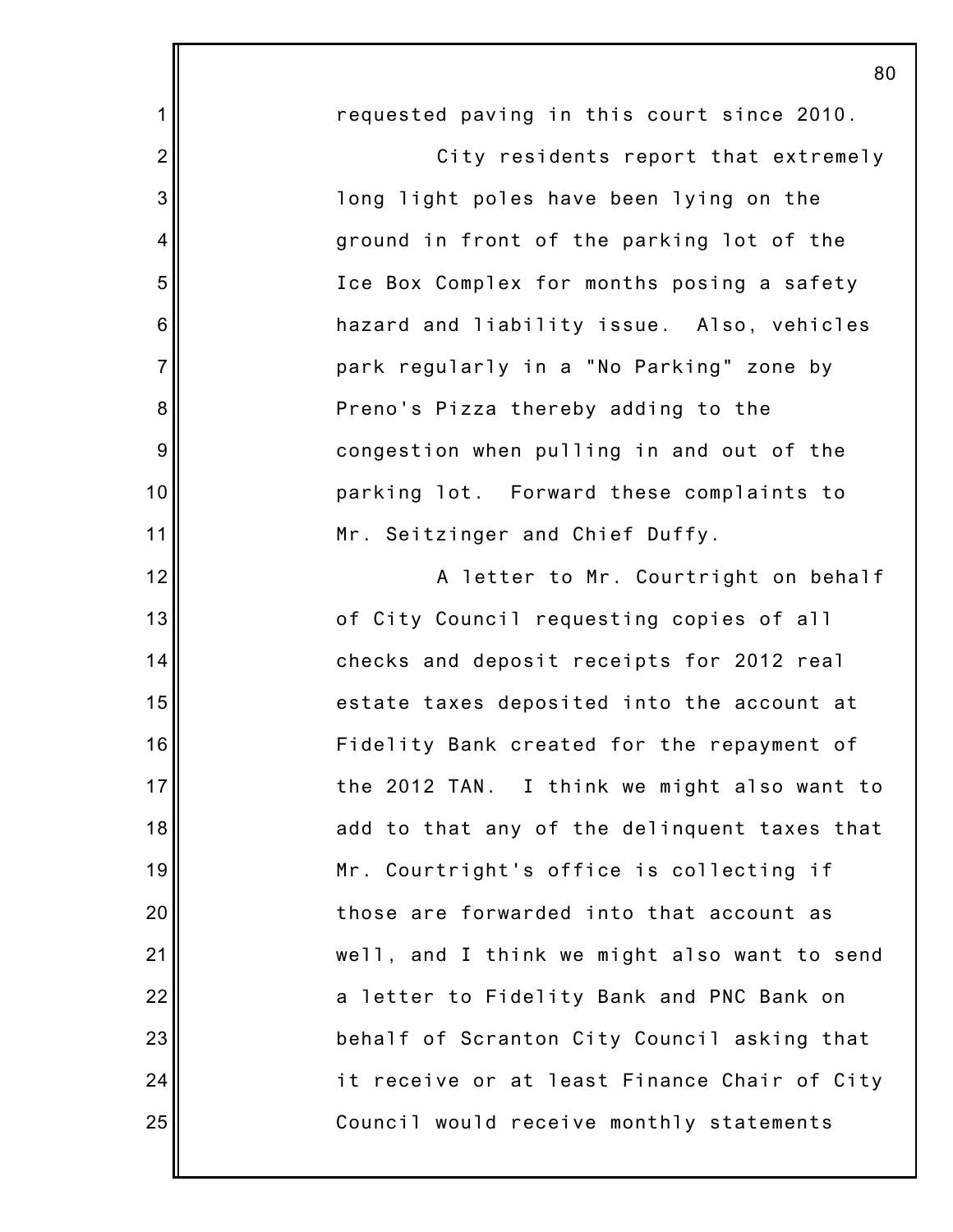|                | 81                                          |
|----------------|---------------------------------------------|
| 1              | from both banks.                            |
| $\overline{2}$ | MS. KRAKE: I will, and your first           |
| 3              | request concerning Mr. Courtright, he       |
| 4              | actually addressed that the day of the      |
| 5              | signing and had volunteered to do that.     |
| 6              | MS. EVANS: Very good.                       |
| $\overline{7}$ | MS. KRAKE: But we should follow-up          |
| 8              | on that.                                    |
| 9              | MS. EVANS: Thank you very much.             |
| 10             | Yes.                                        |
| 11             | MR. MCGOFF: You mentioned the 300           |
| 12             | block of Hamm Court, we have addressed that |
| 13             | one before and there was -- I did --        |
| 14             | MS. EVANS: Linde was supposed to            |
| 15             | make repairs and they did come out and fill |
| 16             | potholes, but, as you can see, these are    |
| 17             | recent photos taken by the residents and so |
| 18             | it really does need to be paved. Obviously, |
| 19             | I guess Linde is not going to pave.         |
| 20             | MR. MCGOFF: They just threw some            |
| 21             | loose stuff in there and called it a day.   |
| 22             | MS. EVANS: Right, so I think the            |
| 23             | city has to -- maybe the pave cut inspector |
| 24             | has to force Linde to do the paving itself  |
| 25             | since it's caused most of this destruction, |
|                |                                             |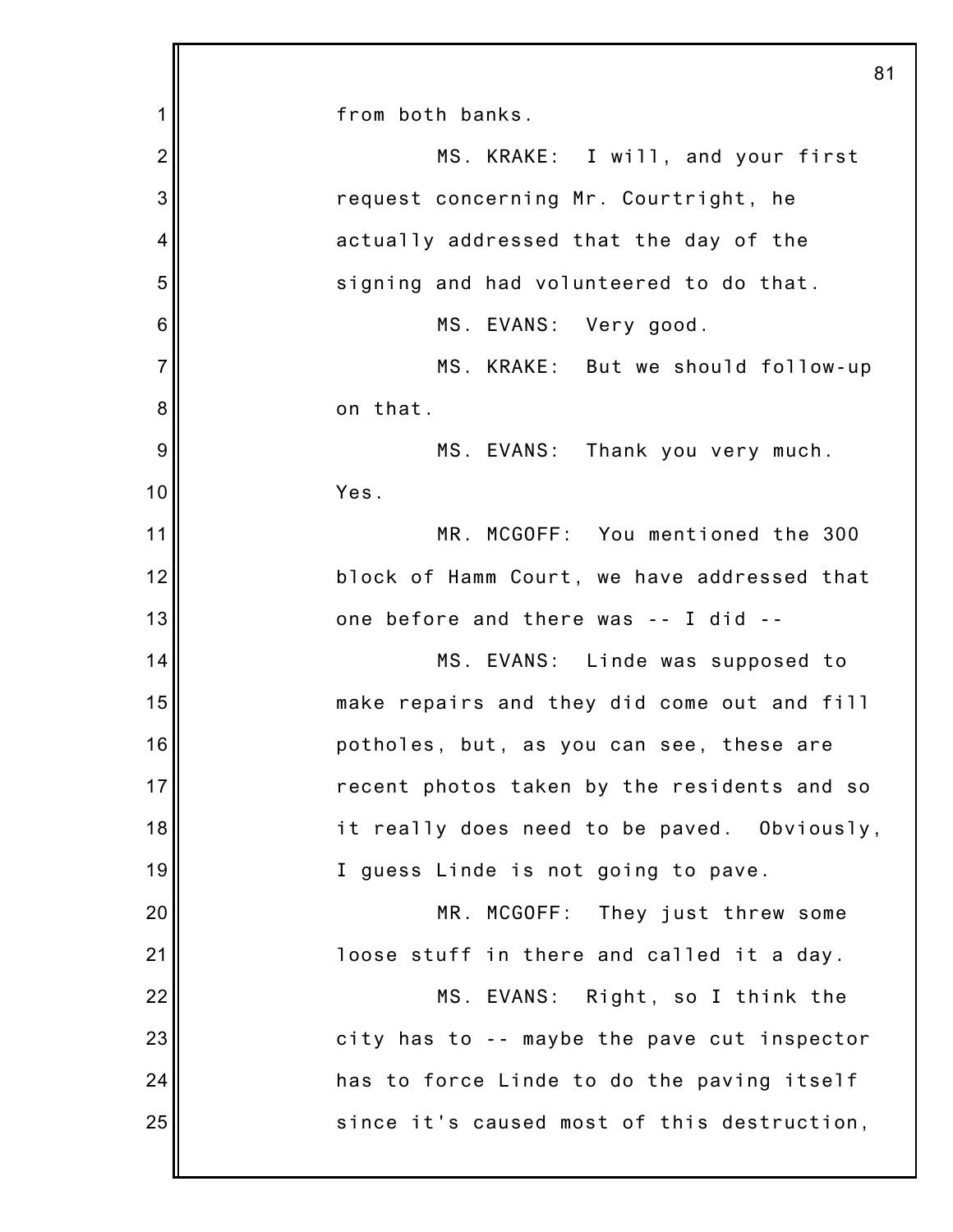1 2 3 4 5 6 7 8 9 10 11 12 13 14 15 16 17 18 19 20 21 22 23 24 25 and if not then I think it really has to go on the city's paving list because it's - you know, it's been ongoing for a very long time and the citizens have been more than patient and they deserve better than this, so that's it. MR. ROGAN: Just two things I wanted to add that were brought up. If okay with everyone, could we also add with the request to Mrs. Novembrino the salaries for the positions they were paid, and also with everyone's agreement can we also request to send a letter to Mark Dougher that public safety vehicles are given priority over other vehicles? MS. EVANS: Well, like I said, that was discussed. That was the first point I made during our visit and he insisted, yes, they are given first priority, but that they are also repairing DPW vehicles, vehicles for the fire department, for city inspectors and, of course, we recognize that, but the police officers have to be the first priority because they need the vehicles to be on the street in order to take care of

82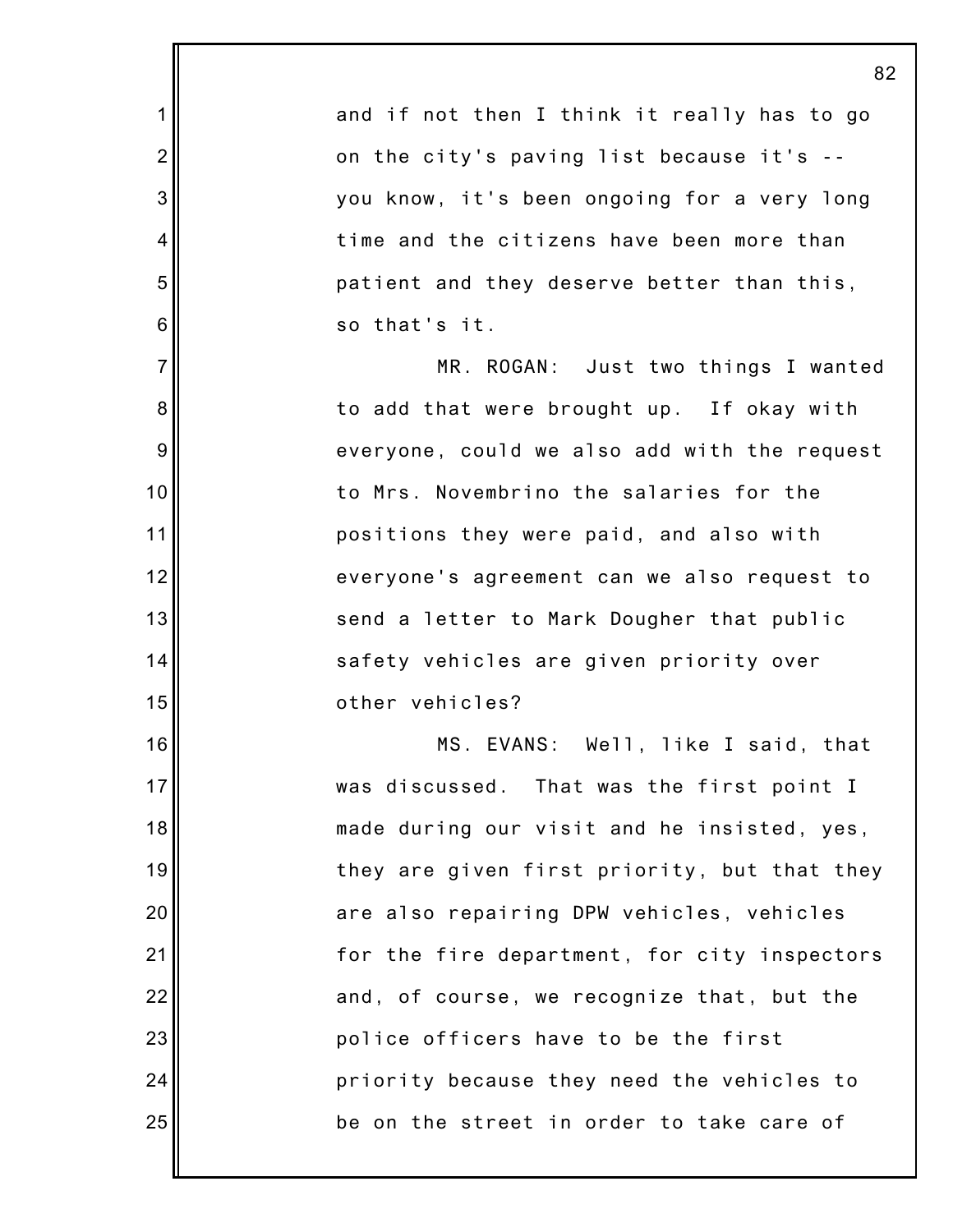|                | 83                                           |
|----------------|----------------------------------------------|
| 1              | all of the residents of this city, so the    |
| $\overline{2}$ | cars cannot continue to back up and sit for  |
| 3              | a period of time as has been the case here.  |
| 4              | So I think we -- you know, I did             |
| 5              | discuss the report biweekly report with      |
| 6              | Mr. Dougher and he had agreed to that and we |
| $\overline{7}$ | are reminding him of that conversation and I |
| 8              | am -- I have absolutely no doubt that there  |
| 9              | is going to be a good deal of follow-up in   |
| 10             | this entire situation.                       |
| 11             | MR. ROGAN: I'm sure you have heard           |
| 12             | the same things I heard, you know, from the  |
| 13             | officers and different people in the         |
| 14             | community and my worry is that the DPW is    |
| 15             | going to take care of the DPW first instead  |
| 16             | of the public safety.                        |
| 17             | MR. LOSCOMBE: And just to add to             |
| 18             | that, too, we have a liability exposure with |
| 19             | the police officers using their own vehicles |
| 20             | and they are exposing themselves under their |
| 21             | own insurance, too, to some problems.        |
| 22             | MS. EVANS: And I think perhaps if I          |
| 23             | could just add one more thing, Mrs. Krake,   |
| 24             | maybe we should send a letter to the BA,     |
| 25             | Chief Duffy, regarding the following         |
|                |                                              |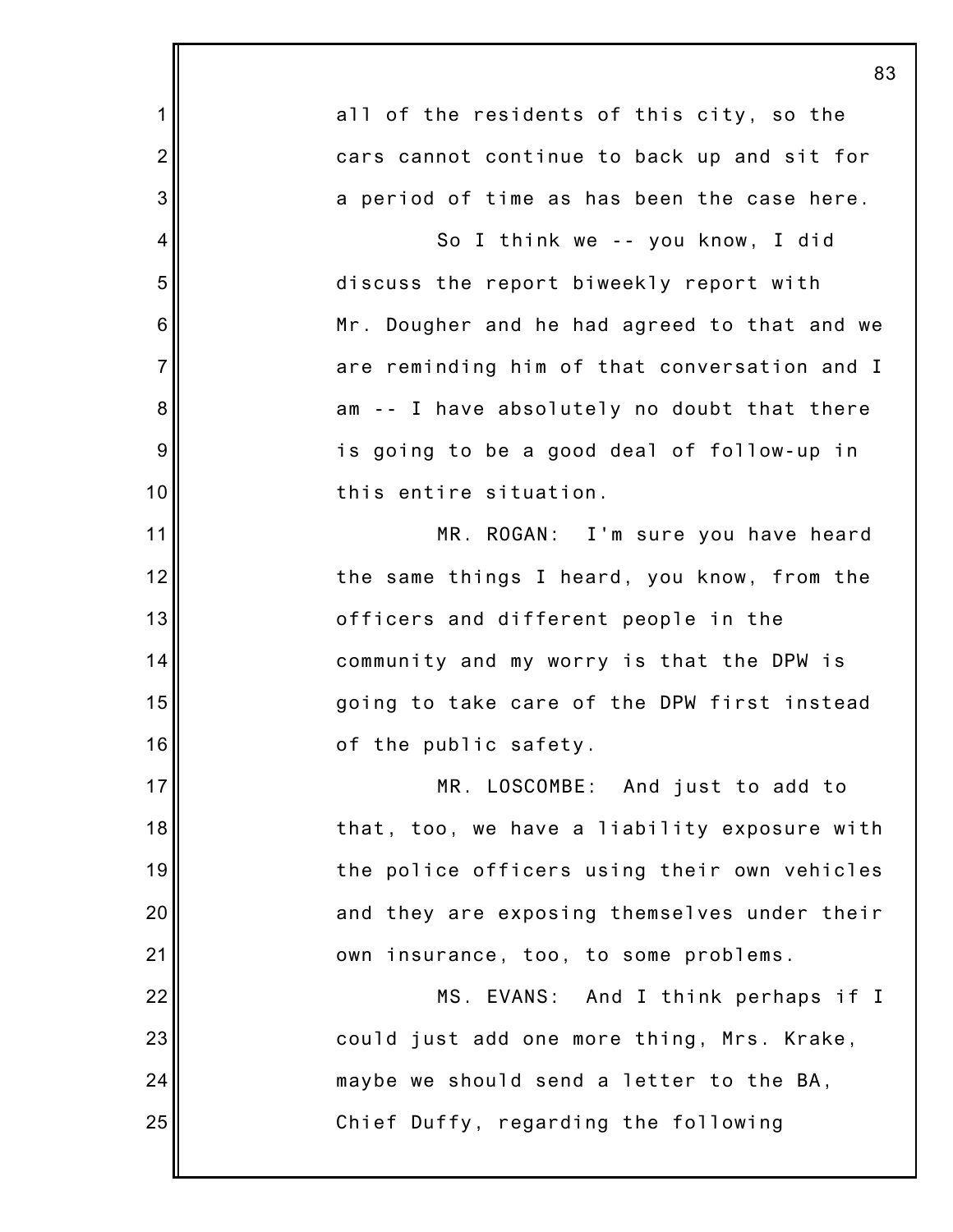matters: It appears that the printers in the police headquarters don't have ink, the heater on the roof of the new building isn't working, and either the administration can't or won't fix these concerns and certainly might have been because of the financial situation, but again, the TAN has come in. We have the money, I'm sure, received from Mrs. McNulty for the realty transfer tax of the Moses Taylor Hospital. We received additional tax revenue from the delinquencies owed to the city from the Community Medical Center parking garage, so I think the administration needs to take a look at police headquarters, what are the needs in that building, and equally important, if not more so, the needs involved with all police vehicles have to be addressed immediately. MR. JOYCE: If you don't mind me adding, we also received a check for a little bit or \$200,000 from Comcast as well

84

1

2

3

4

5

6

7

8

9

10

11

12

13

14

15

16

17

18

19

20

21

22

23

24

25

for the fourth quarter of the franchise fee.

MS. EVANS: Yeah, that comes in during the first financial quarter of each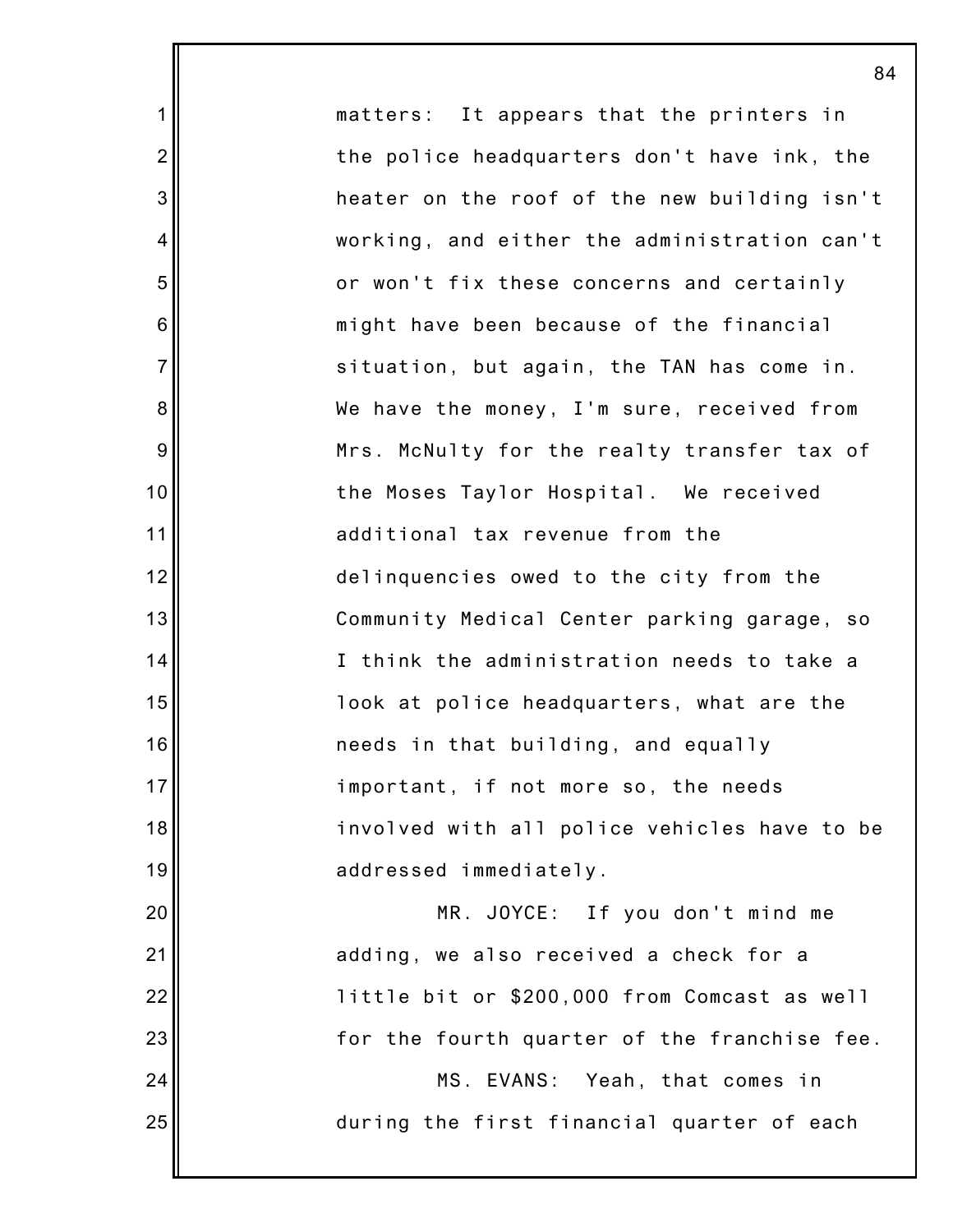|                | 85                                           |
|----------------|----------------------------------------------|
| 1              | year.                                        |
| $\overline{2}$ | MR. JOYCE: Yes, there was a note of          |
| 3              | a check in our mail, so we could add that to |
| 4              | the list, too, of money we received.         |
| 5              | MS. EVANS: And that's it.                    |
| 6              | MS. KRAKE: 5-B. NO BUSINESS AT               |
| $\overline{7}$ | THIS TIME.                                   |
| 8              | SIXTH ORDER. NO BUSINESS AT THIS             |
| 9              | TIME.                                        |
| 10             | SEVENTH ORDER. 7-A. FOR                      |
| 11             | CONSIDERATION BY THE COMMITTEE ON FINANCE -  |
| 12             | FOR ADOPTION-RESOLUTION NO. 6, 2012 -        |
| 13             | AUTHORIZING THE MAYOR AND OTHER APPROPRIATE  |
| 14             | CITY OFFICIALS FOR THE CITY OF SCRANTON TO   |
| 15             | ENTER INTO A MORTGAGE ASSUMPTION AGREEMENT   |
| 16             | TO FACILITATE THE SALE FROM SCRANTON         |
| 17             | DOWNTOWN, LLC TO BARRISTER INVESTMENT        |
| 18             | GROUP, LLC. OF THE PROPERTY LOCATED AT       |
| 19             | 410-412 SPRUCE STREET, SCRANTON, PA, ON      |
| 20             | WHICH THE CITY OF SCRANTON HAS A RECORDED    |
| 21             | MORTGAGE DATED NOVEMBER 5, 2002 IN THE       |
| 22             | PRINCIPAL AMOUNT OF \$220,000.00.            |
| 23             | MS. EVANS: What is the                       |
| 24             | recommendation of the Chair for the          |
| 25             | Committee on Finance?                        |
|                |                                              |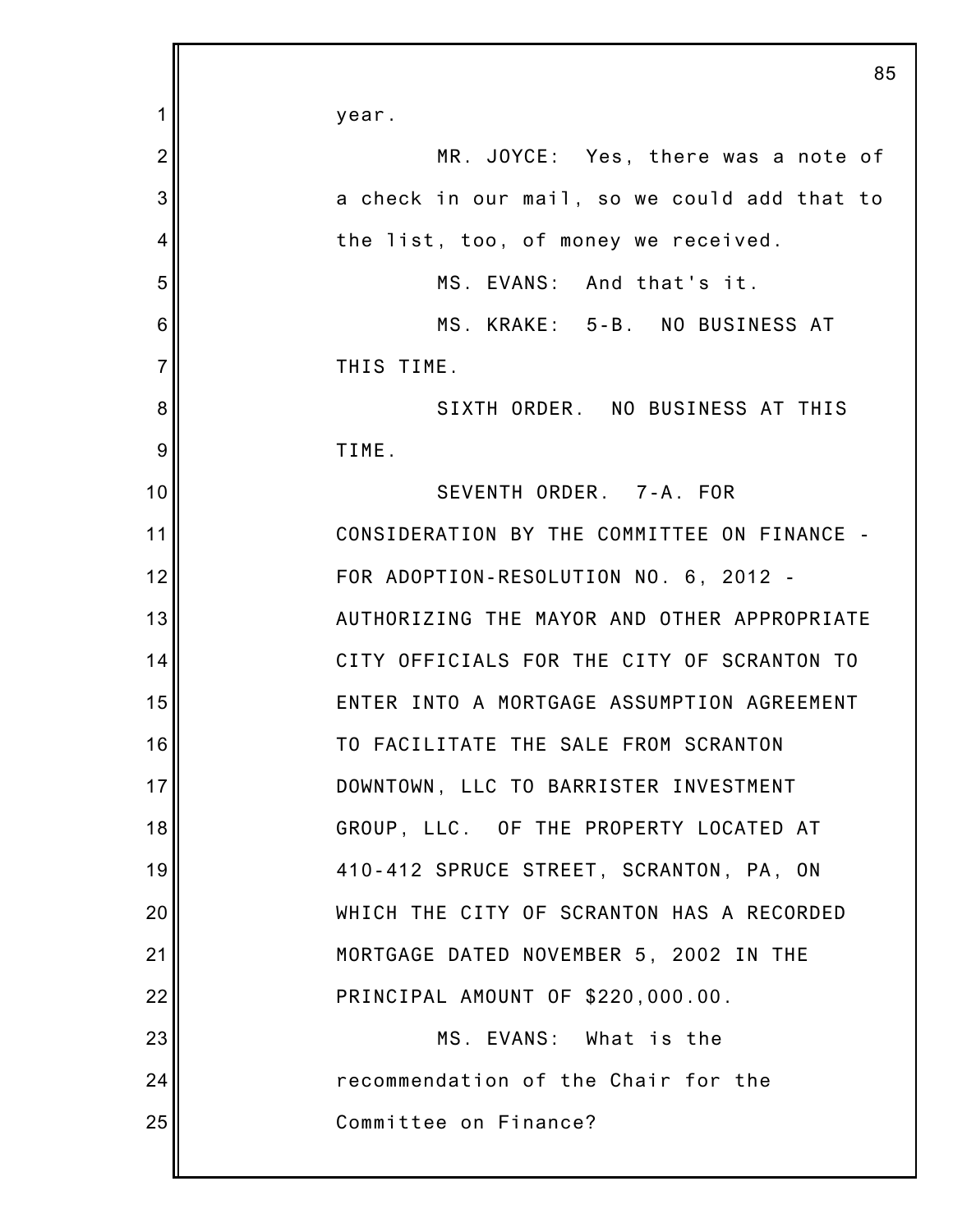|                | 86                                      |
|----------------|-----------------------------------------|
| 1              | MR. JOYCE: As Chairperson for the       |
| $\overline{2}$ | Committee on Finance, I recommend final |
| 3              | passage of Item 7-A.                    |
| 4              | MR. ROGAN: Second.                      |
| 5              | MS. EVANS: On the question? Roll        |
| 6              | call, please?                           |
| $\overline{7}$ | MS. MARCIANO: Mr. McGoff.               |
| 8              | MR. MCGOFF: Yes.                        |
| 9              | MS. MARCIANO: Mr. Rogan.                |
| 10             | MR. ROGAN: Yes.                         |
| 11             | MS. MARCIANO: Mr. Loscombe.             |
| 12             | MR. LOSCOMBE: Yes.                      |
| 13             | MS. MARCIANO: Mr. Joyce.                |
| 14             | MR. JOYCE: Yes.                         |
| 15             | MS. MARCIANO: Mrs. Evans.               |
| 16             | MS. EVANS: Yes. I hereby declare        |
| 17             | Item 7-A legally and lawfully adopted.  |
| 18             | If there is no further business,        |
| 19             | I'll entertain a motion to adjourn.     |
| 20             | JOYCE:<br>MR.<br>Motion to adjourn.     |
| 21             | MS. EVANS:<br>This meeting is           |
| 22             | adjourned.                              |
| 23             |                                         |
| 24             |                                         |
| 25             |                                         |
|                |                                         |